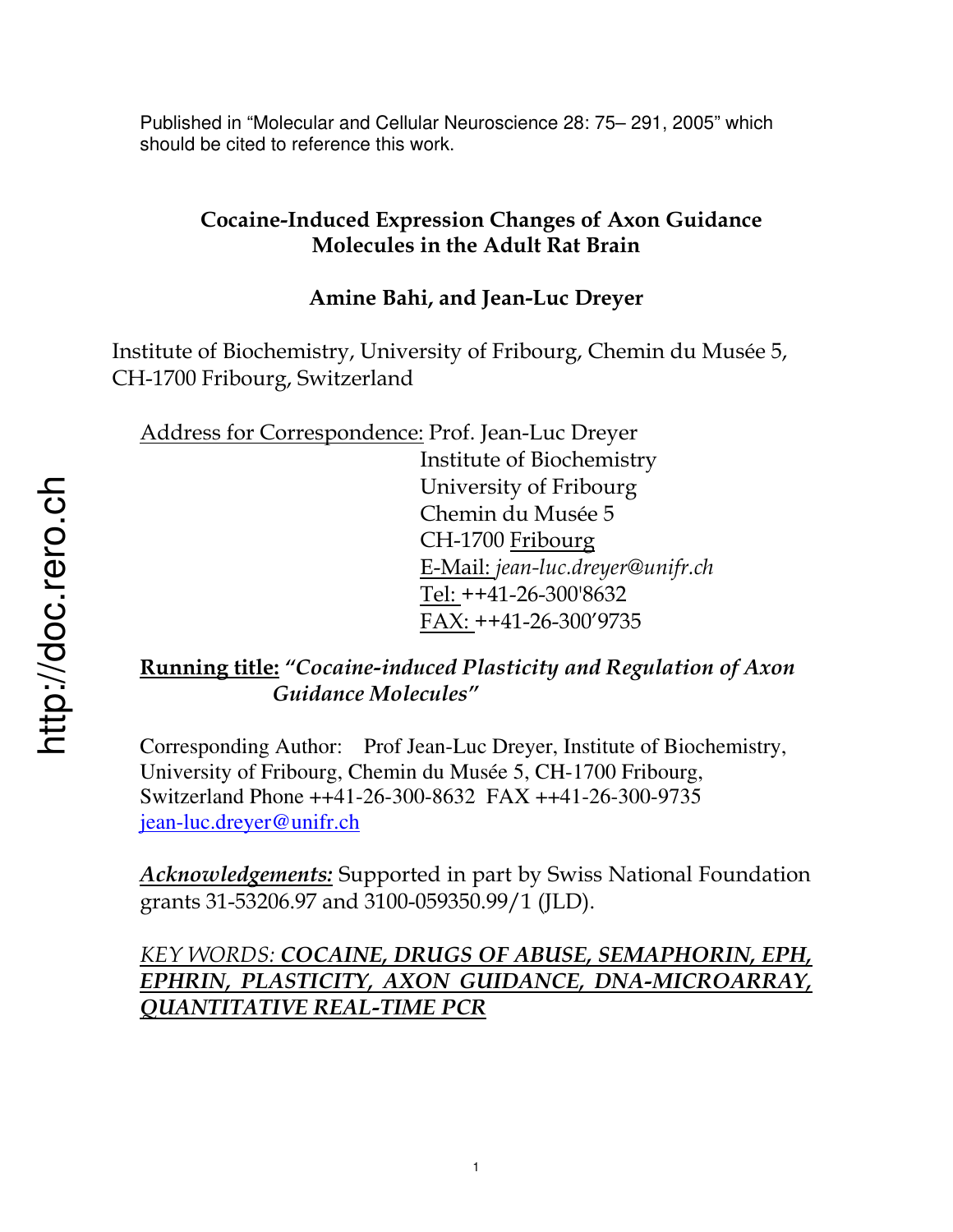#### **ABSTRACT**

Administration of drugs of abuse induces strong molecular adaptations and plasticity within the mesolimbic dopamine (DA) system, a pathway essential for reward-seeking behavior. Little is known about the specific targets involved in this neuroadaptation process, but there are indications that cocaine and other drugs of abuse share the ability to alter the morphology of neuronal dendrites and spines, the primary site of excitatory synapses in the brain. Axon guidance molecules, the very molecular cues that regulate the formation of axon-target connections during development, may mediate these alterations. To test this hypothesis, we investigated mRNA expression changes of 39 axon guidance molecules, including 17 Semaphorins, 12 Ephs, 8 Ephrins and 2 neuropilins in the mesolimbic dopamine system of cocaine-treated animals under different paradigms by mean of DNA-Microarray and quantitative real-time PCR. In all cases, strong changes in gene expression are observed, yielding to up or down-regulation of these axon guidance molecules. Our data suggest that cocaine treatment induces activation of a complex program of synaptic rearrangements, which may partly recapitulate the plastic changes occurring during development, and may underlie the important neuroplastic adaptations that occur in the reward- and memory-related brain centers following drug action. We conclude that in some brain regions, exposure to psychomotor-stimulant drugs produce expression changes in axon guidance molecules, which may contribute to cognitive deficits associated with drug abuse.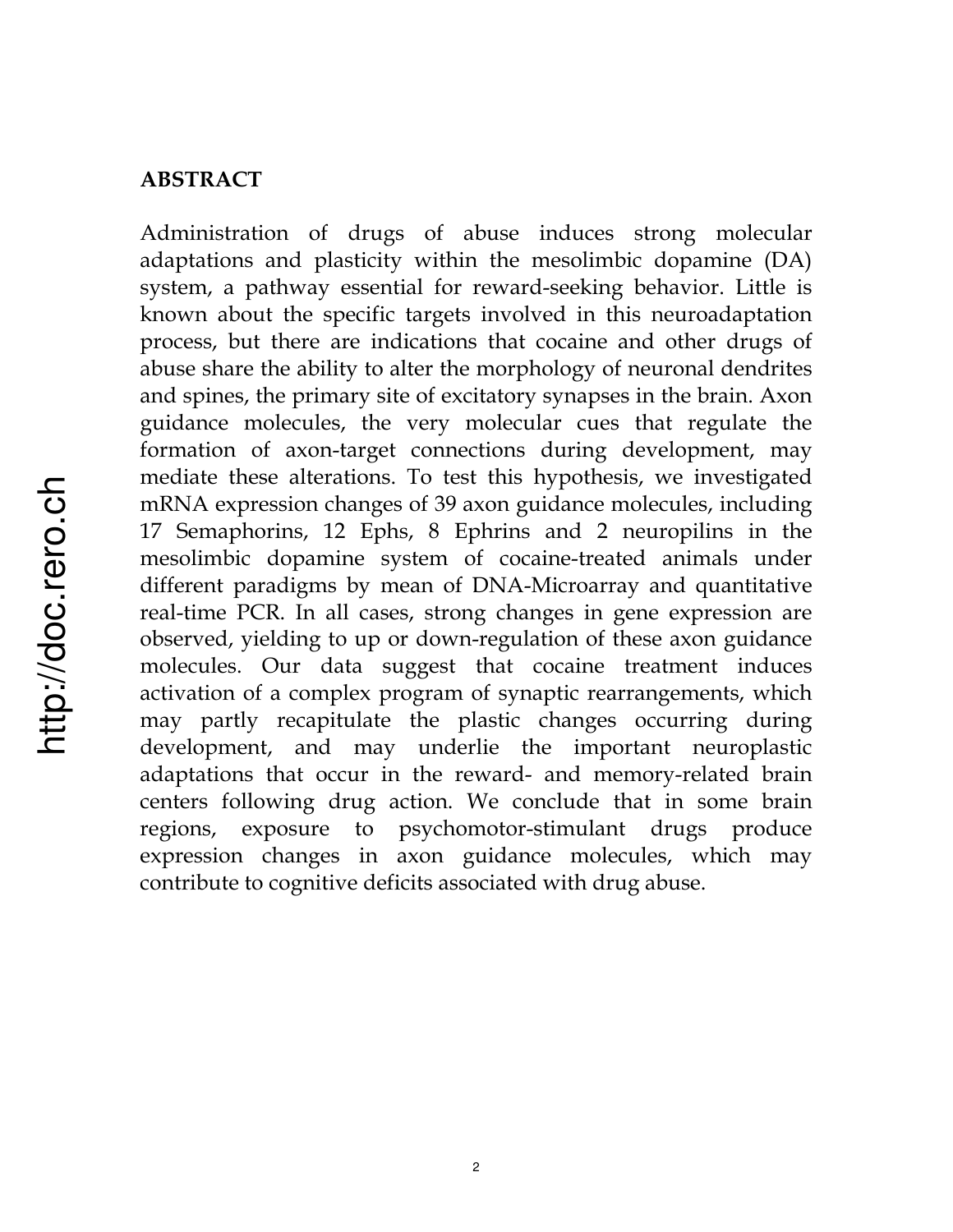#### **INTRODUCTION**

Repeated exposure to drugs of abuse induces complex rewiring of neural circuitry that results in the behaviors associated with addiction (Chao and Nestler, 2004, Nestler 2000, Berke et al., 1998). Molecular adaptations following acute and chronic drug administration involve the mesolimbic dopamine (DA) system as the primary site affected in drug dependence and underlies strong plasticity in response to the drug (Schultz, 1998). Addictive drugs (cocaine and amphetamines), depressants (ethanol) and opiate narcotics (heroin and morphine) are very powerful reinforcers and produce their rewarding effects of euphoria or pleasure through an interaction with the mesolimbic DA system (Nestler, 1997). Within the tegmental area, interaction between neurotrophic factors or cytokines and drugs of abuse has been well established (Berhow et al., 1996; Nestler et al., 1996). CNTF mimics some of the long-term effects of cocaine and opiates in the tegmentum through its GP130 receptor (Ip and Yancopoulos, 1996), which triggers the JAK-STAT pathway. There is also evidence for drug-regulated alterations of glial cells in the tegmentum (O'Callaghan and Miller, 1994). Major known neuronal adaptations include intracellular down-stream changes, such as decreases in Gi $\alpha$  and Go $\alpha$  levels, changes in the cAMP pathway (Nestler et al., 1990), increases in tyrosine hydroxylase levels, and altered expression of transcription factors  $(\triangle f \circ B)$  (Nestler et al., 1999, Moratalla et al, 1996, Moratalla et al., 1993), neurofilaments and phosphoproteins ( $\alpha$ -internexin, NF-66) (Sklair-Tavron 1996, Beitner-Johnson, 1992). Perturbation in the BDNF signaling cascade, yielding an increase of extracellular signal regulated kinase (ERK) and tyrosine hydroxylase induction has also been reported (Sklair-Tavron 1996; Berhow et al., 1995).

However alterations at synapses - a key process in drug-related plasticity - may be guided by the expression of axon guidance molecules (Grünwald, 2004, Gosh, 2002, Goldenschwegge et al., 2002, Atwal et al., 2004, Pasquale, 2000). Semaphorins might significantly contribute to the maintenance and stability of neuronal networks and play important roles in the regeneration, or failure thereof, of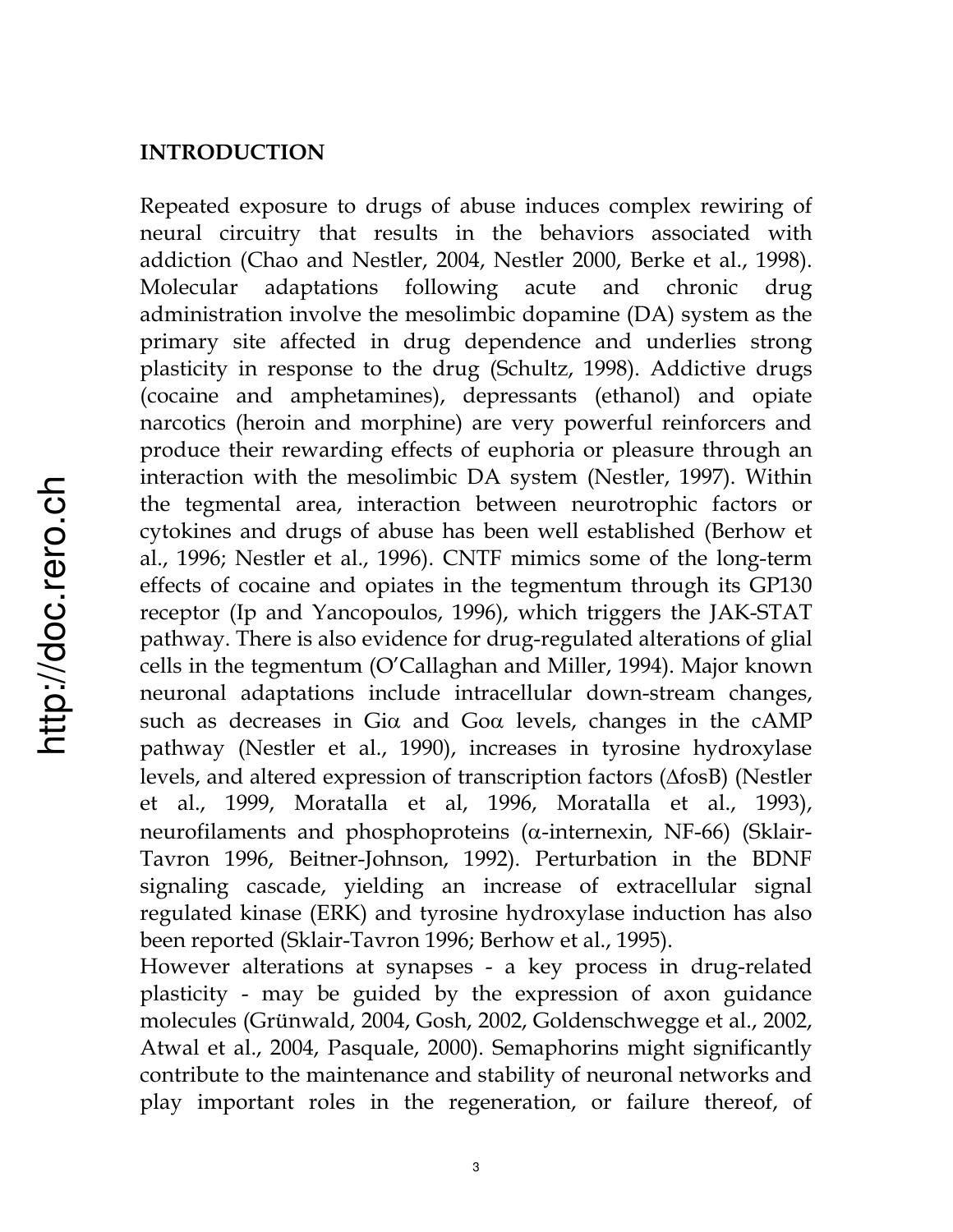neuronal connections (De Wit and Verhaagen, 2003). Eph receptors are involved in synaptic plasticity (Grünwald et al, 2001, Henderson et al, 2001) and several Eph molecules are upregulated after injury (Willson et al, 2002, Battaglia et al, 2003, Knöll et al, 2001). Nevertheless little is known about cell surface molecules involved in neuroadaptations after drug intake. Strong induction of a surface tetraspanin protein, CD81, has been described (Michna et al., 2001, Halladay et al., 2000, Brenz-Verca et al., 2001, Bahi et al., 2004). Also specific axon guidance cues, such as EphB1 and ephrin-B2, are expressed after challenges with psychomotor stimulants, (Zhou, 1998; Yue et al., 1999). These two complementary cues guide neurons during the development of the central nervous system for the establishment of topographic projections in the mesolimbic dopaminergic pathway (Yue et al., 1999), suggesting that the very cues that attract, repulse or hem axon growth cones on their way to their synaptic targets, are re-expressed in the adult brain after a drug challenge to the CNS. Alterations at synapses might therefore be guided by the very molecular cues that formed the projection-target connections during development. Based on this suggestion, we further tested this hypothesis on a large number of axon guidance molecules, namely the semaphorins and their cognate receptors, the neuropilins, and the Eph receptor tyrosine kinases and their cognate ligands, the Ephrins.

The semaphorins are among the best-studied axonal guidance molecules and appear to play key roles in these cellular events (Bagri et Tessier-Lavigne, 2002, Atwal et al., 2004, Püschel et al., 2002, Wit and Verhaagen, 2003). To date, more than 20 different semaphorins have been identified. They fall into eight groups on the basis of domain organization and species of origin, but all semaphorins contain a conserved, 500-amino-acid-length "Sema" domain at their amino-terminus (Püschel et al, 2002). This domain is also present in the plexin (Plex) family (Püschel et al, 2002). The other family of axon guidance molecules investigated in this study, the Eph receptors and ephrin ligands, have provided important insights into the molecular mechanisms underlying cellular interactions regulating axon guidance, cell migration, and morphogenesis (Flanagan and Vanderhagen, 1998). Interactions between ephrins and Ephs require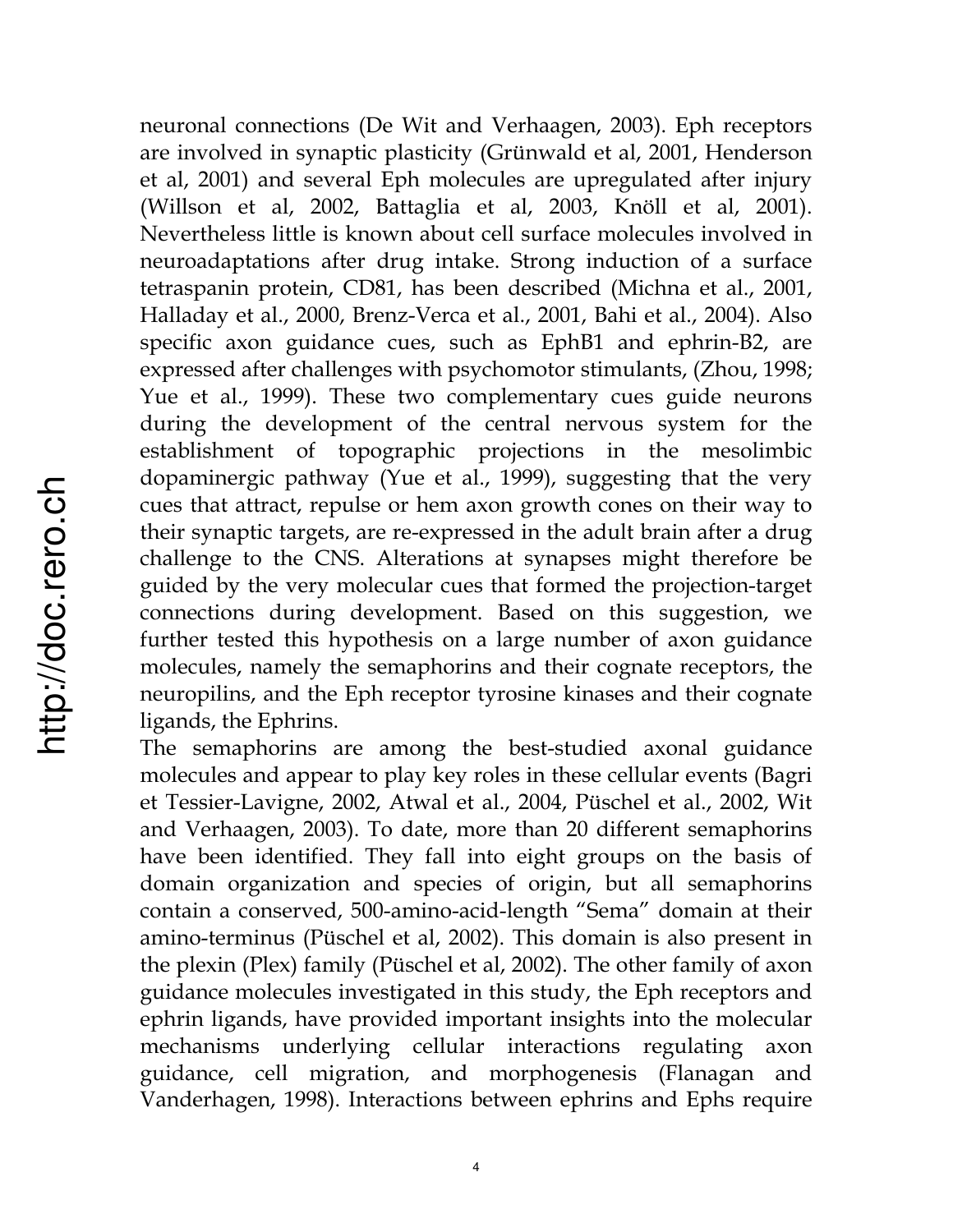cell-cell contact, thereby raising the intriguing possibility that in some developmental contexts, signaling is bidirectional (Osterfield et al., 2003).

We investigated the expression of these guidance cues in the mesolimbic dopamine system of cocaine-treated animals under various paradigms by means of DNA-Microarrays and quantitative real-time PCR. Drastic and complex changes in expression observed upon cocaine administration are discussed.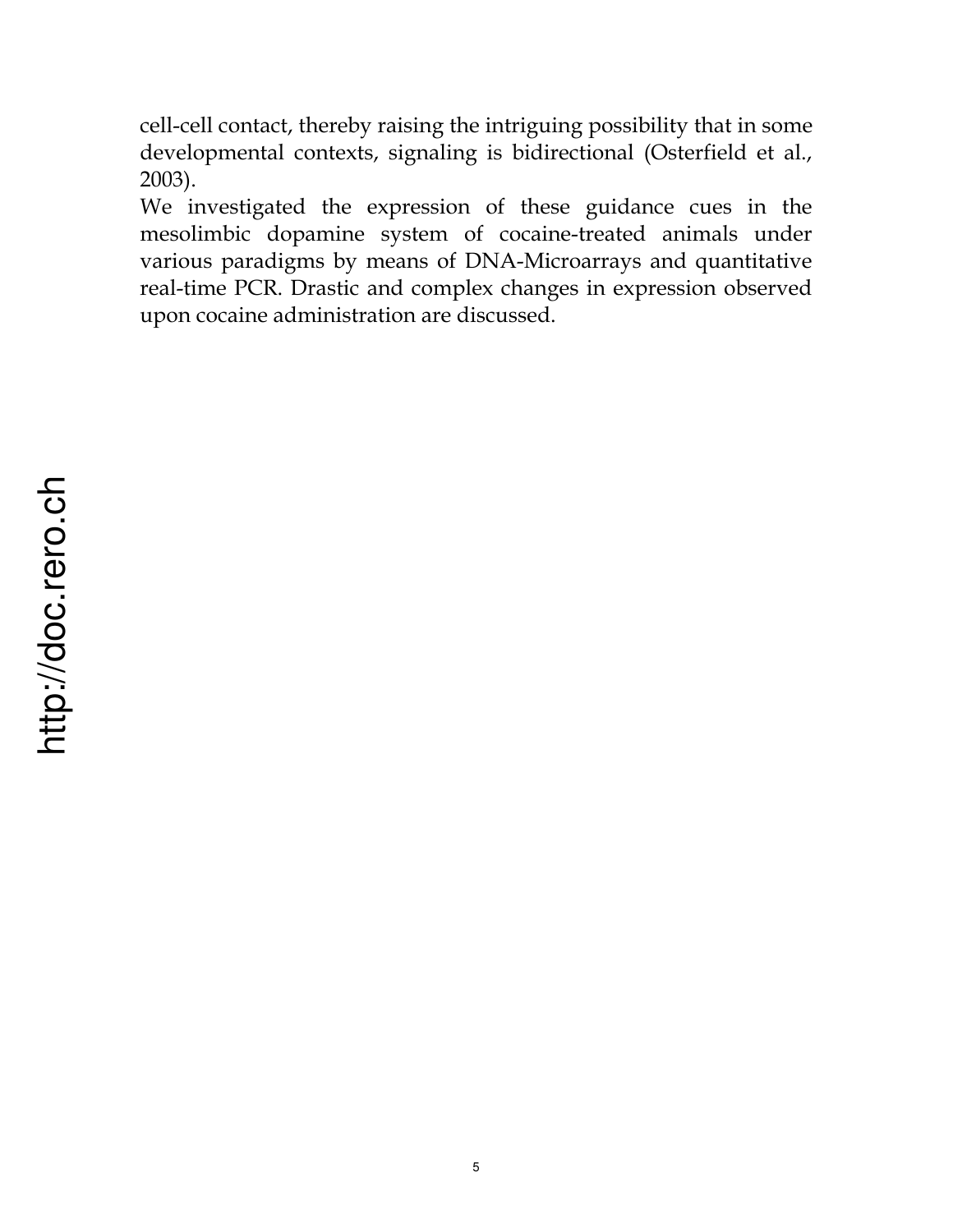# **EXPERIMENTAL PROCEDURES 1. Animal Handling**

Subjects used in this experiment were male Wistar rats weighing 225- 250 g (BRL, Fillingsdorf, Switzerland). All animal experiments were carried out in accordance with the guidelines and regulations for Animal Experimentation, BAG, Bern, Switzerland. The animals were housed in trios in clear plastic cages with wire grid lids. Access to food and water was unrestricted. The animals were kept in the animal facility maintained on a 12-h light: 12-h dark cycle (lights off at 19:00 h).

*Drug administration Protocols***:** Four different protocols were used in this study, depicted in Figure 1. These protocols represent different paradigms of drug administration, based on established methodologies and allow for good evaluation of drug-induced expression changes and pattern correlation among the various candidates. These included *(a)* an *acute treatment*, consisting of a single dose of cocaine (15 mg/kg, i.p.); *(b)* a *binge treatment* consisting of four high doses (30 mg/kg i.p.) at two hours interval within a single day *(c)* a *chronic treatment*, consisting of a daily dose of cocaine (15 mg/kg i.p. over 15 days); and *(d)* a *sensitization protocol* subdivided into four test groups. After sacrifice, four brain regions were dissected out (Hippocampus, Nucleus Accumbens, Striatum and Ventral Tegmental Area), the total RNA was extracted, amplified, labeled and hybridized onto microarrays. The remaining RNA was reverse transcribed for quantitative real-time PCR.

*Acute Paradigm:* rats (n=6) were i.p. injected once with 15 mg/kg cocaine-HCl (Sigma Chemical Co., Buchs, Switzerland). Control animals received 0.9% saline i.p. injection. All the animals were sacrificed 24 h after the last injection by decapitation

*Binge Paradigm:* rats (n=6) were i.p. injected with 30 mg/kg cocaine-HCl (Sigma Chemical Co., Buchs, Switzerland) every 2 hours for 4 injections. Control animals received 0.9% saline i.p. injection under the same schedule. All the animals were sacrificed 24 h after the last injection by decapitation

*Chronic Paradigm:* rats (n=6) were daily i.p. injected with 15 mg/kg cocaine-HCl (Sigma Chemical Co., Buchs, Switzerland) for a period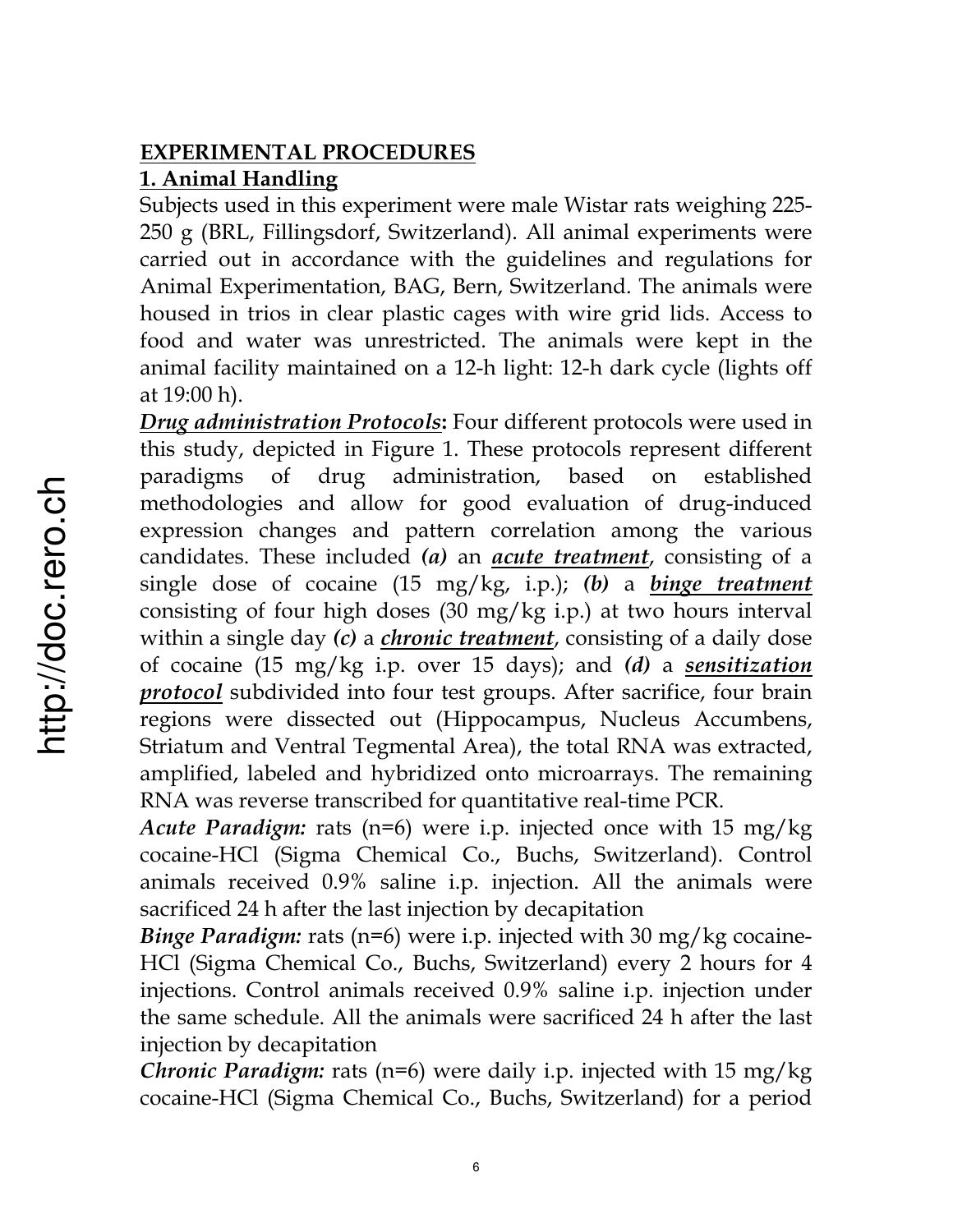of 15 days. Control animals received 0.9% saline i.p. injection under the same schedule. All the animals were sacrificed 24 hours after the last injection by decapitation

*Sensitization Paradigm (see Figure 1 for samples identification):* Four groups (n=6 per group) were used*.* Groups **S1** and **S2** represent control groups, treated with saline during an initial period, when groups **S3** and **S4** received cocaine over five days of sensitization. After a short withdrawal period (3 days, groups **S1** and **S3**) or a long withdrawal period (14 days, groups **S2** and **S4**), animals were challenged and sacrificed 24 h later

*S1 and S2 groups:* rats were treated ("sensitized") with daily i.p. injections of 0.9% saline during 5 days. On the 3rd day (**group S1**) or on the 14th day (**group S2**) after the last administration ("sensitization"), half of the groups were challenged with a single i.p. injection of 0.9% saline and the other half with a single i.p. injection of 15 mg/kg cocaine-HCl (Sigma Chemical Co., Buchs, Switzerland). Groups were sacrificed by decapitation 24 h later, on the 4<sup>th</sup> and the 15th days for groups **S1** and **S2**, respectively.

*For the S3 and S4 groups:* rats were sensitized with daily i.p. injections of 15 mg/kg cocaine-HCl (Sigma Chemical Co., Buchs, Switzerland) during 5 days. On the 3rd day (**group S3**) or on the 14th day (**group S4**) after the last sensitization, half of the groups were challenged with a single i.p. injection of 0.9% saline and the other half with a single i.p. injection of 15 mg/kg cocaine-HCl (Sigma Chemical Co.). Groups were sacrificed by decapitation 24 h later, on the  $4<sup>th</sup>$  and the 15th days for groups **S3** and **S4**, respectively.

#### **2. RNA Preparation and Microarray Hybridization**

*RNA Extraction*: After sacrifice, brain regions were dissected out (Hippocampus, Nucleus Accumbens, Striatum and Ventral Tegmental Area), and the total RNA was extracted. In all cases brain regions were pooled before preparing RNA, since previous control experiments with unpooled samples had shown no statistical differences compared to pooled samples.

Total RNA was isolated using RiboPure Kit (Ambion, UK) according to the manufacturer's protocol. Briefly, 1 ml of RNAwiz was added to 50 mg of tissue, homogenized with a Polytron homogenizer, vortexed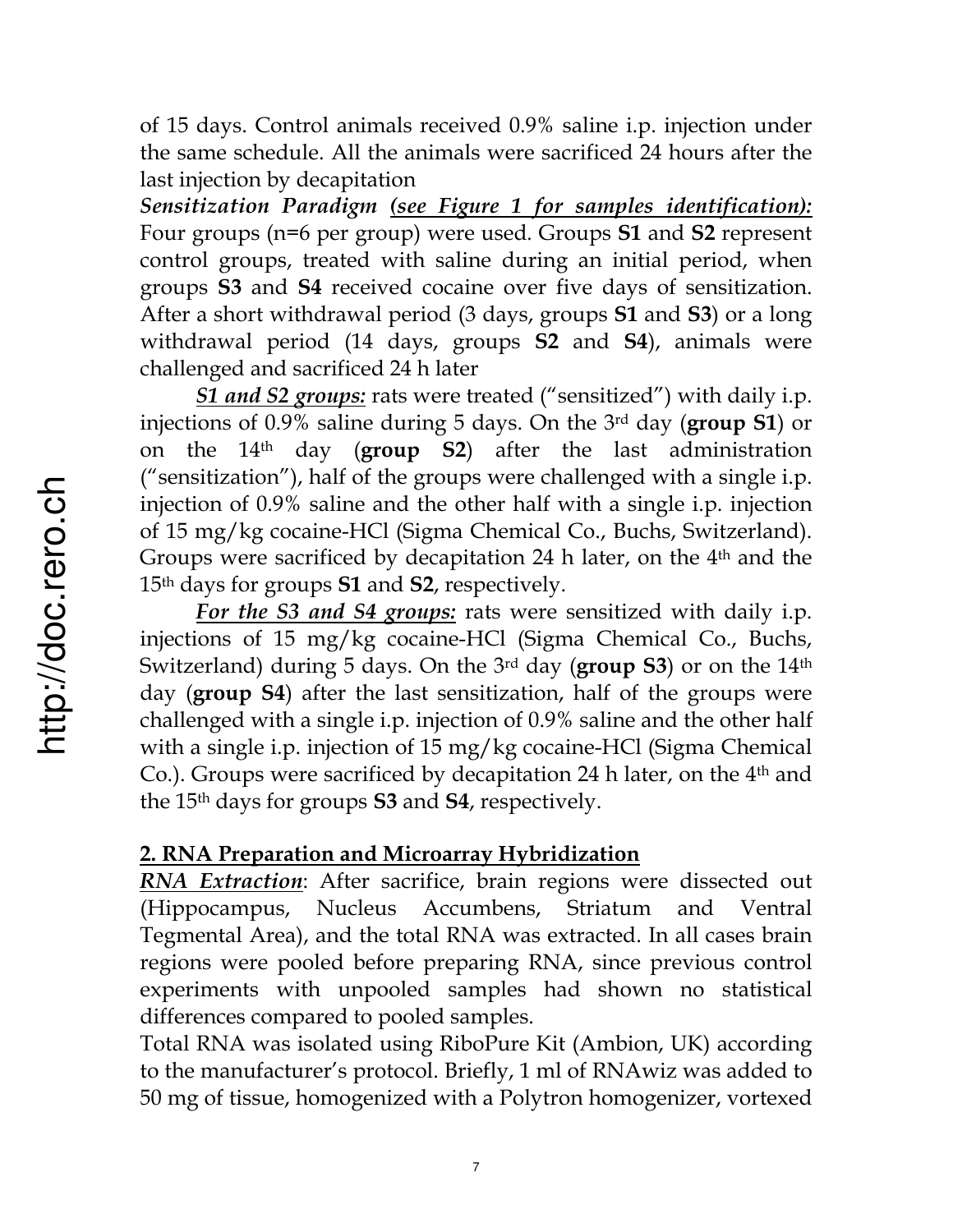for 30 s and incubated at room temperature for 5 min. Residual protein was removed by the addition of 0.2 ml of chloroform, mixing for 30 s, incubation at room temperature for 5 min, vortexing for further 30 s, and centrifugation for 15 min at 12000 g and room temperature. The aqueous phase was precipitated with 0.5 ml of absolute ethanol, filtered over a column and washed by centrifugation. The total RNA was then eluted with 0.1 ml of DEPCtreated water, incubated at 60 °C for 10 min and stored at –80 °C.

*RNA Amplification:* This was performed according to Kacharmina et al. (1999). First Strand Synthesis was performed in 0.2 ml RNAse-free PCR tubes as follows: 2  $\mu$ g of total RNA was added to 9  $\mu$ l of 0.6M Trehalose in DEPC water and  $1 \mu$ g Eberwine oligo-dT/T7 primer (5'AAA CGA CGG CCA GTG AAT TGT AAT ACG ACT CAC TAT AGG CGC T15-3'). These components were mixed well by pipetting and heated at 65°C for 10 minutes, then kept on ice. To the mixture 4 µl of 5X First Strand Buffer (Invitrogen, Basel, Switzerland) was added, followed by 2  $\mu$ l 0.1M DTT, 10 U RNAsin (Invitrogen, Basel, Switzerland), 1 µl 10 mM dNTP mix (Promega, Wallisellen, Switzerland), 1 µl linear acrylamide (0.1 mg/ml), 1 µl 200 U/µl Superscript II RNaseH-Reverse Transcriptase (Invitrogen, Basel, Switzerland). The mixture was incubated in a thermocycler at: 37°C, 5 min; 45° C, 5 min; then 25 cycles alternating between 60°C, 2 min and 55°C, 2 min. Tubes were kept on ice, while adding second strand components. Second Strand Synthesis was followed by adding 106 µl DEPC water, 15 µl Second Strand Buffer [200 mM Tris pH 6.9, 900 mM potassium chloride, 46 mM magnesium chloride, 1.5 mM Nicotine Adenine Dinucleotide (Calbiochem, Nottingham, UK), 100 mM ammonum sulfate, 3 µl 10 mM dNTP mix (Promega, Wallisellen, Switzerland), 10 U E. coli DNA Ligase (Bioconcept, Allschwill, Switzerland), 30 U E. coli DNA Polymerase I-holoenzyme (Bioconcept, Allschwill, Switzerland), 2 U RNase H (Invitrogen, Basel, Switzerland). The mixture was incubated at 16°C for 4 hours. The reaction was stopped with  $7.5 \mu$  1M NaOH/2mM EDTA with incubating at 65°C for 10 minutes. The double-stranded DNA was extracted once with Phenol:chloroform:isoamyl  $(25:24:1)$ . 150  $\mu$ l of organics were added directly to PCR tubes, mixed and centrifuged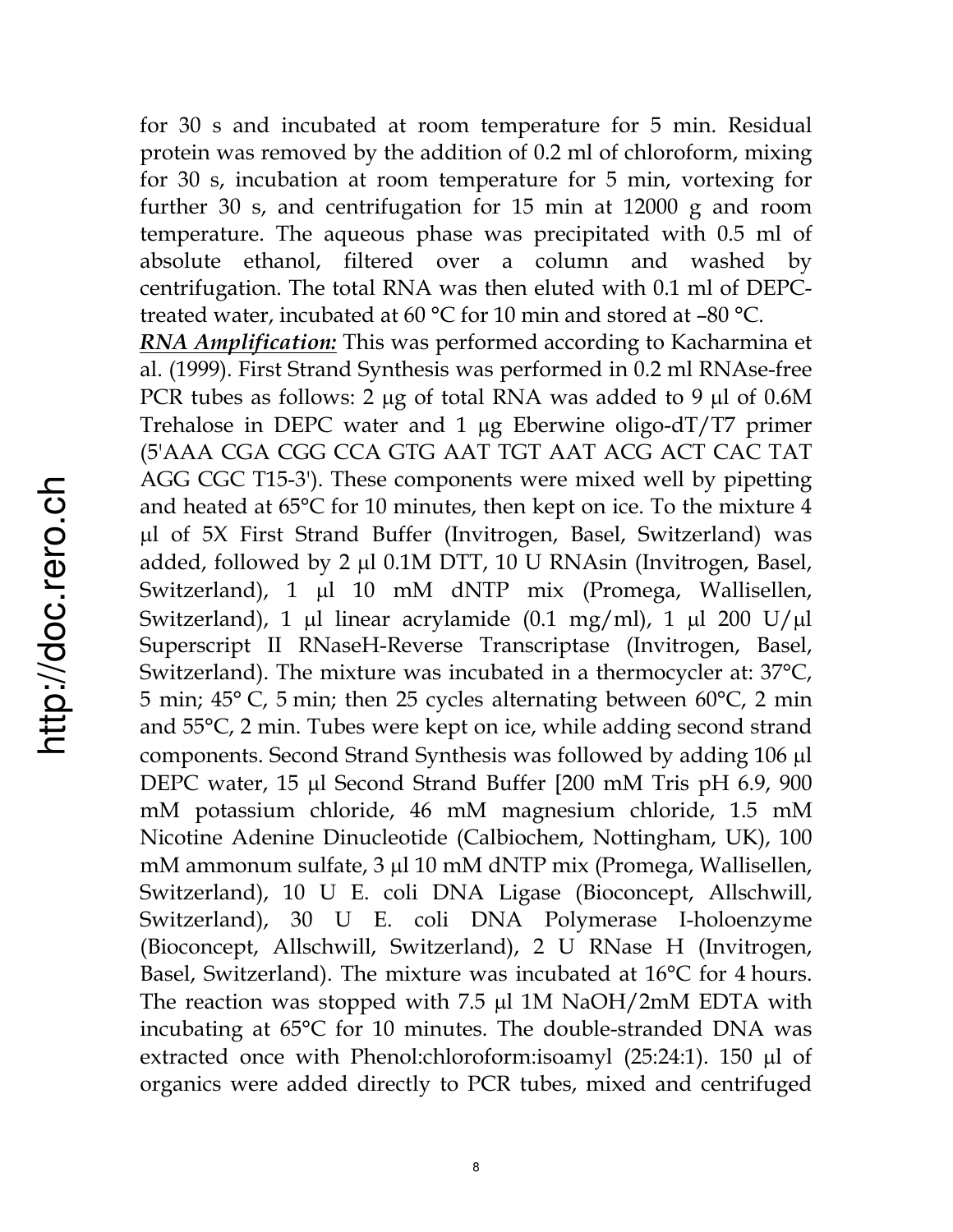for 5 min at 15'000 g at room temperature. The aqueous phase was transferred to Rnase-free 1.5  $\Box$  Eppendorf tube and DNA was precipitated with 70  $\mu$ l of 7.5 M ammonium acetate (in DEPC-water, 0.2 micron filtered) and 1 ml absolute ethanol  $(-20^{\circ}C)$ . Tubes were vortexed and centrifuged immediately for 20 min at 15'000 g at room temperature. The pellet was washed once with  $100 \mu l$  absolute ethanol and resuspended in 10 µl of DEPC-water. *In vitro* transcription was then performed with the Ambion T7 Megascript Kit (Ambion, UK), according to the manufacturer's protocol.

*Probe Preparation and Hybridisation:* Each aRNA sample (one from control sample and one from treated sample) was reverse-transcribed in the presence of Cy3-dCTP (control samples) or Cy5-dCTP (treated samples) (Amersham Pharmacia Biotech, Dübendorf, Switzerland). Each reaction was performed in a 30  $\mu$ l volume containing 2  $\mu$ g of aRNA, 2  $\mu$ g of oligo(dT) 21-mer, 500  $\mu$ M each of dATP, dGTP, and dTTP, 200  $\mu$ M dCTP, 100  $\mu$ M Cy3-dCTP or Cy5-dCTP, 30 units of RNase inhibitor,  $10 \Box M$  DTT, and  $400$  units of SuperScriptII reverse transcriptase (Invitrogen, Basel, Switzerland) in SuperScript buffer. After incubation at 42°C for 3 hours, the sample tubes containing Cy3 and Cy5 labeling were pooled and treated with  $2.65$   $\mu$ l of  $25$  mM EDTA and 3.3  $\mu$ l of 1 M NaOH for 10 min at 65°C to degrade the RNA. After the addition of 3.3  $\mu$ l of 1 M HCl and 5  $\mu$ l of 1 M Tris-HCl, pH 6.8, labeled single stranded DNA was precipitated with 0.1 volume of 3 M sodium acetate and 2 volumes of absolute ethanol, and the pellet was washed with 80% ethanol, dried, and resuspended in 10  $\mu$ l of hybridization solution containing 3X SSC, 0.2% SDS, and 0.02% yeast tRNA (Invitrogen, Basel, Switzerland). Probes were purified by Millipore (Volketswil, Switzerland) Ultrafree-MC filters. *Hybridization Reaction and Microarray Analysis:* Before hybridization, the probe solution was boiled for 1 min and rapidly applied to the microarray under a cover slip. Slides were placed in hybridization chambers, and  $20 \mu$ l of  $3X$  SSC was placed inside each chamber before sealing. Slides were incubated for 14 to 16 hours in a

water bath at 64°C and washed sequentially in the following solutions: 2X SSC, 0.1% SDS twice for 5 min, 0.2X SSC twice for 1 min, and 0.1X SSC twice for 1 min. Slides were dried by centrifugation at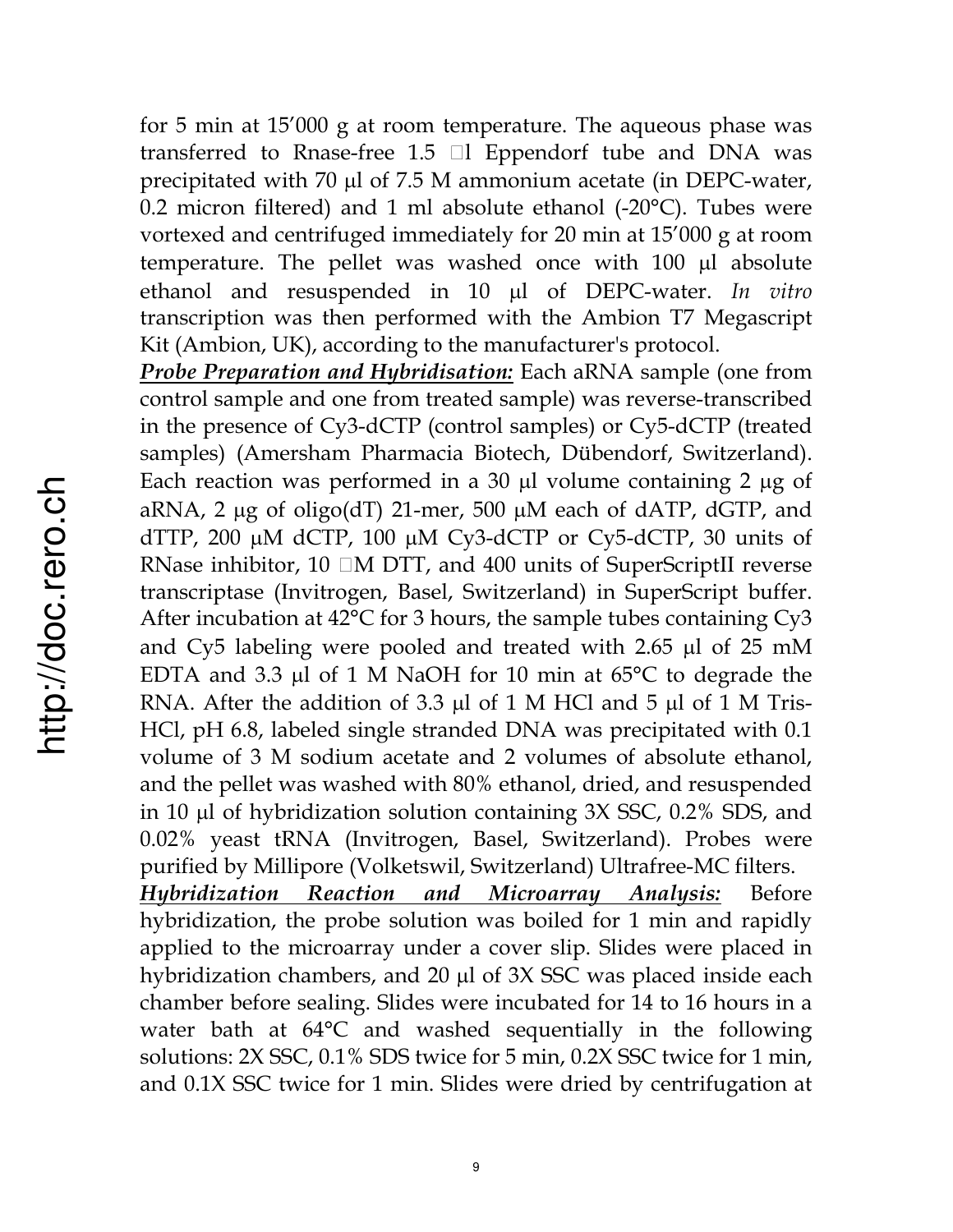900 g for 2 min before scanning.

Microarrays were scanned with a scanning laser microscope Affymetrix® 428™ Array Scanner; (Affymetrix, INC., Santa Clara US). Separate images were acquired for each fluorochrome at a resolution of 10  $\mu$ m per pixel. To normalize the two channels with respect to signal intensity, photomultiplier and laser power settings were adjusted such that the signal ratio of the control genes was as close to 1.0 as possible. The average fluorescence intensity for each fluorochrome and for each gene was determined by using Jaguar 2.0 software (Affymetrix, INC., Santa Clara US). Background fluorescence was calculated as the median fluorescence signal of nontarget pixels around each gene spot. Induction or repression of a gene was defined as a minimum 1.5-fold change in its transcript level.

*Statistical Evaluation of Microarray data:* Signal intensities of spots corresponding to a given candidate from three independent tissue samples, with mean standard deviation, were plotted as cocainetreated versus saline-treated probes. Quantification was presented as the ratio between experiments (Cy5-labeled samples) versus control (Cy3-labeled samples) changes in expression at mRNA level, after background substraction. The raw data were initially analyzed using Jaguar 2.0 (Affymetrix, INC., Santa Clara US), which calculates normalized expression levels and generates ratios of experimental (Cy5) versus control (Cy3) signals. Then data sets from comparison files were imported into Excel (Microsoft) for further analysis and pvalues calculations. A stringent cut-off was used for significance: genes were considered to be down regulated if the ratio of experimental vs. control was  $\leq 2.0$  (with p $\leq 0.01$ ) and up-regulated if the ratio was  $\geq 2$  (with p<0.01). Significance was calculated using a ttest (McClung and Nestler, 2003).

## **3. Microarray Design**

*Selected Gene Candidates (see Table 1):* Microarray design was performed according to published methods (Shalon et al., 1996). 20 control oligonucleotides were included consisting of 10 negative controls (oligonucleotides randomly generated with no expression within neither the mouse nor the rat genomes) and 10 positive controls:  $\beta$ -Actin (NM\_031144), Transcription factor E2 $\alpha$  (X17500),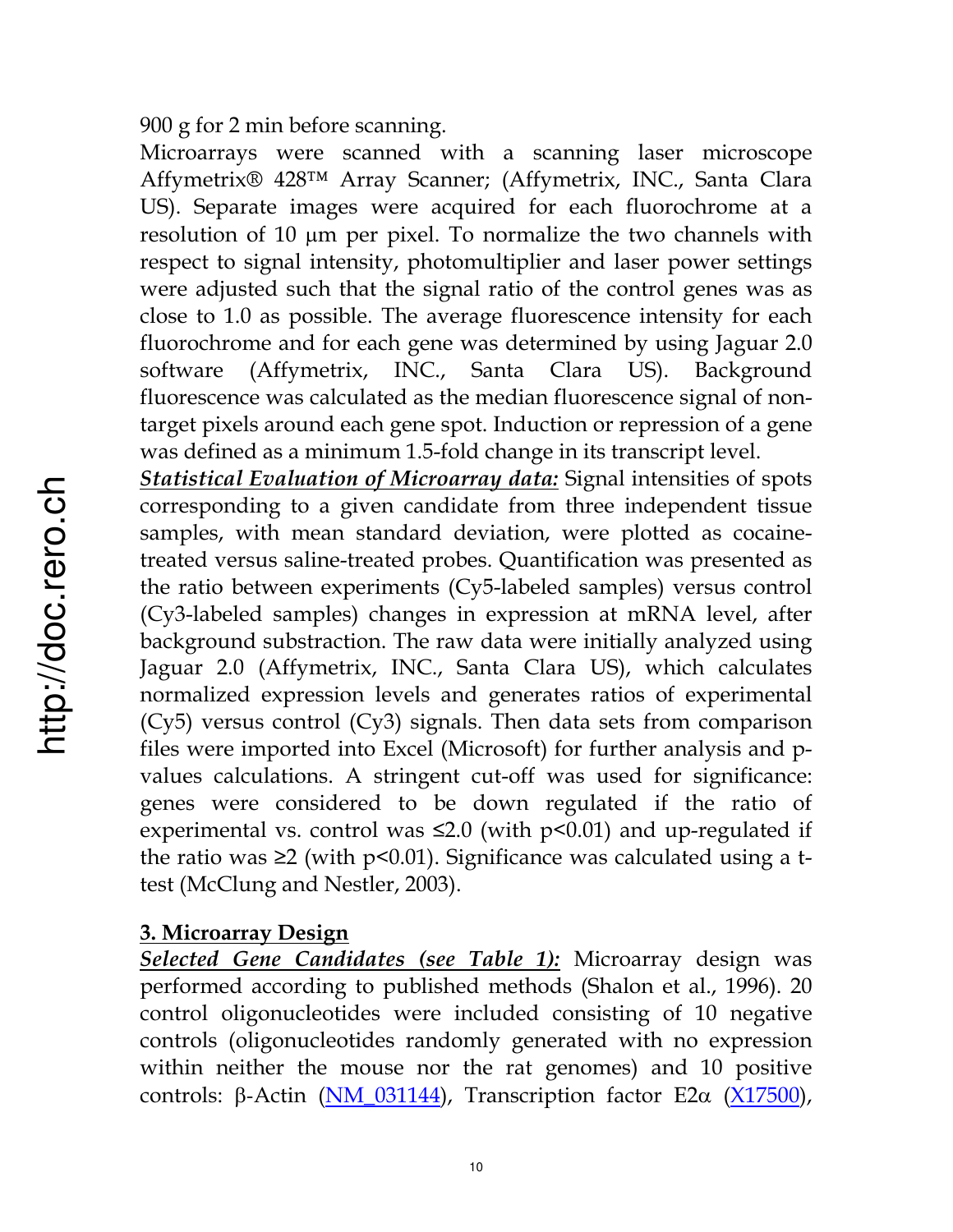Lactate dehydrogenase A (NM\_017025), Hsp70-1 (NM\_031971), Nuclear pore glycoprotein 62 (M62992), Ribophorin 20814 (NM\_031698), Ribosomal protein L5 (NM\_031099) Ribosomal protein S9 (NM\_031108, glyceraldehyde-3-phosphate dehydrogenase (GAPDH) (NM\_017008) and Polyubiquitin (D16554). The means of values of the negative controls were considered as background and subtracted from all other data. Besides these positive and negative control oligonucleotides, the microarray included oligonucleotides corresponding to the 39 axon guidance gene candidates selected for this study, which are listed in Table 1. These were 17 members of the Semaphorin family, 2 members of their corresponding receptors (Neuropilin 1 and Neuropilin 2), 12 members of the Eph Receptor Tyrosine Kinase (7 members of the EphA family and 5 members of the EphB family) and 8 members of their corresponding Ephrin ligands (5 Ephrin-A and 3 Ephrin-B). Candidates, including gene ID and oligonucleotide sequences and BLAST reference are listed in **Table1**. *Note:* Oligonucleotides sequences of positive and negative controls are patented (QIAGEN™, Basel, Switzerland) and are not listed.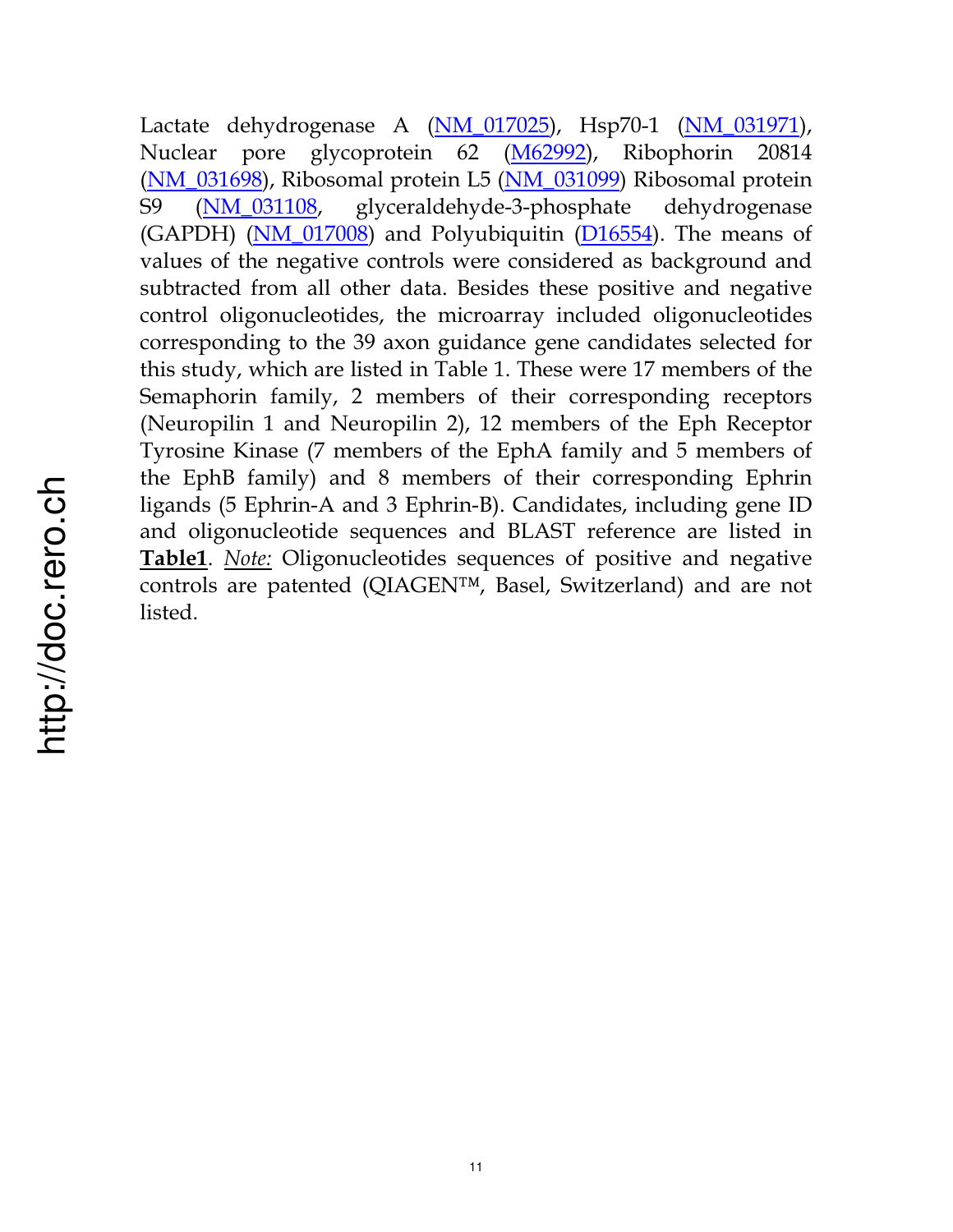Specific oligonucleotides were designed (*see below*) and sythetized with 5'-amino modification. Oligonucleotides were resuspended in 1.5 M Betaine, 3X SSC to a final concentration of 40  $\mu$ M and then arrayed (8 spots/oligo) onto QMT Aldehyde Slides (Quantifoil, Germany) by using a high precision OmniGrid Accent™ Microarrayer (GeneMachines, San Carlos, CA) equipped with four printing tips. Each candidate was spotted eight fold, providing hybridization replicates on the same slide. After printing, slides were allowed to dry, and unbound DNA was removed with 0.2% SDS and double-distilled water; covalently bound DNA was denatured for 2 min in boiling water. Free aldehydes were reduced by soaking slides for 5 min in 68 mM Sodium Borohydride (dissolved in PBS containing 25% ethanol). Several washing steps were performed with 0.2% SDS and double-distilled H2O; then slides were dried by centrifugation at 500g for 5 min and stored at room temperature for further hybridizations.

*Probe design and selection rules (QIAGEN™, Basel, Switzerland):*

For each selected gene candidate, several 70mer probes were designed. Each probe was sequence optimized using BLAST (Basic Local Alignment Search Tool) for nucleotide sequence to minimize cross hybridization in the microarray experiments. The 70mers were also *Tm*-normalized to 78°C (±5°C) for a more stringent hybridization at higher temperatures. Where 70mers could not be designed within the specified *Tm* range, shorter- or longer-length oligos were substituted to maintain the stringent *Tm* conditions. In addition, each 70mer was flanked by a 5' C6 amino linker. Designed oligo were chosen within 1000 bases from the 3' end of the gene sequence such as excluding contiguous single nucleotide base repeats, poly(N) tracts longer than 10 bases or hairpin structures with a stem-length longer than 9 bases. A normalized score was assigned to each oligo, based on the number of repeats, and with  $\leq 70\%$  identity to all other genes. Using BLAST, each oligo was aligned against all 59,018 representative sequences in Rat UniGene Build Rn 90 and 62,758 representative sequences in Rat UniGene Build Rn 108. Using the alignment with the candidate oligo versus the highest scoring nonself gene, a BLAST percent identity score was computed, defined as the sequence that yielded the most matched bases in an alignment.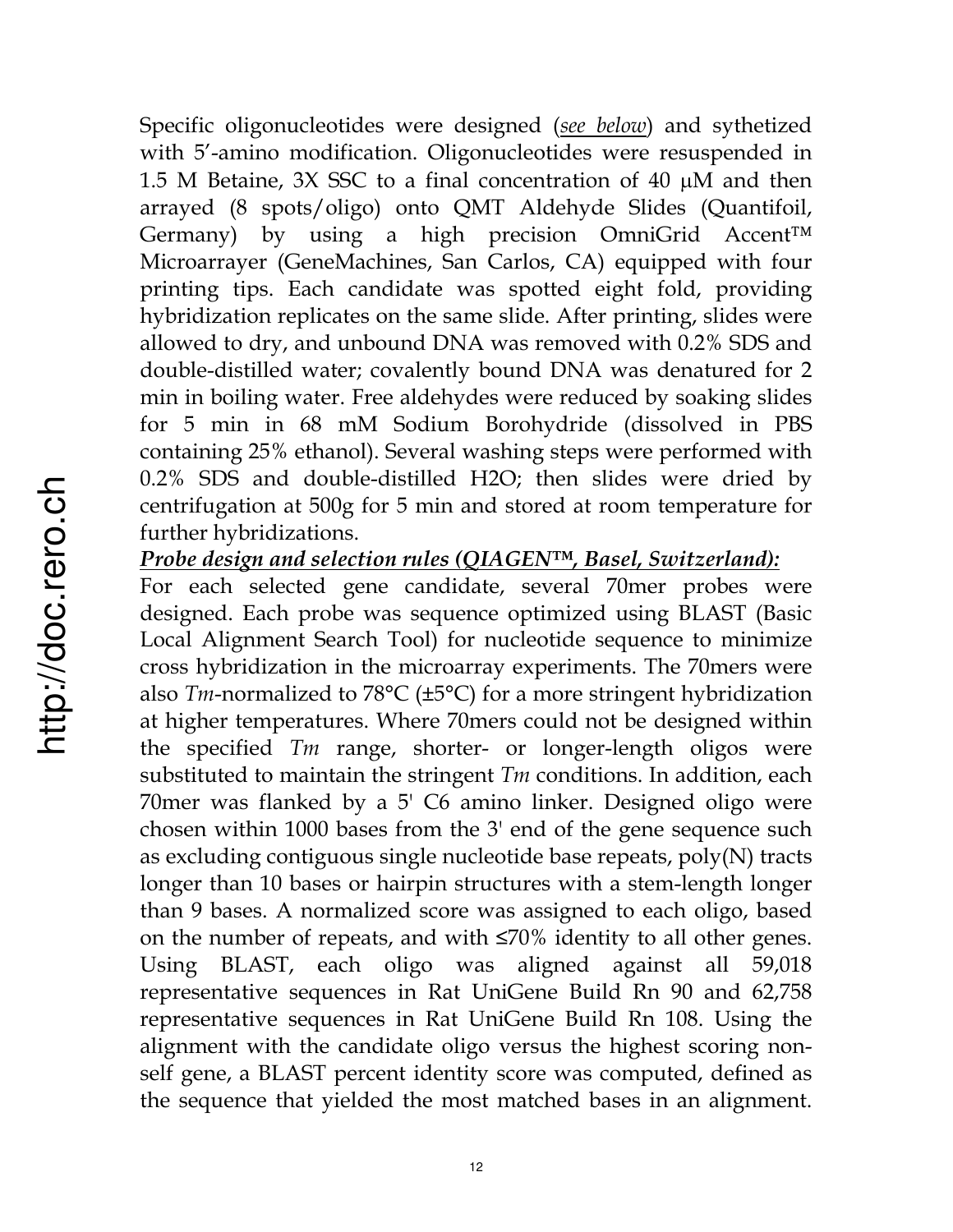This BLAST percent identity was also referred to as crosshybridization identity of the oligo. This calculated crosshybridization identity was dependent on the size of the sequence database used to BLAST against oligo sequence, and the use of either gapped or no-gap alignment method. Furthermore, oligos could not have greater than 20 contiguous bases common to any other gene. Once oligo candidates were designed, satisfying all selection rules mentioned above, each oligo was ranked based on BLAST percent identity and one final oligo for each gene was selected with minimum percent identity or cross hybridization similarity.

## *Real-Time PCR and mRNA Quantification*

Total RNA was isolated from different brain regions using RiboPure Kit (Ambion, UK), according to the manufacturer's protocol including a RNase-free DNase step, and stored at –80°C. RNA were quantified by spectrophotometry. Integrity of the RNA was verified by agarose gel electrophoresis and visualized with ethidium bromide staining. First strand cDNA was synthesized using 1µg of total RNA and Oligo(dT) primers with the M-MLV reverse transcription kit (Invitrogen, Basel, Switzerland) in a total volume of  $15 \mu$ .

Real-time PCR was performed to confirm Microarray results. Primer sets were designed to amplify 100- to 300-bp products, using PRIMER3 software

(http://frodo.wi.mit.edu/cgi-bin/primer3/primer3\_www.cgi).

To quantify expression of cDNAs the real-time PCR iCycler (BioRad, Reinach, Switzerland) was used. For PCR, 5µl cDNA preparation,  $0.5\mu$ M of forward and reverse primers and  $10\mu$ l of IQ SYBR Green Supermix (Biorad, Reinach, Switzerland) in a total volume of  $20\mu$ l were applied. The following PCR program was performed: 3 min at 95°C (initial denaturation); 20°C/sec temperature transition rate up to 95°C for 30 sec, 45 sec 62°C, repeated for 40 times (amplification). The PCR reaction was evaluated by melting curve analysis following the manufacturer's instructions and checking the PCR products on 2% agarose gel.

The PCR cycle number at which each assay target reached the threshold detection line was determined (Ct value). cDNA samples were assayed on at least 3 dilutions to check for assay reliability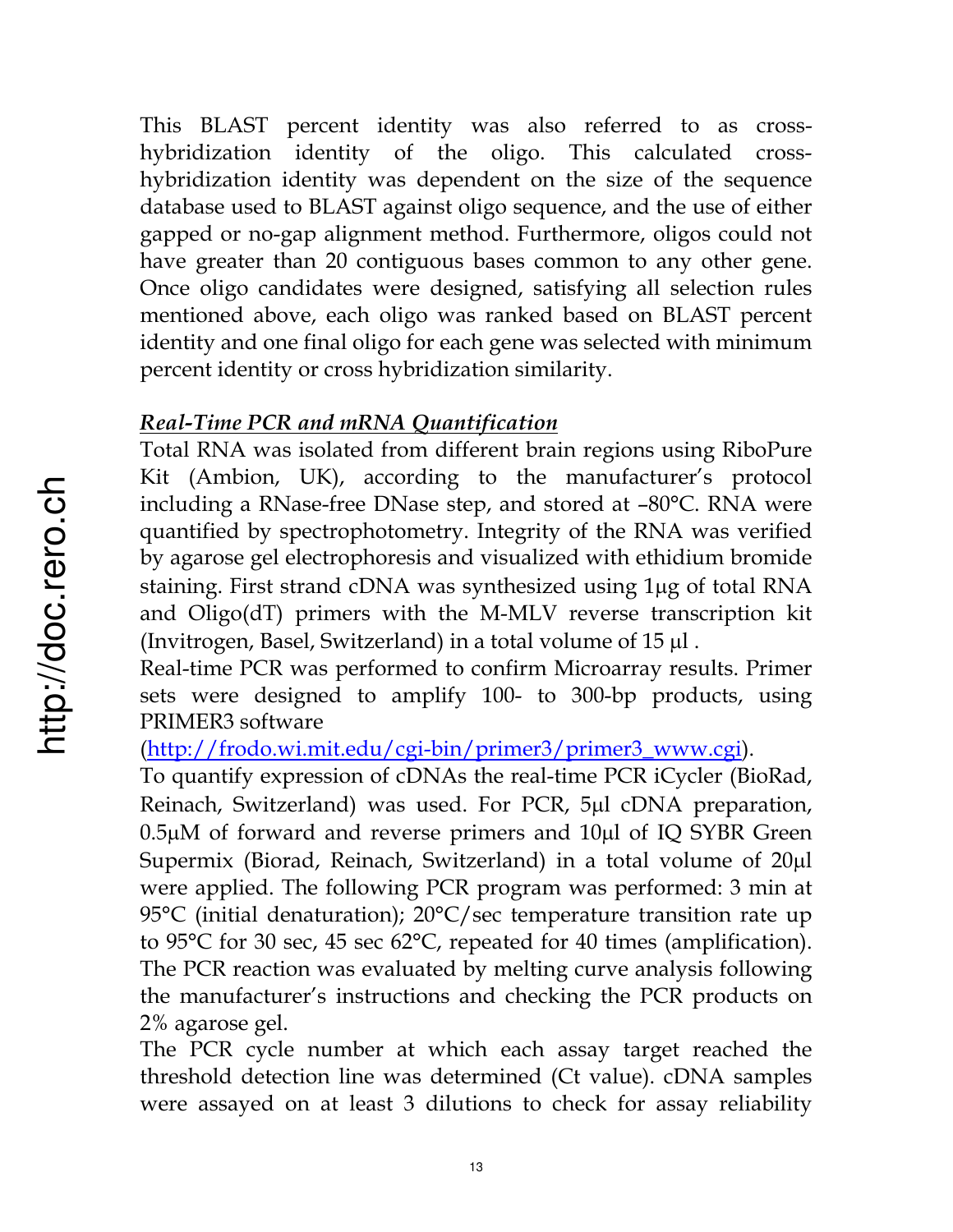using duplicate assay on each dilution. The  $\Delta$ Ct for each candidate was calculated as  $\Delta Ct = [Ct$  (candidate) – Ct (GAPDH or  $\beta$ -Actin)]. The relative abundance of each target in each protocol can be calculated as the ratio between treated and untreated samples (Mühlbauer et al., 2004).

GAPDH and  $\beta$ -Actin were used as endogenous controls for normalization. No difference was observed between these two genes for all quantifications (data not shown).

*Statistical Analysis:* Statistical significance was evaluated by the two-tailed Student's t-test. P<0.05 was considered statistically significant.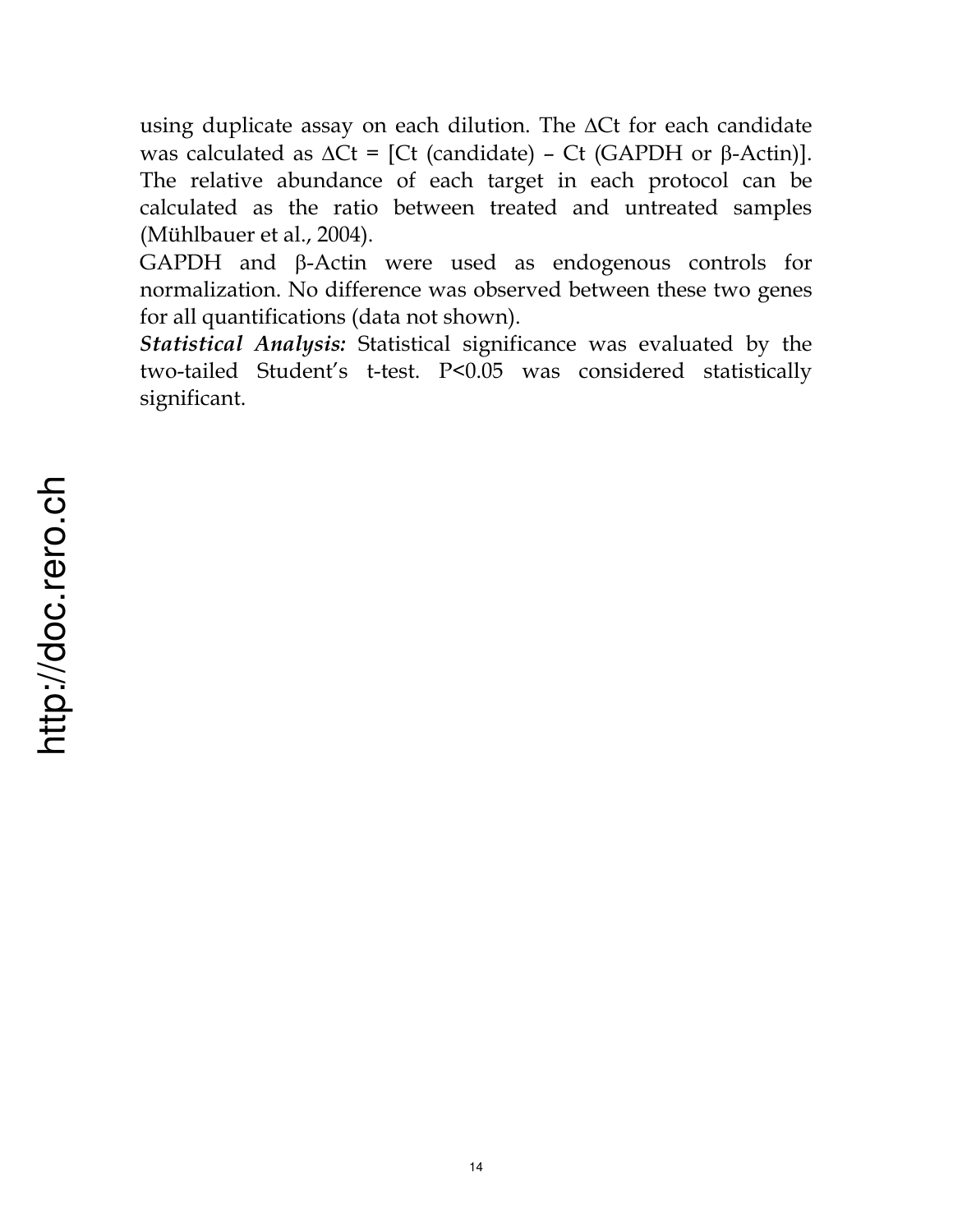#### **RESULTS**

The aim of this study was to investigate plasticity changes induced by drug administration. Preliminary investigations in our lab, based on differential display with semaphorin-targeted primers, identified several axon guidance molecules as suitable candidates involved in drug-induced neuroadaptations (Widmer, 2000). Based on these findings a microarray was designed, containing 39 guidance cues together with 10 positive and 10 negative control genes (Table 1), with a view of evaluating expression changes in four different brain regions under various paradigms of drug treatment (Figure 1). The results are summarized in Figures 2 and 3. As shown in Figure 2 (upper panel), positive controls displayed no change in expression in the brain areas under investigation, whatever the drug administration protocol: in all cases, the expression ratios of cocainetreated versus saline-treated animals were almost equal to 1.0, with <8.5% variation. Data were statistically highly coherent in all brain regions and under any tested condition. Each data represents the average of eight different hybridization slots from three independent tissue samples. Slightly higher variations were observed in the CPu of acute-treated animals or in chronically treated animals; but such variations were always within very small limits and were supported with very significant statistical correlation for all these control candidates. From these data, a 1.5-fold change in gene expression can be considered as significant. However only two-fold changes or higher will be discussed here.

*Drug-induced expression changes of Semaphorin:* Expression changes of semaphorins are depicted in Figure 2.

In the hippocampus, six Semaphorins displayed high (2.5 to 8-fold) induction, namely Sema3A, Sema3B, Sema3E, Sema6A, Sema4C and Sema5A. Changes were highest in groups S4 (animals sensitized with cocaine and challenged after long term-withdrawal) or after chronic treatment. Between 8 and 4-fold up-regulation were observed with these candidates, depending upon regimen, with Sema5A>Sema4C=Sema3E>Sema3B. By contrast Sema3C, Sema6C and Sema4G were strongly down regulated (8- to 4-fold, with Sema4G>Sema6C>Sema3C), mostly after acute treatment. A number of other Semaphorins also displayed expression changes upon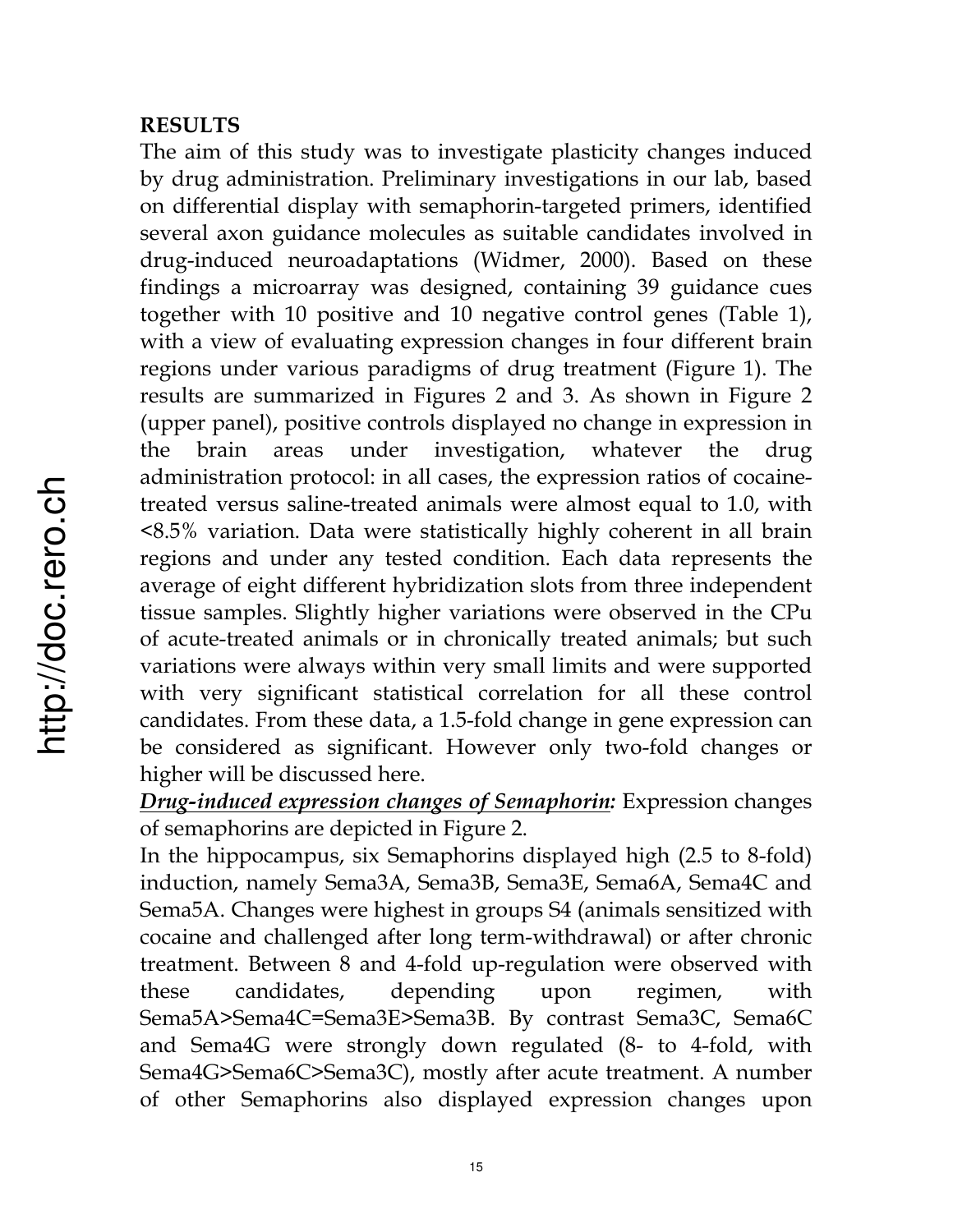cocaine, but to a lesser degree. Correspondingly, neuropilin-1 and –2, which are receptors for soluble semaphorins (Sema3 family members), displayed 2.5 - 4.5 fold up-regulation in this brain region, and the effect was strongest in S4 and chronic groups.

In the Nucleus Accumbens strong down-regulation was observed in many cases, particularly in acute groups. Sema3A, Sema3E, Sema3F, Sema4G, Sema5B and Sema7A displayed >3.5-fold down-regulation after acute treatment and significant down-regulation in all other groups, chronic groups being least affected. Strong up-regulation was observed with most other candidates, particularly after chronic treatment, where >8-fold changes were observed (Sema3B>Sema4C=Sema4B>Sema6B>Sema3C=Sema4A>Sema4F).

Two candidates, Sema5A and Sema6A were little affected by cocaine in this region in all protocols. Receptors for soluble Semaphorins, Neuropilin-1 and Neuropilin-2, were also induced in this brain region under all conditions, mainly in chronic groups (ca 5-fold induction).

In the Caudate Putamen, changes were less important. However, some candidates displayed high expression changes: Sema4C was highly up regulated, about 10-fold in S4 groups, 7-fold in chronic groups and 5.5-fold in binge groups. Other candidates displaying strong changes included Sema4A, Sema4B and Sema3E (5-6-fold over expressed in S4 groups, >4-fold in chronic and binge groups) and Sema3F (>4-fold up-regulated in chronic and S4 groups). In contrast Sema4D was about 8-fold down-regulated in acute groups and Sema3A, Sema5B, Sema7A and particularly Sema6C were down regulated (4- to 6-fold, depending upon regimen). Neuropilins were up regulated 3- to 5-fold in all groups.

In the Ventral Tegmental Area, greatest changes were observed with most members of the Sema3, Sema4 and Sema7 and mainly in either acute or in S4 groups. Strong up-regulation was observed generally, but Sema3E and Sema4G were down regulated. In S4 groups, up to >6-fold up-regulation was found for Sema3A, Sema3C, Sema4B, and Sema4C, and about 10-fold up-regulation for Sema4D, sema4F and Sema5A. Acute treatment has little effects in expression changes for these candidates, but binge and chronic treatments induce 3-5 fold up-regulation. Down-regulation in this region was highest in acute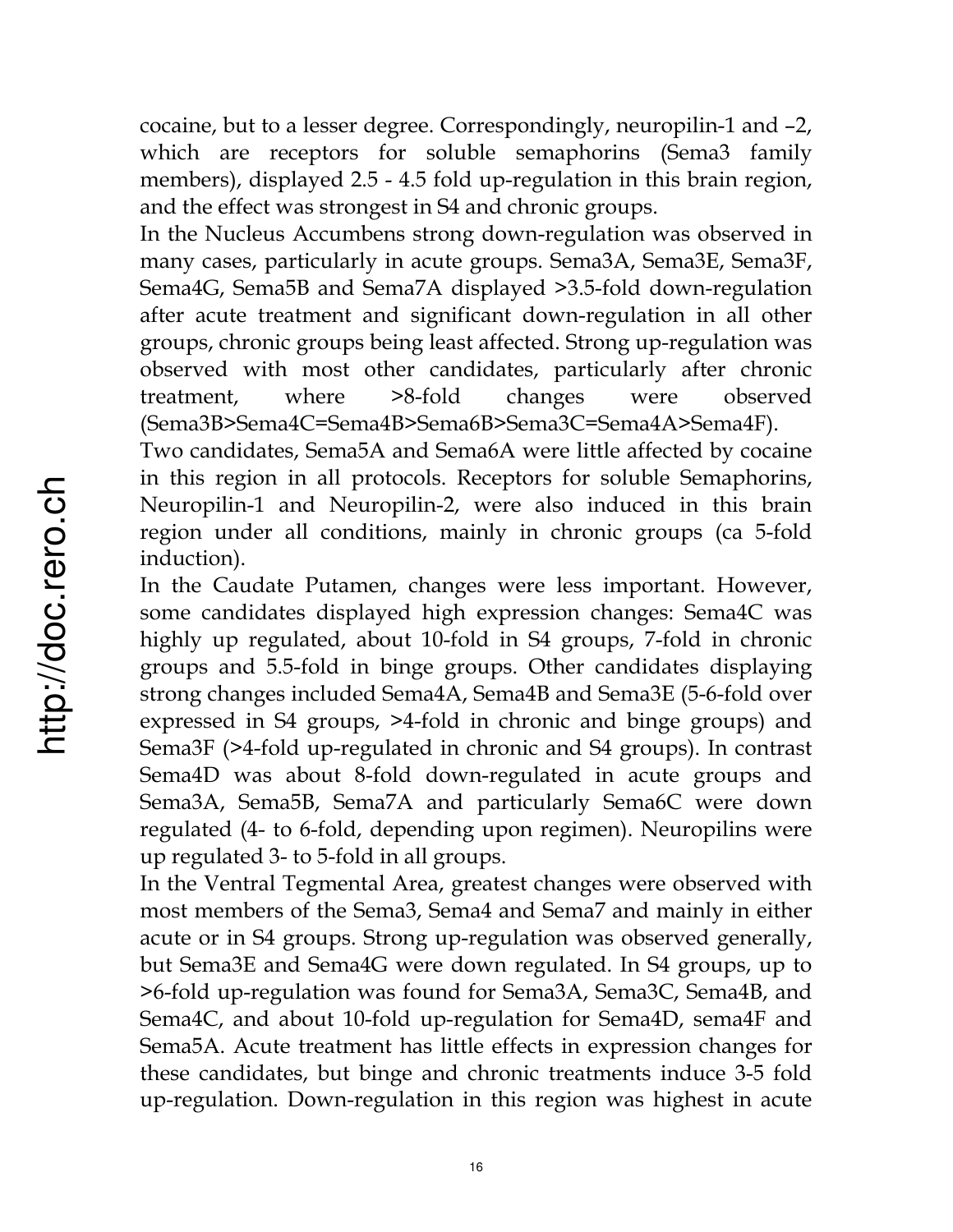treatments and involved a few candidates: Sema3E (6-fold in acute and S4 groups), Sema4G (7-fold in acute groups), Sema5B and Sema7A (4-fold in acute groups). Sema4A was poorly affected, except in acute treatment (4-fold down-regulation).

In all regions, one candidate (Sema6C) displayed strong downregulation under all protocols whereas Sema4B, Sema4C and neuropilins were up regulated in each region and under all conditions. Furthermore most candidates (except Sema3A, and Sema3F) displayed similar patterns of expression changes both in the Nucleus Accumbens and in the Ventral Tegmental Area the major dopaminergic regions included in this study.

Clearly, the observed expression changes are very consistent, the changes of a single candidate in a given region being very similar, independent of the treatment, with only relative intensities being affected. All the changes observed from microarray data could be confirmed by real-time PCR (Figure 4) and the same pattern of changes was observed in all cases. Figure 4 displays a comparison of the data from qRT-PCR and microarray for major conditions, i.e. where greatest changes in expression were observed (about 15% of the conditions tested by microarray): in all cases both sets of data matched perfectly. Table 3 displays the statistical analysis of the candidates modified by cocaine on microarray and whose expression change has been confirmed by qRT-PCR. Changes observed in the Nucleus Accumbens on chronically treated animals are very significant for Sema3B, Sema4B, Sema4C and to a lesser extend for Sema3E and NP-1. In the Ventral Tegmental Area most significant changes are observed on chronocally treated animals for Sema3C, and Sema5A, whereas changes observed for Sema3C, Sema3E, Sema3f, Sema4G, Sema5A, Sema5B and NP-1 are highly significant in S4 groups. NP-1 and Sema3E display very significant changes in all regions under most conditions.

*Drug-induced expression changes of Eph's and Ephrins:* Neuroadaptations after drug treatment also strongly affected expression of Eph's receptor tyrosine kinase and their ligands, as shown in figures 3. Changes are very significant, although less intense for these families of axon guidance molecules.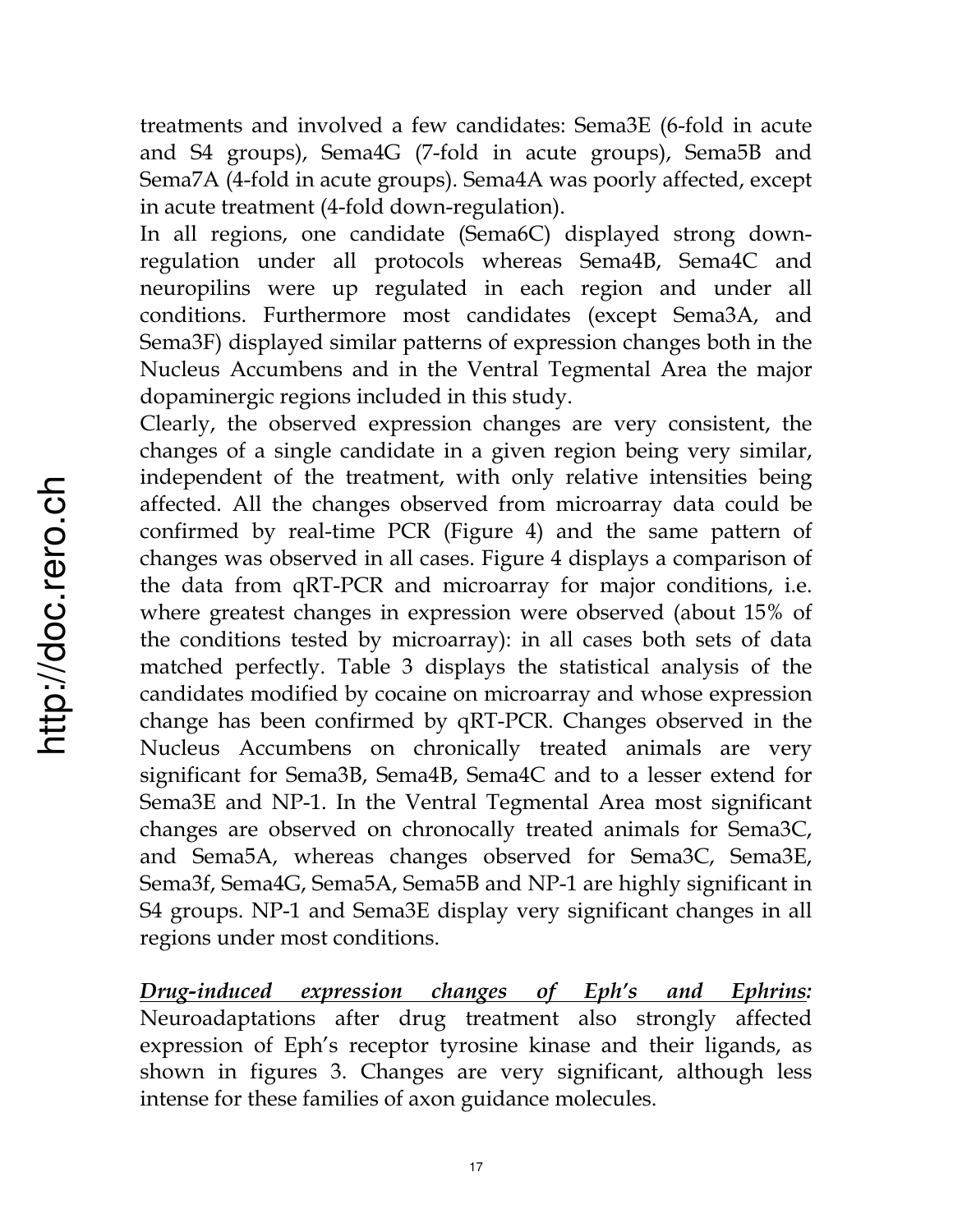In the Hippocampus, all Eph and Ephrins were slightly up regulated. Only in S4 groups and sometimes in acute groups were >2-fold upregulations observed for EphA's. For EphB's, changes are >2-fold in acute groups as well as in S4 groups. Greatest changes were observed with Eph-B1, EphB4 and EphB2. The corresponding ligands, Ephrins, were also up regulated in all cases, but Ephrin-A's displayed little changes  $(\leq2$ -fold) except in S4 groups  $(2-4$  fold up-regulation). Ephrin-B's, by contrast, were more affected by regimen: S4 and S3 groups displayed ca. 6- and 4-fold up-regulation, respectively while in acute and chronic groups gene expression increased 3-4 fold.

In the Nucleus Accumbens, Eph-A are little affected and >2-fold changes were observed only after chronic treatments or sometimes in acute groups (see Eph-A5 and Eph-A8). Their ligands Ephrin-A's displayed comparable adaptation, greatest changes being observed after chronic treatments (about 4-fold up-regulation in all cases). Eph-B's displayed more important up-regulation: again greatest induction pattern were found after chronic treatments (4-6 fold up-regulation), but acute and binge treatments also strongly affected Eph-B2, Eph-B3 and Eph-B4 (3-5 fold up-regulation). Furthermore, S3 and S4 groups were also strongly affected (4-6 fold up-regulation). Greatest changes were observed with Eph-B4 in all protocols (4-8 fold up-regulation). The corresponding Ephrin-B's ligands were also induced after drug administration under all protocols, mostly after chronic treatment (4- 6 fold up-regulation).

In the Caudate Putamen expression changes of Eph-A and Ephrin-A were more complex. Three Eph-A1, EphA3 and Eph-A5 were down regulated together with their ligands Ephrin-A1 and Ephrin-A3; this effect was most important (6-7 fold down-regulation) after acute treatments for Eph-A1, Eph-A3 and the two Ephrins. By contrast, the other Eph-A's like the other Ephrin-A's were rather over expressed  $(S2$ -fold in most cases, but slightly  $>2$ -fold in S4 groups). For Eph-B's and Ephrin-B's up-regulation was observed in all cases; this effect was most important for Eph-B4 (4-6 fold up-regulation) and to a lesser extent for Ephrin-B2 and Ephrin-B3.

In the Ventral Tegmental Area, no great changes were observed. Only S4 groups displayed >2-fold changes in Eph-A expression while Ephrin-A's were not much affected either. Ephrin-A1 and Ephrin-A3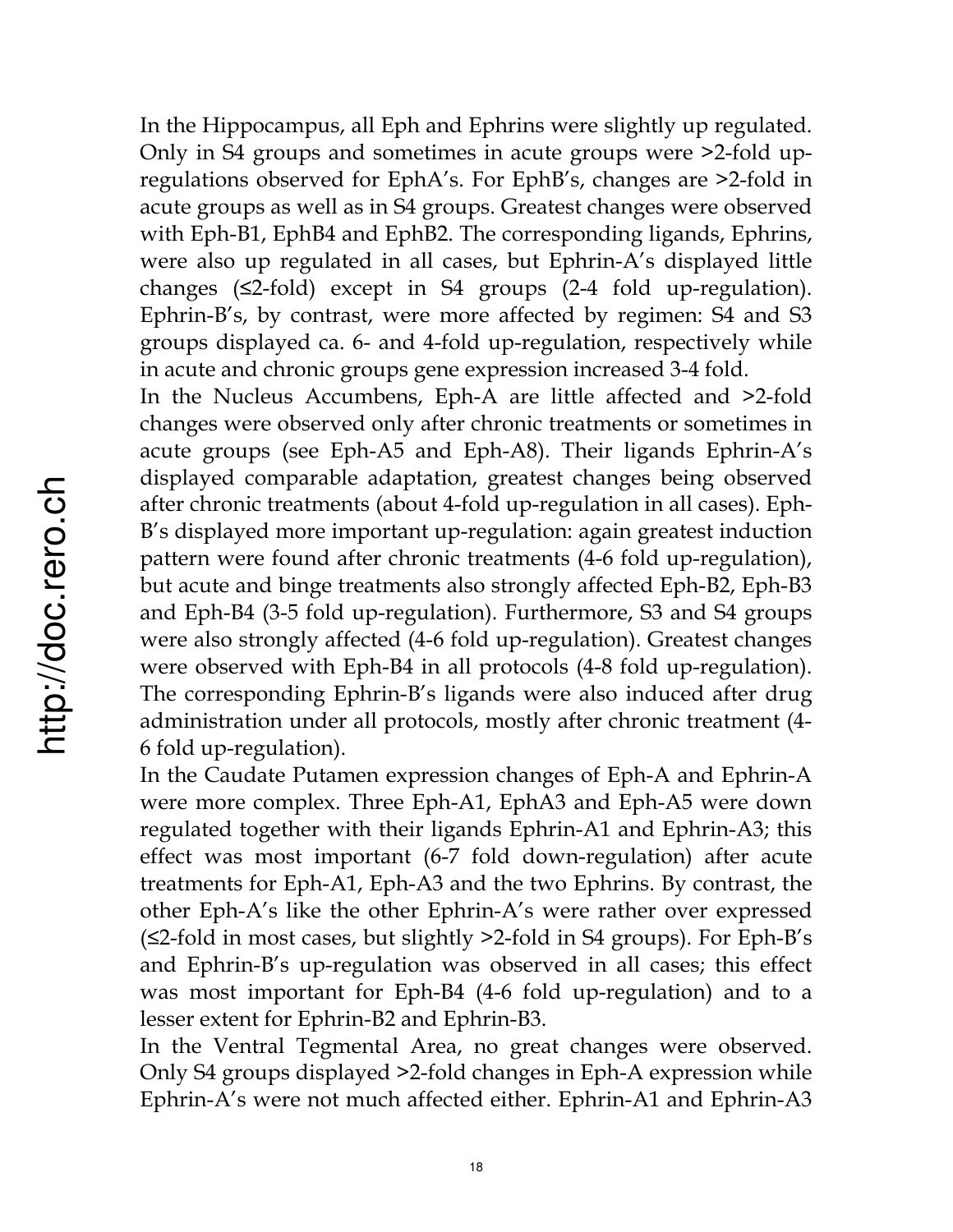were 3-fold down regulated after acute treatment. For Eph-B3, Eph-B4 and Eph-B6 also expression was not much changed in this region. By contrast, the other Eph-B's and their corresponding Ephrins displayed stronger induction: with Eph-B1 and Eph-B2, 3-fold upregulation after chronic and binge treatments, and 6-fold upregulation in S4 groups were observed, which matched with 2-4 fold up-regulation and 4-6 fold up-regulation under the same regimen, respectively, of Ephrin-B1 and Ephrin-B2.

Expression changes observed on microarrays for Eph's and Ephrins have been confirmed by means of qRT-PCR. Figure 4 displays the comparison of microarray data and qRT-PCR. For simplicity only the most characteristic expression changes of Eph's and Ephrins in the four brain regions are displayed (representing 14% of the conditions tested by microarray). As shown in Figure 4, qRT-PCR fully corroborated the changes observed in microarray data, in all cases, without exception, and in most cases the values of the both sets of data matched perfectly. Statistical analysis of changes observed by these candidates (Table 3) shows robust changes in the Caudate Putamen under acute treatment for EphA1, EphA2 and their partner ligands EphrinA1 and EphrinA3. Under chronic treatment, most robust changes were observed with EphB's in the Nucleus Accumbens and in the Hippocampus.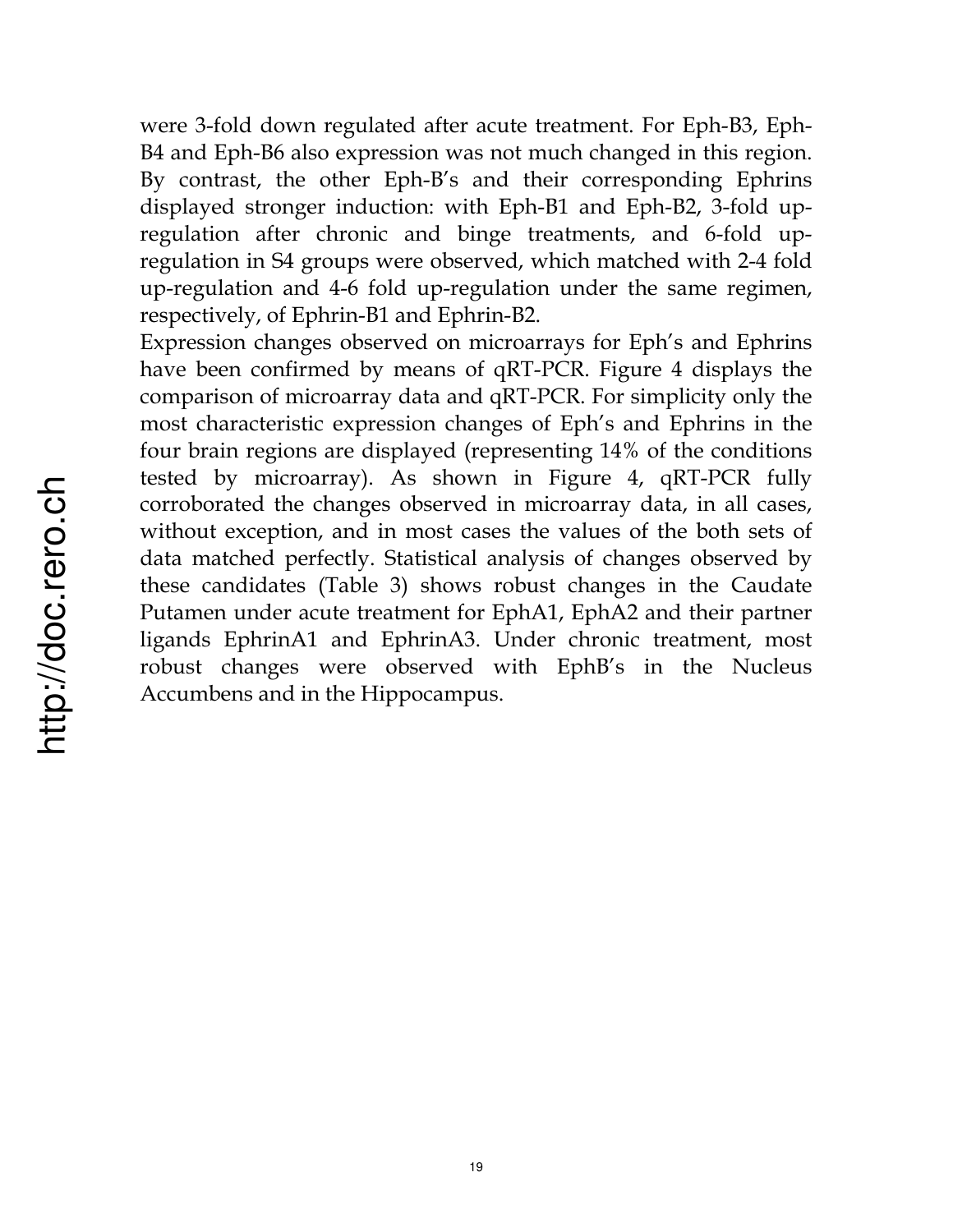#### **DISCUSSION**

A gene profiling of a number of axon guidance molecule transcripts in several protocols of drug administration has been undertaken in this study, with a view to determine their involvement in druginduced neuroadaptations. These plasticity-related secreted or cell surface molecules are developmentally regulated cues that play a major function during development and direct the projection of the extending axon growth cone to its synaptic target, enabling proper formation of neuronal synapses. A role in the adult brain, however, has been poorly described in a few cases only (De Wit and Verhaagen, 2003). For example, specific re-expression of EphB1 and ephrinB2 was observed in the adult, following a drug challenge (Yue et al., 1999), a finding consistent with the notion that long-term, molecular adaptations of neurons following exposure to drugs of abuse underlie a complex rewiring of neural circuitry that results in the behaviors associated with addiction (Bardo, 1998, Wang and McGinty, 1997, Nestler and Aghajanian, 1997, Robinson and Berridge, 1993). Based on this observation, a gene profiling of two classes of axon guidance molecules, the semaphorins and Ephs/ephrins, was investigated in the present study in different protocols of drug administration.

*Drug-induced Plasticity involves Expression Changes of a Combination of Semaphorins and related Receptors:* Semaphorins are a large family of secreted, GPI-linked or transmembrane proteins that may bind to neuropilins (secreted Sema-3) and/or plexins and function as chemorepellents or inhibitors of growth cones (Yu and Bargmann, 2001, Skoliora et al, 1998). The function of Semaphorins in the adult brain is poorly described, but a role in regeneration of injured nerve fibres is well documented (De Wit and Verhaagen, 2003). During development, different semaphorins are generally co-expressed and interact in synergistic ways, innervation specificity being achieved through the combined action of multiple guidance cues (Steup et al., 1999, Skaliora et al., 1998). For example, during development most striatal and cortical interneurons arise from the basal telencephalon, whose migration is controlled by chemorepulsive signal composed mainly of semaphorin 3A and semaphorin 3F (Marin et al., 2001) and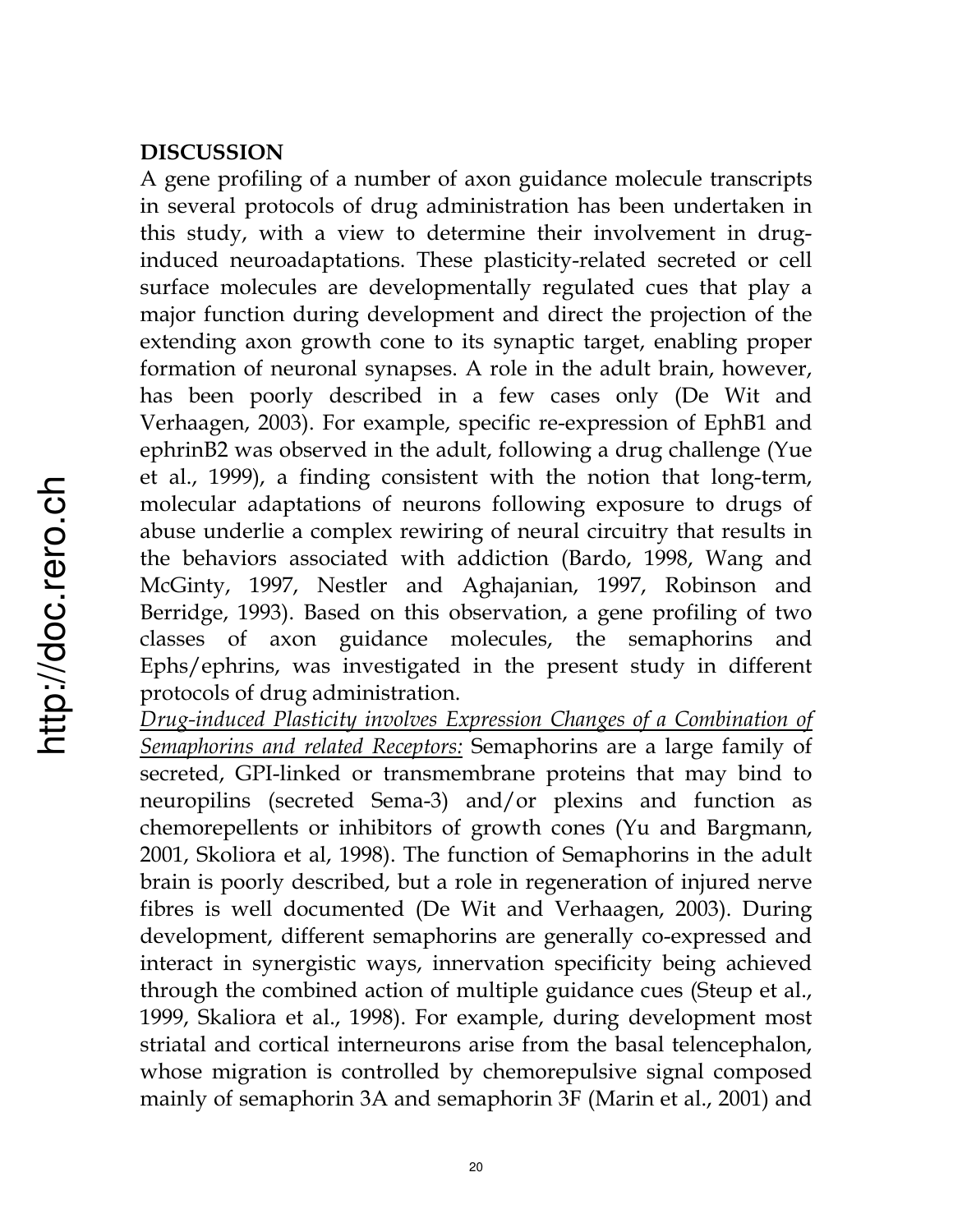migrating interneurons expressing neuropilins are directed to the cortex, while those lacking them go to the striatum. Recent studies have revealed extensive regulation of these cues and their receptors as well as combinatorial mechanisms that integrate information from different families of guidance cues (Yu and Bargmann, 2001). The combinatorial and simultaneous input of multiple guidance cues, i.e. the relative balance of attractive (growth-promoting) and repulsive (growth-inhibiting) forces, provides synapse specificity by allowing axons to select various subsets of nerve cells as their targets.

Our study suggests similar synergistic mechanisms in the adult brain after drug administration: drug-induced plasticity involves the regulation of several semaphorins and their related neuropilin receptors. All members of the five classes of semaphorins included in this study display strong expression changes (>6-fold, except Sema6A and Sema6B) in at least one condition or region, highest changes affecting Sema3A, Sema3B, Sema4B, Sema4C, Sema4F and Sema5A (for nomenclature, see Semaphorin Nomenclature Committee, 1999).

Drug-induced neuroadaptations is known to primarly affect the mesolimbic dopaminergic pathway (Robinson and Berridge, 1993, Nestler, 2000). In this pathway, cocaine induced largest expression changes of many semaphorins, mainly Sema3A, Sema3B, Sema3F, Sema4B, and Sema4C in the Nucleus Accumbens, and Sema3C, Sema3E, Sema4D, Sema4F, Sema4G, Sema5A, Sema5B and Sema7A in the Ventral Tegmental Area.

Sema3 are secreted proteins and act generally as repellents of different classes of axons and their regulation in the adult brain has been described in some disorders. Aberrant expression or signalling of secreted Semaphorins might be of significance in altered structural plasticity in neurodegenerative disorders such as Alzheimer (Good et al, 2002). Sema3A is the most potent repellent and repels axons that are responsive to NGF (Messersmith et al, 2001), but this depends upon the age of the animal (Puschel et al., 1996). Sema3A and its ligand Neuropilin-1 are temporarily down-regulated in the hippocampus in epileptic rat brain, correlating with robust mossy fiber sprouting into the molecular layer, a layer normally devoted of mossy fibers. Kainate-induced status epilepticus also induces a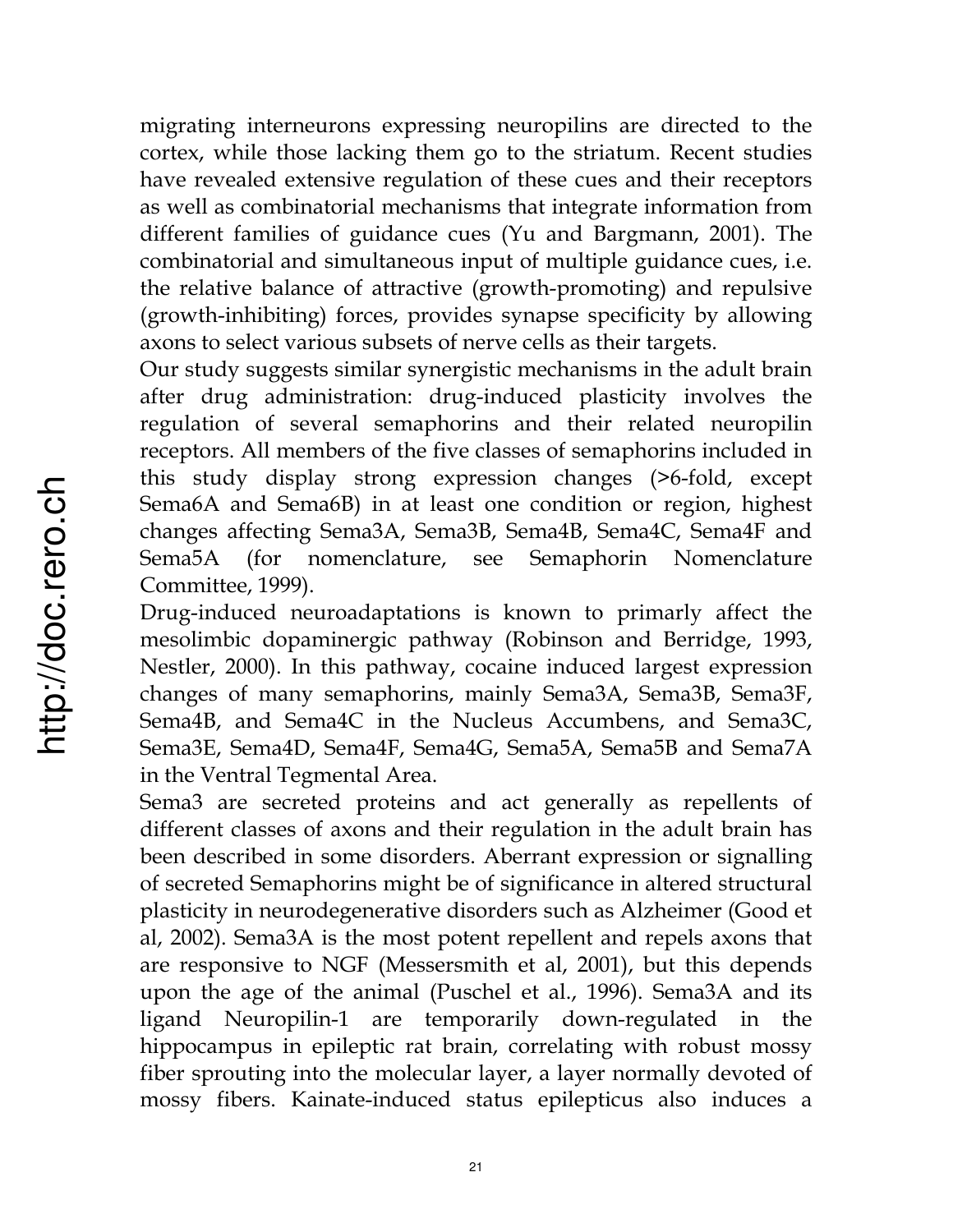persistent down-regulation of Sema3C and Sema3F (Barnes et al., 2003). We found Sema3F to be strongly down regulated in the Nucleus Accumbens after acute treatment and up regulated in other regions, particularly in the Ventral Tegmental Area and the Hippocampus in chronic or S4 groups. This candidate may suppress NGF-induced activation of PI3-kinase-Akt and dampen neutrophin signalling, a novel mechanism of semaphorin-mediated growth cone collapse, providing an intracellular mechanism for cross talk between positive and negative axon growth cues (Atwal et al., 2003).

Sema4C is a transmembrane semaphorin that binds to proteins involved in neurite outgrowth; its strong up-regulation (8-fold) in chronic groups in the Nucleus Accumbens, Hippocampus and striatum may regulate drug-induced plasticity in these areas. Sema4F, which is strongly up regulated after cocaine in the Ventral Tegmental Area, interacts with PSD-95, a scaffold protein which concentrates ion channels, adhesion molecules and neurotransmitter receptors at the post-synaptic membrane (Sheng, 2001). Sema4D associates with cytosolic kinases and binds to proteins involved in neurite outgrowth and cytoskeletal reorganization. These interactions regulate actin dynamics and neurotransmitter receptor clustering, transport and docking of synaptic vesicles and thus modulate spine plasticity (De Wit and Verhaagen, 2003).

Sema5A is a transmembrane protein with seven thrombospondin repeats. It acts as a permissive cue for growing axons (Adams et al., 1996, Neugebauer et al., 1991, Simmons et al, 1998), although a recent report shows that its expression by oligodendrocyte lineage cells contributes to the glial cues that inhibit CNS regeneration. (Goldberg et al., 2004). Sema5A may be responsible for some of the features of the Cri-du-chat syndrome of mental retardation since the gene covers at least 10 percent of the deleted region (Simmons et al., 1998, Inagaki et al., 1995). It is strongly up-regulated (8-fold) in chronic groups in the Hippocampus and to a lesser extend in the Ventral Tegmental Area, but it is down regulated in the striatum.

Sema6C, which is strongly down regulated in all brain regions and in all conditions, is highly expressed in the lateral ventricle, the striatum, the midbrain, the pons/midbrain junction, and the choroid plexus (Qu et al., 2002). Finally, Sema7A, a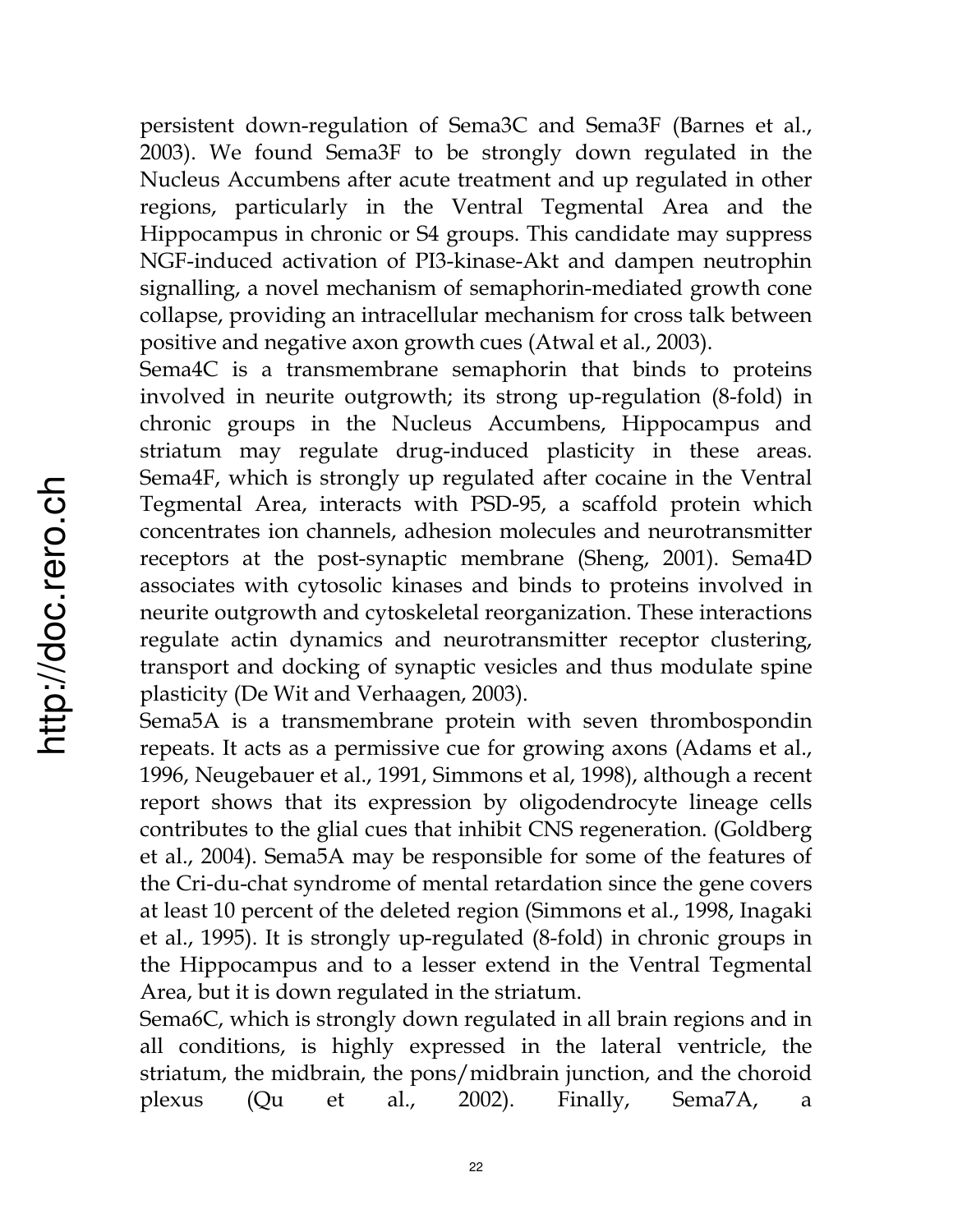glycosylphosphatidylinositol-linked semaphorin strongly downregulated in the Ventral Tegmental Area after drug treatment, displays highest expression in the nervous system and in the adult brain (Sato and Takahashi, 1998, Xu et al., 1998, Lange et al., 1998) and promotes axon growth through integrin receptors (Pasterkamp et al, 2003).

From our study, one is surprised that such a large variety of semaphorins and related receptors display expression changes after drug treatment. On the other hand, splice variants of semaphorin RNA transcripts also are important for regulating plasticity in neurons (Daoud et al., 1999) and nonfunctional isoforms of semaphorin genes, produced through alternative splicing, may be used as regulators of that gene's activity. Furthermore, neuronal activity alters splice patterns (Daoud et al., 1999) and cocaine administration stimulates this activity. Together this may further complicate the pattern and to some extent explain the large diversity of expression pattern of the axon guidance cues identified in this study.

*Eph receptors and related Ephrin ligands display significant changes after drug treatment, but of lower intensity than the semaphorins:* The Eph family receptor tyrosine kinases include at least 14 receptors and 8 Ephrin ligands (Zhou, 1998) that guide migrating cells and neuronal growth cones to specific destinations by repulsive mechanisms during development of the nervous system (Cheng et al., 1995, Drescher et al., 1995, Feldheim et al., 1998, Gao et al., 1996, Gao et al., 1998). The ligands and receptors are often expressed in opposing gradients, and the ligand–receptor interaction restricts receptor-rich axons to ligand poor areas. Because Eph receptors and ephrins have complementary expression, bidirectional activation of Eph receptors and ephrin-B occur at interfaces of their expression domains (Mellitzer et al., 1999).

In our study we found complementary up-regulation of Eph and their partner ligands, the Ephrin in the Ventral Tegmental Area and in the Nucleus Accumbens after all drug treatments. The upregulation is very significant, although of lower magnitude than changes observed with semaphorins. Similar complementary expression of EphB1 and Ephrin-B2 has been described in the

23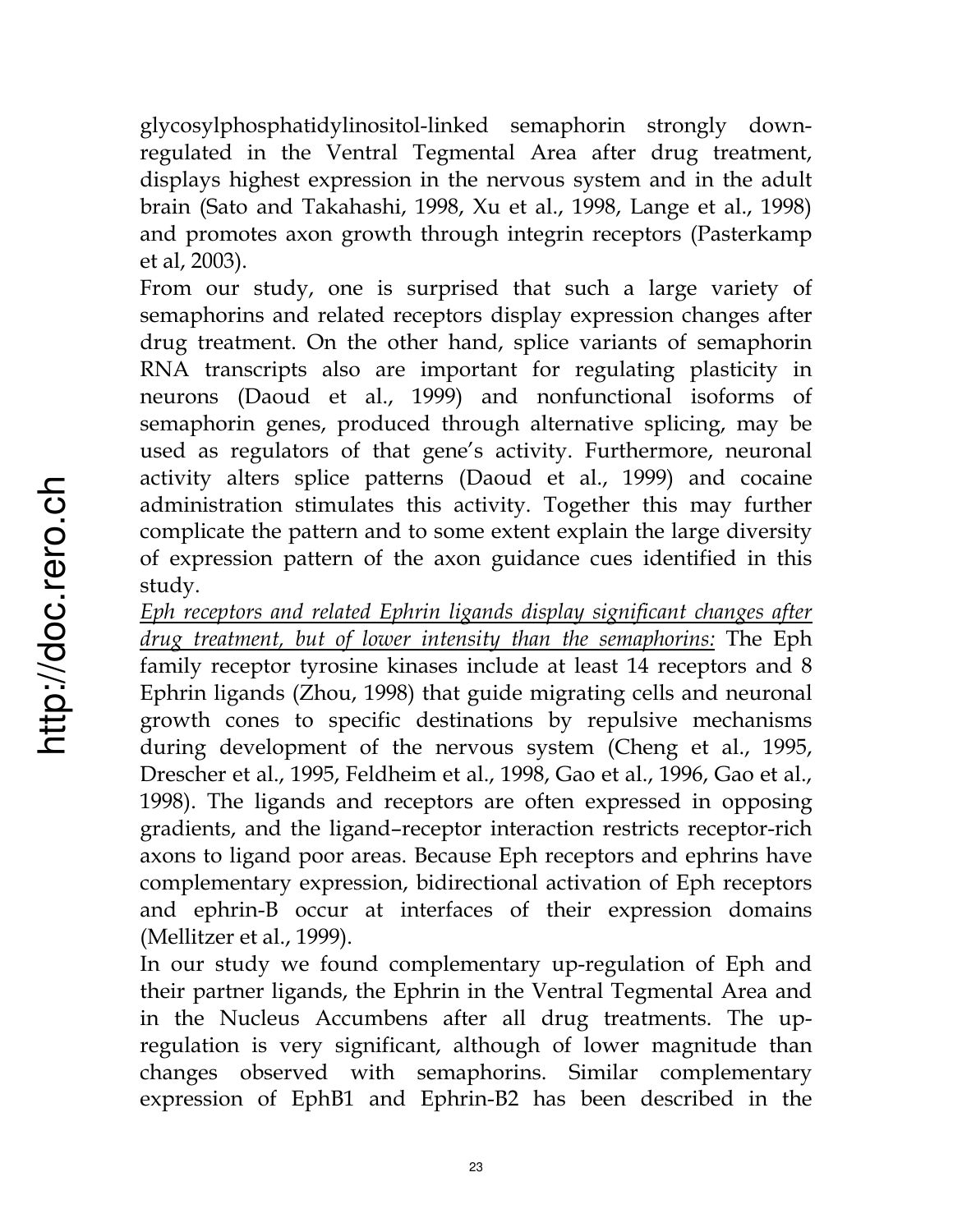nigrostriatal and mesolimbic pathways in the adult after cocaine treatment (Yue et al., 1999). Dopamine activity regulates developmental expression of EphB1 and Ephrin-B2, whereas cocaine administration produced a significant elevation in Ephrin-B2 expression in the Nucleus Accumbens.

Highest changes after drug treatment are found in the Nucleus Accumbens with EphB4, EphB3 and EphB1 in chronically treated animals. By contrast down regulated in the striatum (CPu) is observed with specific EphA and EphrinA. The nature of the specific neural pathways implicated remains to be clarified in more details.

EphA4 and Ephrin-A3 are both up-regulated in the hippocampus. Murai has shown that expression of and signalling through Ephrin-A3/EphA4 are critical for spine morphology of CA1 pyramidal neurons in the hippocampus (Murai et al, 2003) and for maintaining a stable and dynamic organization of spines during synaptic remodelling in the adult brain, whereas EphB receptor activation induces modest changes in dendritic spines in CA1. Changes in hippocampal spine density and dimensions occur in several mental disorders, including depression, schizophrenia and addiction.

Another study has shown that EphB1, EphB2, and EphB3 are involved all three, although to varying degrees, in dendritic spine morphogenesis and synapse formation in the hippocampus (Henkemeyer et al, 2003). All these candidates are up regulated in that region in all protocols of drug administration

*Drug-induced Expression Changes of axon guidance cues may be related to plasticity and learning in addiction:* In drug addiction the value of the drug and drug-related stimuli is enhanced, at the expense of other reinforcers, as a consequence of conditioned learning. The memory of the expected reward results in over activation of the reward and motivation circuits while decreasing the activity in the cognitive control circuit, which contributes to an inability to inhibit the drive to consume the drug (Volkow et al., 2003). Thus conditioned-learned associations and cognitive control is a key process in drug addiction. On the other hand several studies have implied axon guidance cues in synaptic plasticity and learning (Gerlai et al., 2001). EphB2 regulates NMDA-dependent synaptic function and is up regulated in hippocampal pyramidal neurons by stimuli known to induce changes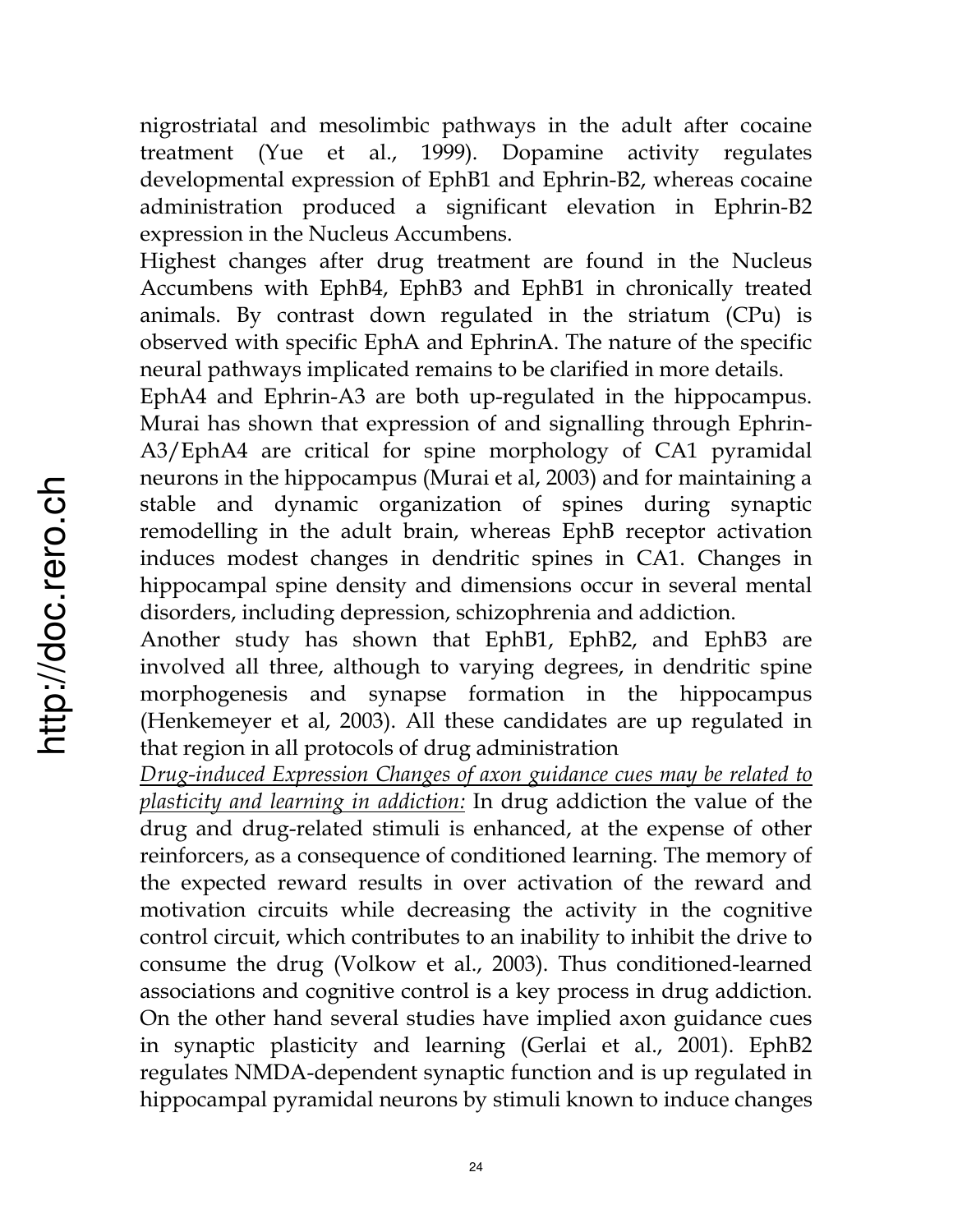in synaptic structure (Henderson et al., 2001). Mice lacking EphB2 have normal hippocampal synapse morphology, but display defects in synaptic plasticity (Grunwald et al, 2001), long-term potentiation (LTP) is impaired, and two forms of synaptic depression are completely extinguished (Gosh, 2002, Grunwald et al., 2001, Henderson et al., 2001). Conditional ablation of Ephrin-B2 and Ephrin-B3, or of EphA4, a high-affinity receptor for these ligands, causes comparable defects in LTP (Grunwald et al., 2004). By contrast, in our study we found up to four-fold induction of EphB2 in the hippocampus, which theoretically should result in improved LTP and thus may be linked to improved cue-mediated conditioned learning as observed in addiction.

On the other hand regulation of neurogenesis is a form of plasticity in the adult rat hippocampus. It has been proposed that drug regulation of neurogenesis in the adult rat hippocampus may be one mechanism by which drug exposure influences hippocampal function (Eisch et al., 2000). Thus drug-induced expression of axon guidance cues, particularly the Ephs and Ephrins, may be part of this process, which may recapitulate expression patterns of cues induced in earlier stages during development. In the adult brain, for example, EphB signalling regulates neural stem cell migration and possibly proliferation and EphB2 and Ephrin-B2, which both are induced by drug treatment in our study, has been shown to substantially increase the number of neural stem cells (Hinamen et al., 2003).

*Effect of the drug administration paradigm on gene regulation:* In this study, different drug administration paradigms have been used to assess expression changes of plasticity-related cell surface guidance cues. In most cases, chronic treatment or S4 sensitization groups display highest intensities in expression changes compared to other treatments within a given area. Expression changes of a given candidate within a specific brain region do not qualitatively differ from one paradigm to another, whereas only the intensity of the observed change is affected and strongly depends upon the type of treatment, with some exceptions. Therefore, under most circumstances, changes observed with a candidate in one paradigm will be observed also upon other treatments, but at a different intensity: wherever a candidate is up- or down-regulated, the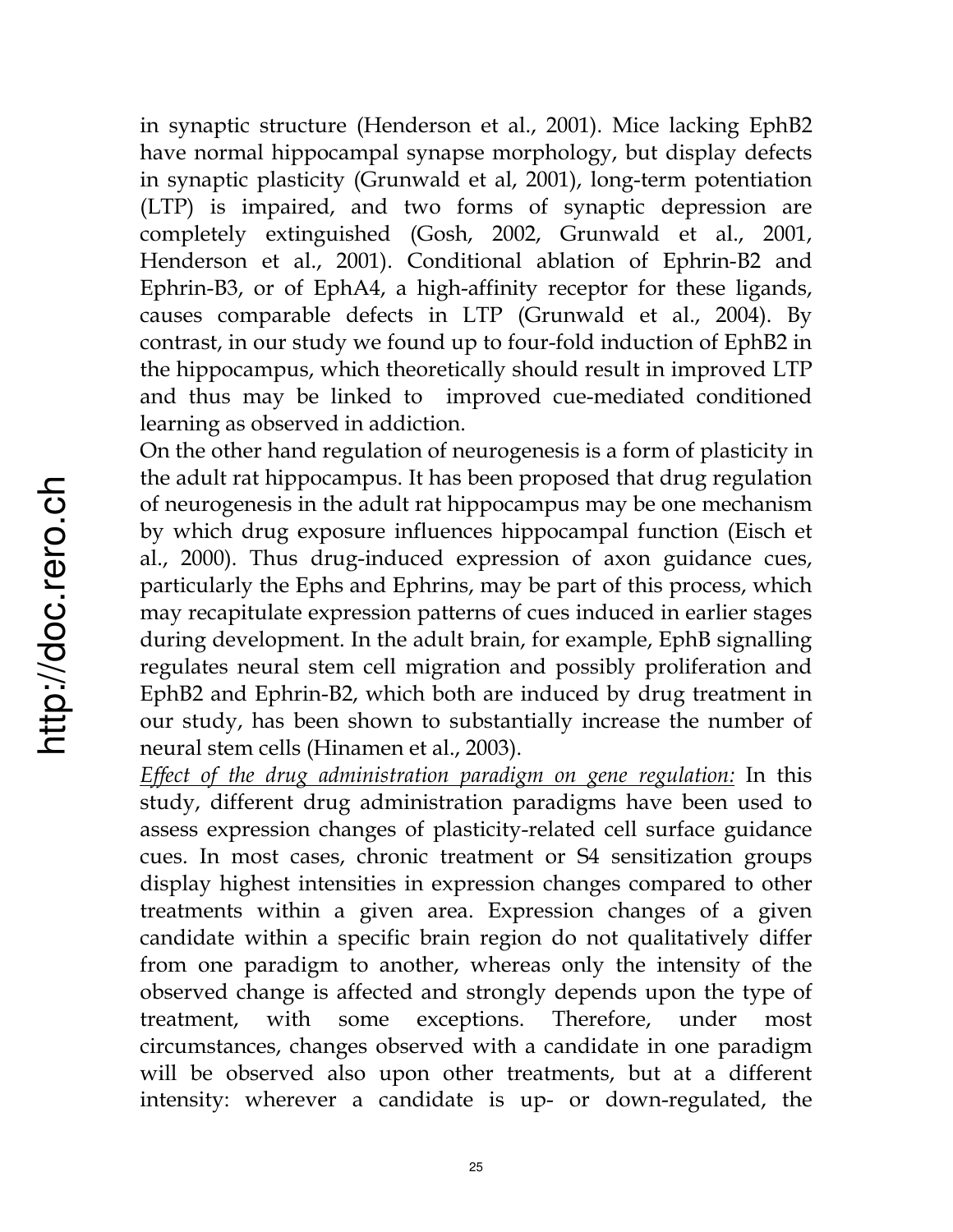regimen does not influence this effect, only its magnitude. Some exceptions are observed, however, but mainly where expression changes of the candidate are of small intensity (<2-fold change).

In several conditions, acute treatment induces strongest changes, while the other treatments have small effects, i.e. for Sema3A and Sema3F in the Nucleus Accumbens, Sema4A and Sema4G in the Ventral Tegmental Area, Sema7A (several regions), and Ephrin-A3 in the Caudate Putamen, etc. It is therefore somewhat surprising that a single dose of drug may induces strong changes, where repeated doses produce lower expression change of the same candidate. This may imply a complex program of compensatory regulation and temporal adaptations of these guidance cues.

In conclusion, we describe differential regulation of a large array of guidance cues in several brain regions in response to cocaine. The involvement of multiple Semaphorins, Neuropilins, Ephs and Ephrins in cocaine action suggests the activation of a complex program of synaptic rearrangements induced by the drug, which may recapitulate the plastic changes occurring during development in terms of mechanisms and of the molecular players involved. Local expression changes of these cues may mediate cytoskeleton rearrangement via signalling and induce synaptic plasticity, through mechanisms similar to synaptic targeting during development (Yue et al, 2002). These cues display a high range of functional characteristics, illustrating the complexity and the variability of neuroadaptations induced in the brain by psychostimulant treatment. Furthermore alternative splicing forms of these molecules have been described in many cases, which affect their binding and signalling properties, further complicating the pattern. The changes observed in this study are consistent with a role in addiction and may contribute to drug-related reinforcing of the mesolimbic circuits. Clearly, important neuroplastic changes occur in the reward- and memory-related brain centers following drug action. Together, these finding help clarifying the molecular and cellular events involved in early stages of drug addiction. The fact that the candidates investigated in this study regulate both axon guidance, during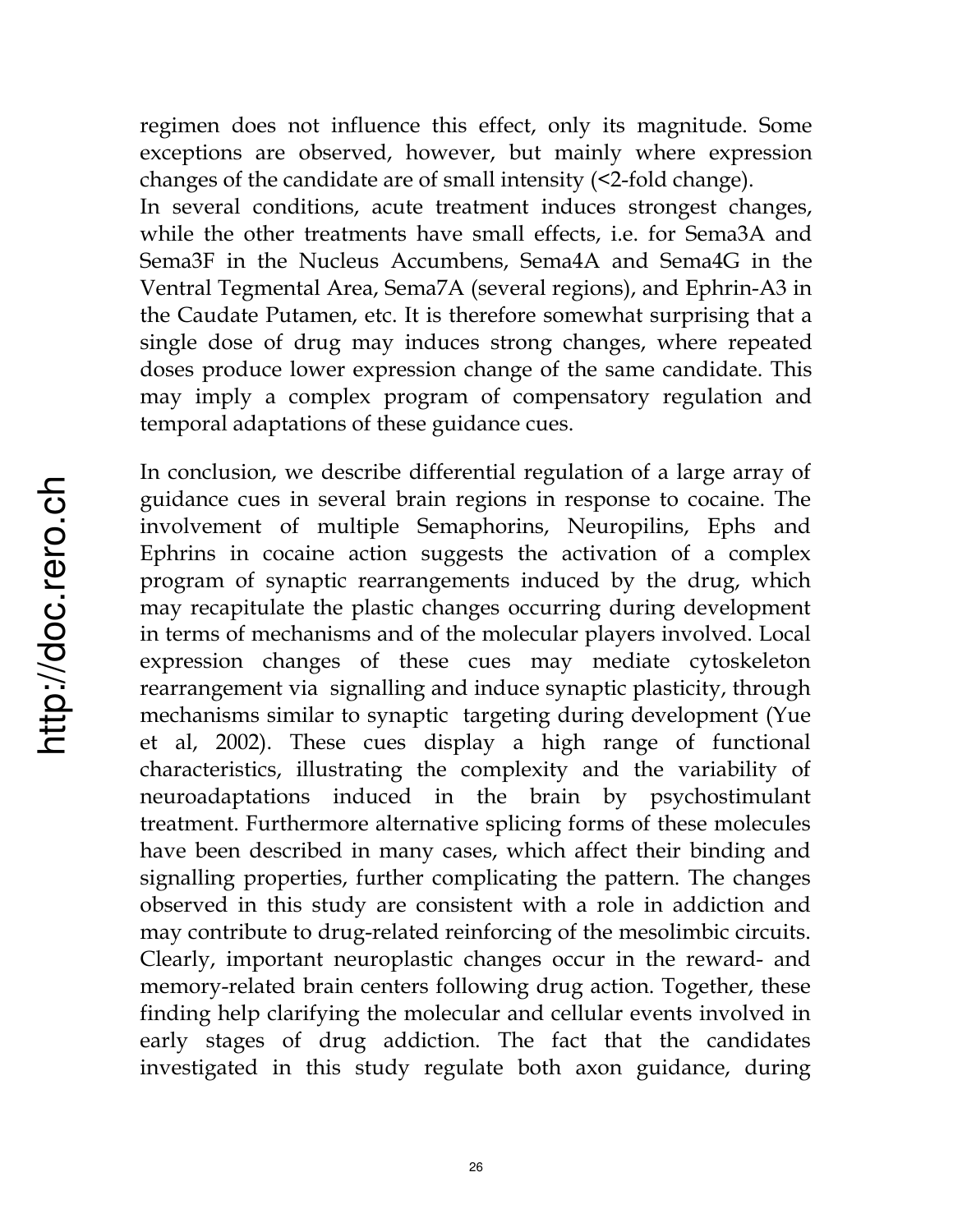development, and postnatal synaptic function emphasizes the varied roles of these cues in regulating cell-cell interaction within the CNS.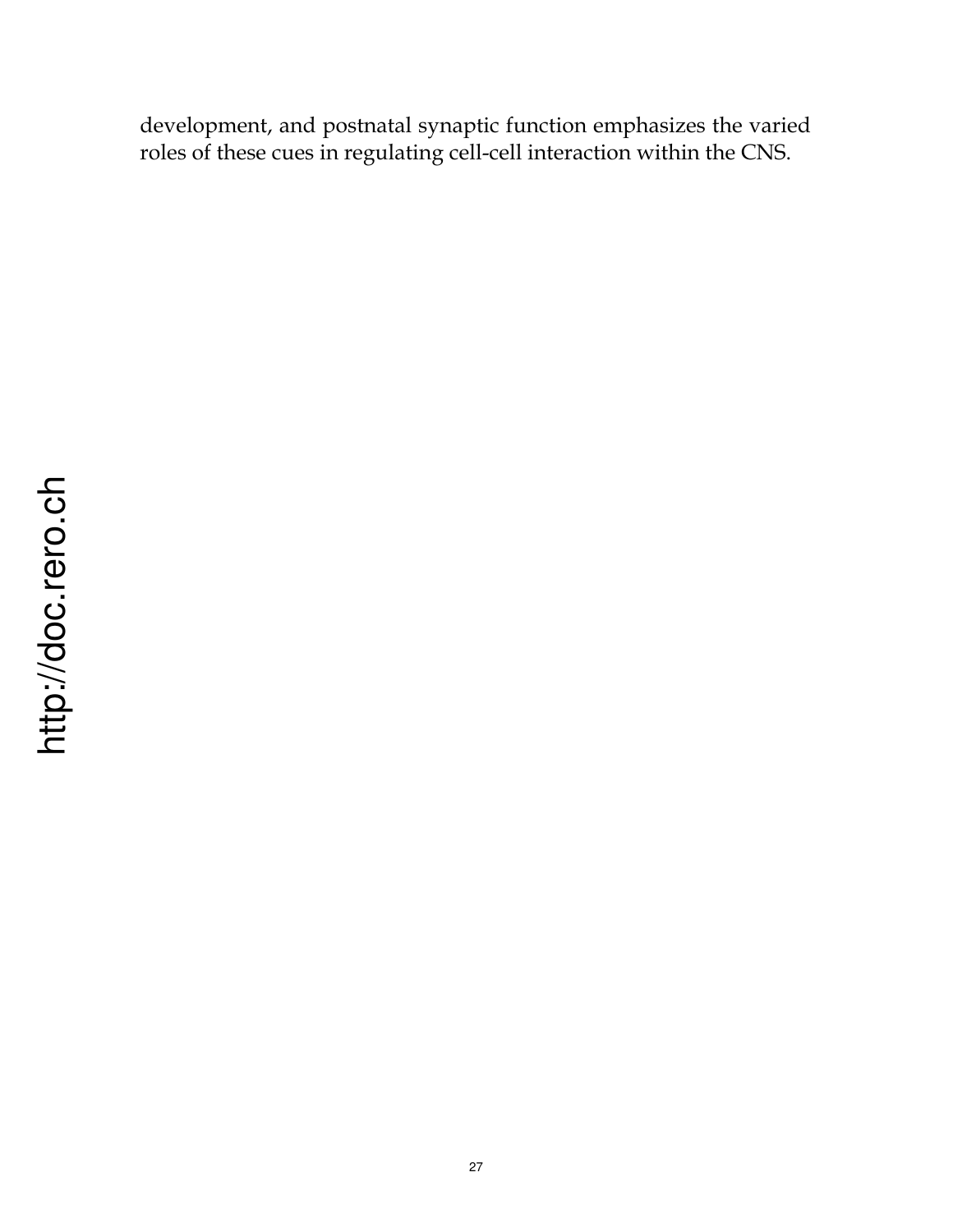## **REFERENCES**

Adams RH, Betz H, Puschel AW. (1996**)** A novel class of murine semaphorins with homology to thrombospondin is differentially expressed during early embryogenesis. *Mech Dev.***, 57**, 33-45.

Atwal JK, Singh KK, Tessier-Lavigne M, Miller FD, Kaplan DR. (2003) Semaphorin 3F antagonizes neurotrophin-induced phosphatidylinositol 3-kinase and mitogen-activated protein kinase kinase signaling: a mechanism for growth cone collapse. *J Neurosci* **23**, 7602-9.

Bagri A, Tessier-Lavigne M. (2002) Neuropilins as Semaphorin receptors: in vivo functions in neuronal cell migration and axon guidance. *Adv Exp Med Biol* **515**, 13-31.

Bahi A, Boyer F, Kafri T, Dreyer J-L. (2004) CD81-induced Behavioral Changes during Chronic Cocaine Administration. In vivo Gene Delivery with regulatable Lentivirus. *Eur J Neurosci* **19,** 1621-33.

Bardo MT. (1998) Neuropharmacological mechanisms of drug reward: beyond dopamine in the nucleus accumbens. *Crit Rev Neurobiol* **12**, 37-67.

Barnes G, Puranam RS, Luo Y, McNamara JO. (2003) Temporal specific patterns of semaphorin gene expression in rat brain after kainic acid-induced status epilepticus. *Hippocampus* **13**, 1-20.

Battaglia AA, Sehayek K, Grist J, McMahon SB, Gavazzi I. (2003) EphB receptors and ephrinBs regulate spinal sensory connectivity and modulate pain processing in the adult rat. *Nat. Neurosci* **6**, 339-40.

Beitner-Johnson D, Guitart X, Nestler EJ. (1992). Neurofilament proteins and the mesolimbic dopamine system: common regulation by chronic morphine and chronic cocaine in the rat ventral tegmental area. *J Neurosc*i **12**, 2165-76.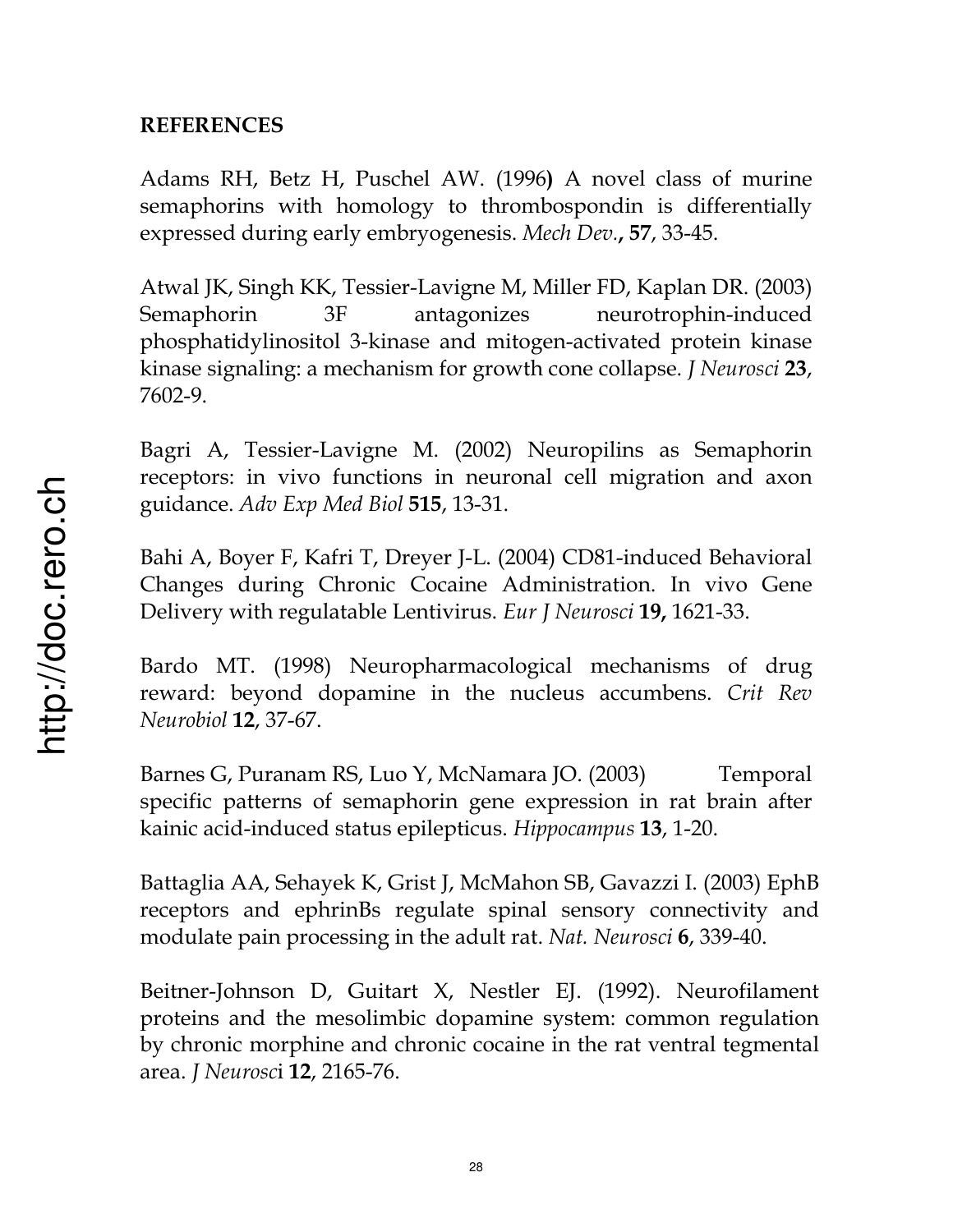Berhow MT, Russell DS, Terwilliger RZ, Beitner-Johnson D, Self DW, Lindsay RM, Nestler EJ. (1995) Influence of neurotrophic factors on morphine- and cocaine-induced biochemical changes in the mesolimbic dopamine system. *Neuroscience* **68**, 969-79.

Berhow MT, Hiroi N, Kobierski LA, Hyman SE, Nestler EJ. (1996) Influence of cocaine on the JAK-STAT pathway in the mesolimbic dopamine system. *J Neurosci* **16**, 8019-26.

Berke JD, Paletzki RF, Aronson GJ, Hyman SE, Gerfen CR. (1998) A complex program of striatal gene expression induced by dopaminergic stimulation. *J Neurosci* **18,** 5301-10.

Brenz-Verca MS, Widmer DAJ, Wagner GC, Dreyer JL (2001) Cocaine-induced Expression of the Tetraspanin CD81 and its Relation to Hypothalamic Function. *Mol Cell Neurosciences* **17**, 303-316.

Cheng H-J, Nakamoto M, Beregmann AD, Flanagan JG. (1995). Complementary gradients in expression and binding of ELF-1 and Mek4 in development of the topographic retinotectal map. *Cell* **82**, 371–381.

Chao J, Nestler EJ. (2004) Molecular Neurobiology of Drug Addiction. *Ann. Rev. Med.*, **55**, 113-32.

Couceyro P, Shoaib M, McCoy M, Goldberg SR, Kuhar MJ. (1997a) Cocaine self-administration alters brain NADH dehydrogenase mRNA levels. *Neuroreport* **8,** 2437-41.

Daoud R, Da Penha Berzaghi M, Siedler F, Hubener M, Stamm S. (1999) Activity-dependent regulation of alternative splicing patterns in the rat brain. *Eur J Neurosci* **11,** 788-802.

DeWit J, Verhaagen J. (2003) Role of Semaphorins in the Adult Nervous System. *Progr Neurobiol* **71**, 249-267.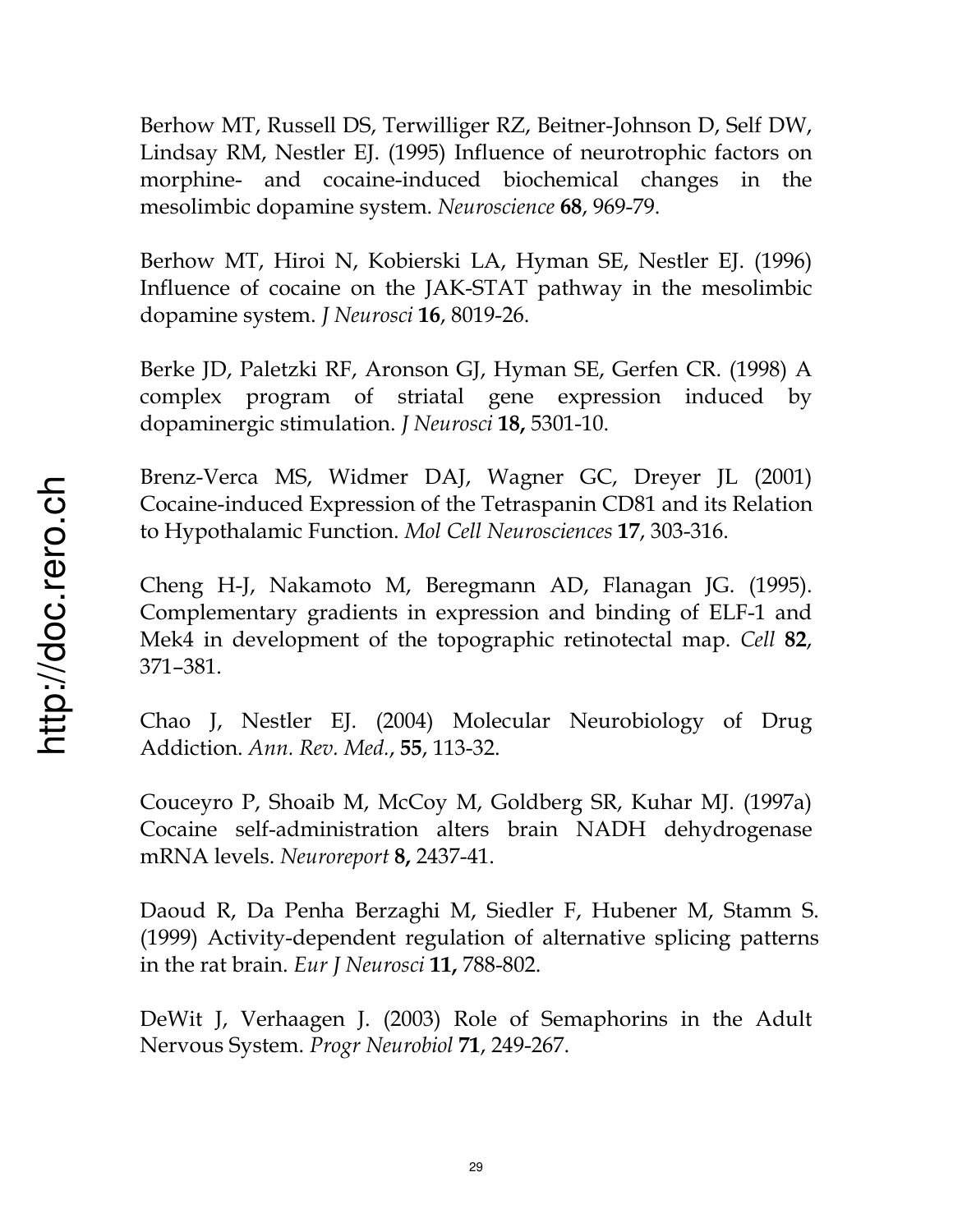Drescher U, Kremoser C, Handwerker C, Loschinger J, Noda M, Bonhoeffer F. (1995). In vitro guidance of retinal ganglion axons by RAGS, a 25 kDA tectal protein related to ligands for Eph receptor tyrosine kinases. *Cell* **82**, 359–370.

Eckhardt F, Meyerhans A. (1998) Cloning and expression pattern of a murine semaphorin homologous to H-sema IV. *Neuroreport* **9,** 3975-9.

Eisch AJ, Barrot M, Schad MA, Self DW, Nestler EJ (2000) Opiates inhibit neurogenesis in the adult rat hippocampus. *Proc. Natl Acad. Sci USA*. **97**, 7579–7584.

Feldheim DA, Vanderhaegen P, Hansen MJ, Frisen J, Lu Q, Barbacid M, Flanagan JG. (1998) Topographic guidance labels in a sensory projection to forebrain. *Neuron* **21**, 1303–1313.

Flanagan J, Vanderhagen P. (1998). The Ephrins and Eph receptors in neural development. *Annu. Rev. Neurosci* **21**, 309–345.

Gao P-P, Zhang J-H, Yokoyama M, Racey B, Dreyfus CF, Black IB, Zhou R. (1996). Regulation of topographic projection in the brain: Elf-1 in the hippocampalseptal system. *Proc Natl Acad Sci USA* **93**,11161–11166.

Gao P-P, Yue Y, Zhang J-H, Cerretti DP, Levitt P, Zhou R. (1998). Regulation of thalmic neurite outgrowth by the Eph ligand ephrin-A5: implications in the development of thalmocortical projections. *Proc Natl Acad Sci USA* **95**,5329–5334.

Gerlai R. (2001) Eph receptors and neural plasticity. *Nat Rev Neurosci* **2**,205-9.

Ghasemzadeh MB, Nelson LC, Lu XY Kalivas PW. (1999) Neuroadaptations in ionotropic and metabotropic glutamate receptor mRNA produced by cocaine treatment. *J Neurochem* **72,** 157-65.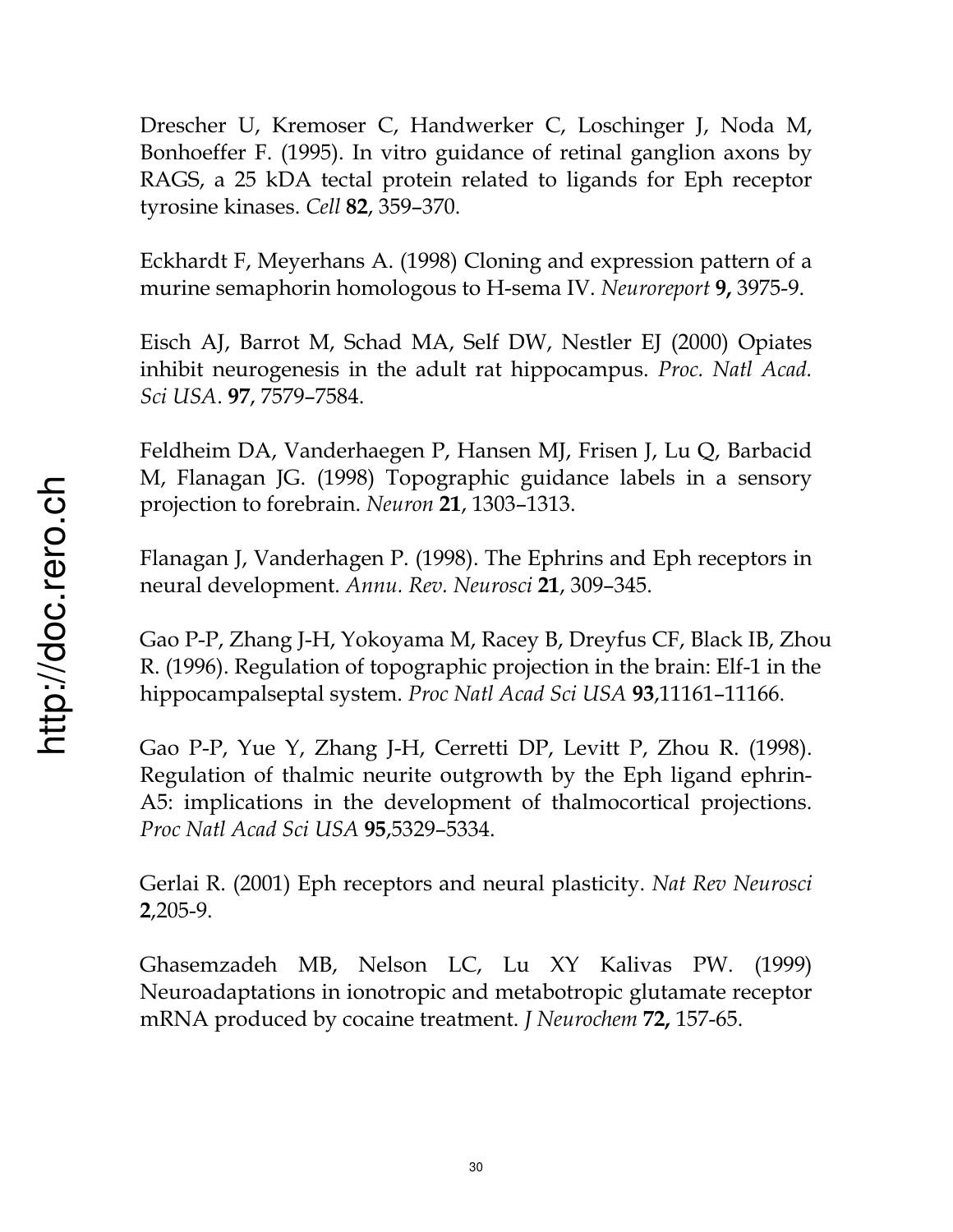Godenschwege TA, Hu H, Shan-Crofts X, Goodman CS, Murphey RK. (2002) Bi-directional signaling by Semaphorin 1a during central synapse formation in Drosophila. *Nat Neurosci* **5**, 1294-301.

Goldberg JL, Vargas ME, Wang JT, Mandemakers W, Oster SF, Sretavan DW, Barres BA. (2004) An oligodendrocyte lineagespecific semaphorin, Sema5A, inhibits axon growth by retinal ganglion cells.*J Neurosci*. **24**, 4989-99.

Good PF, Chu C, Hsu A, Perl DP, Wen X, Burstein DE, Kohtz DS. (2002) A role for Semaphorin 3A signaling in the degeneration of hippocampal neurons during Alzheimer's disease. *Soc. Neurosc. Abstr.* 328, 8.

Gosh A (2002) Learning more about NMDA Receptor Regulation. *Science* **295**, 449-50.

Goshima Y, Ito T, Sasaki Y, Nakamura F. (2002) Semaphorins as signals for cell repulsion and invasion. *J Clin. Invest* **109**, 993–998.

Grunwald IC, Korte M, Wolfer D, Wilkinson GA, Unsicker K, Lipp HP, Bonhoeffer T, Klein R. (2001) Kinase-independent requirement of EphB2 receptors in hippocampal synaptic plasticity. *Neuron* **32**,1027- 40.

Grunwald IC, Korte M, Adelmann G, Plueck A, Kullander K, Adams RH, Frotscher M, Bonhoeffer T, Klein R. (2004) Hippocampal plasticity requires postsynaptic ephrinBs. *Nat Neurosci* **7**, 33-40.

Halladay AK, Yue Y, Michna L, Widmer DAJ, Wagner GC, Zhou R. (2000) Regulation of EphB1 expression by dopamine signaling. *Molecular Brain Research* **85**, 171-178.

Henderson JT, Georgiou J, Jia ZP, Robertson J, Elow S, Roder JC, Pawson T. (2001) The receptor tyrosine kinase EphB2 regulates NMDA-dependent postnatal synaptic plasticity. *Neuron* **32**, 1041- 1056.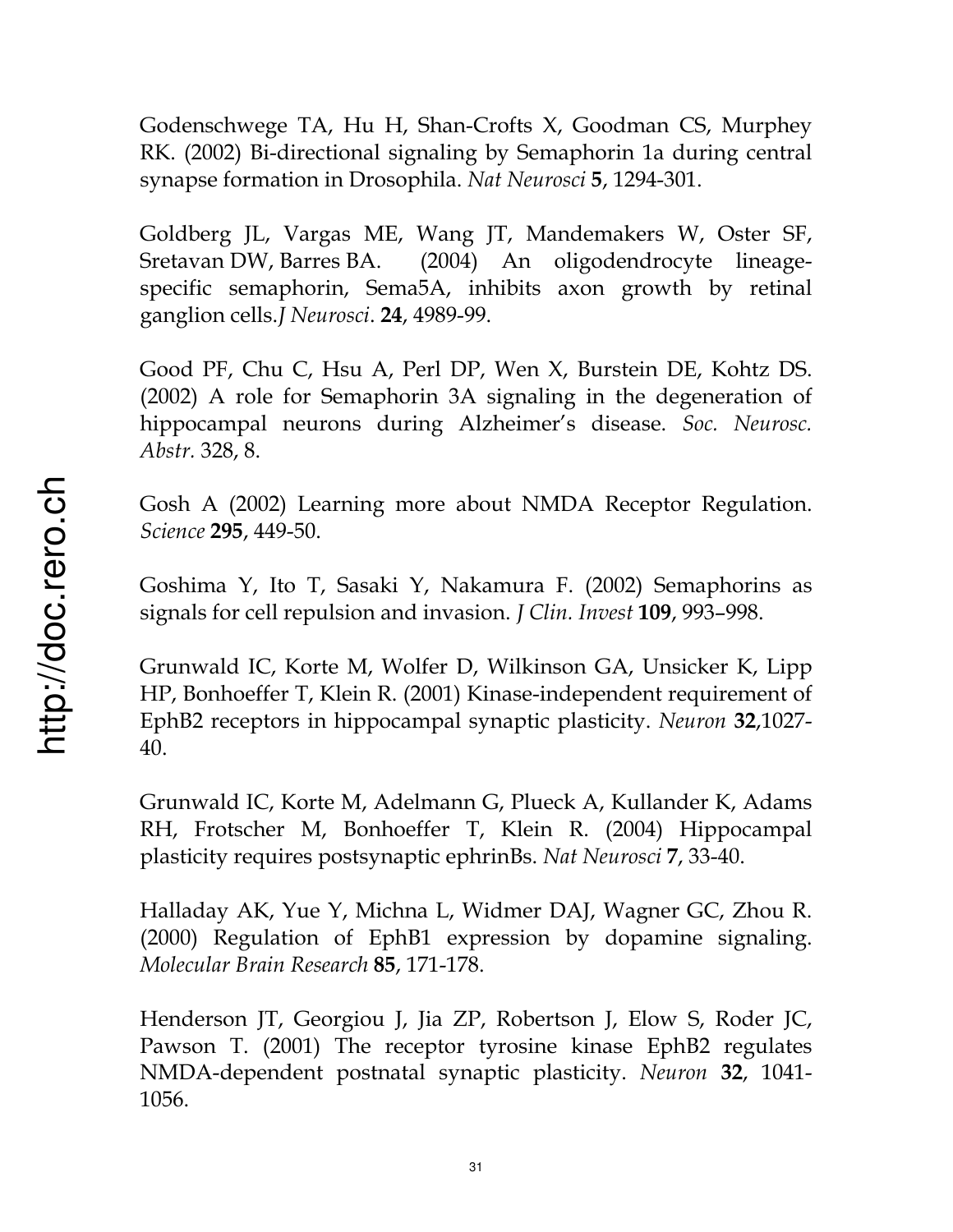Henkemeyer M, Itkis OS, Ngo M, Hickmott PW, Ethell IM. (2003). Multiple EphB receptor tyrosine kinases shape dendritic spines in the hippocampus*. J Cell Biol*. **163**,1313-26.

Hinamen JP, Nikolov DB (2003) Molecules in Focus. Eph Receptors and Ephrins. *Int J. Biochem Cell Biol* **35**, 130-134.

Inagaki S, Furuyama T, Iwahashi Y. (1995) Identification of a member of mouse semaphorin family. *FEBS Lett*. **370**, 269-72.

Ip NY, Yancopoulos GD (1996) The neurotrophins and CNTF: two families of collaborative neurotrophic factors. *Annu Rev Neurosci* **19**, 491-515.

Kacharmina JE, Crino PB, Eberwine J. (1999) Preparation of cDNA from single cells and subcellular regions. *Methods Enzymol.* **303**: 3-18.

Knöll B, Isenmann S, Kilic E, Walkenhorst J, Engels S, Wehninger J, Bähr M Drescher U. (2001) Graded expression patterns of ephrin-As in the superior colliculus after lesion of the adult mouse optic nerve. *Mechanisms of Development* **106**, 119-27.

Lange C, Liehr T, Goen M, Gebhart E, Fleckenstein B, Ensser A. (1998) New eukaryotic semaphorins with close homology to semaphorins of DNA viruses. *Genomics*, **51**, 340-50.

Marin O, Yaron A, Bagri A, Tessier-Lavigne M, Rubenstein JL. (2001) Sorting of striatal and cortical interneurons regulated by semaphorinneuropilin interactions. *Science* **293**, 872-5.

McClung CA, Nestler EJ. (2003) Regulation of gene expression and cocaine reward by CREB and DeltaFosB. *Nature Neuroscience* **6**, 1208- 15.

Mellitzer G, Xu Q, Wilkinson DG (1999). Eph receptors and ephrins restrict cell intermingling and communication. *Nature* **400**, 77-81.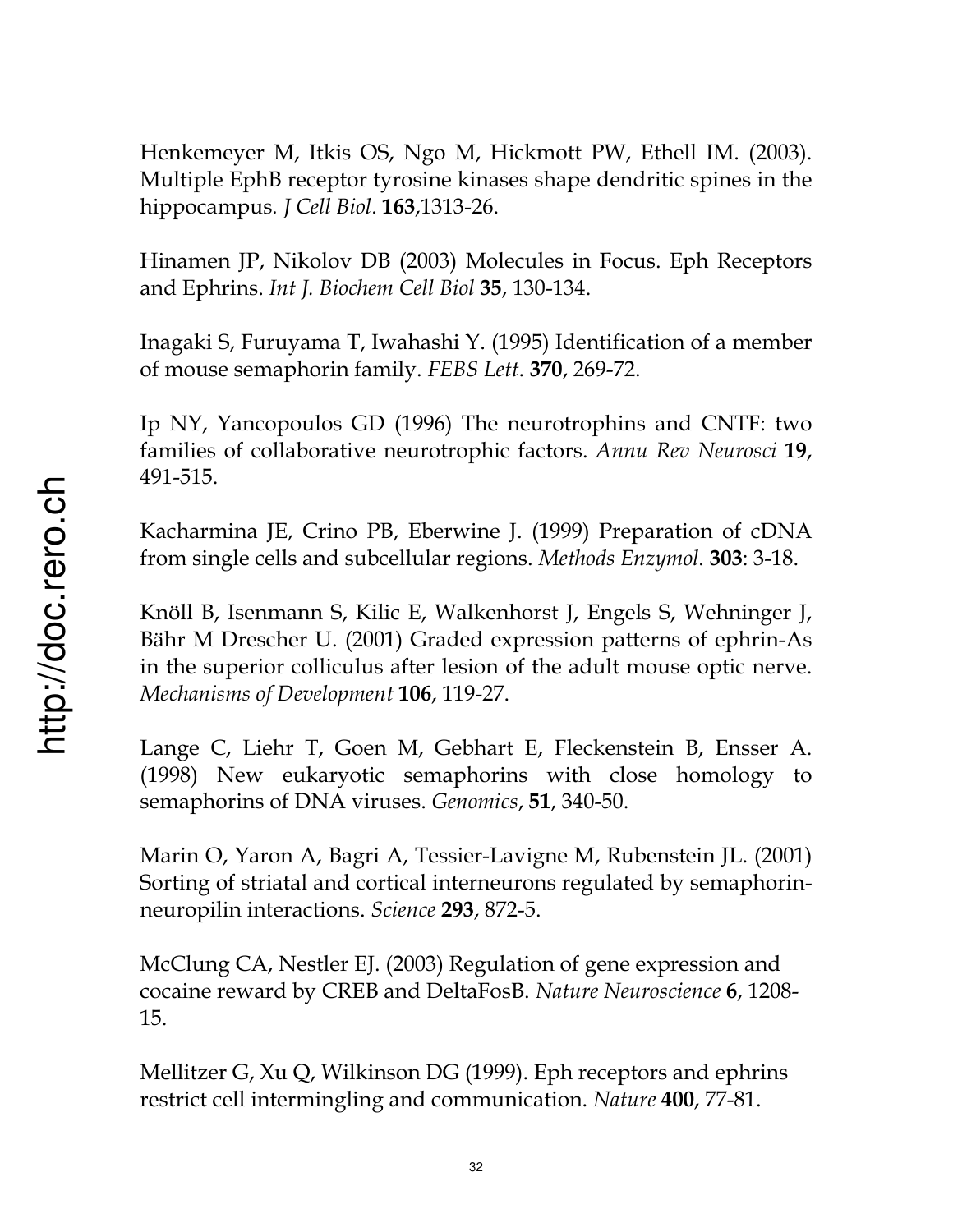Messersmith EK, Leonardo ED, Shatz CJ, Tessier-Lavigne M, Goodman CS, Kolodkin AL. (1995) Semaphorin III can function as a selective chemorepellent to pattern sensory projections in the spinal cord. *Neuron*, **14**, 949-959.

Michna L, Brenz Verca MS, Widmer DAJ, Chen SL, Rogrove J, Zhou R, Tsitsikov E, Miescher GC, J-L. Dreyer JL, Wagner GC (2001) Altered Sensitivity of CD81-deficient mice to neurobehavioral effects of cocaine. *Mol Brain Res* **90**, 68-74.

Moratalla R, Vallejo M, Elibol B, Graybiel, AM. (1996) D1-class dopamine receptors influence cocaine-induced persistent expression of Fos-related proteins in striatum. *Neuroreport* **8,** 1-5.

Moratalla R, Vickers EA, Robertson HA, Cochran BH, Graybiel AM. (1993) Coordinate expression of c-fos and jun B is induced in the rat striatum by cocaine. *J Neurosci* **13,** 423-33.

Mühlbauer M, Allard B, Bosserhoff AK, Kiessling S, Herfarth H, Rogler G, Schölmerich J, Jobin C, Hellerbrand C. (2004) Differential Effects of Deoxycholic Acid and Taurodeoxycholic Acid on NF{kappa}B Signal Transduction and IL-8 Gene Expression in Colonic Epithelial Cells. *Am J Physiol Gastrointest Liver Physiol*. **286**, G1000-8.

Murai KK, Nguyen LN, Irie F, Yamaguchi Y, Pascale EB. (2003) Control of hippocampal dendrite spine morphology through ephrin-A3/EphA4 signaling. *Nature Neuroscience* 6, 153-160.

Nestler EJ. (1997) Molecular mechanisms of opiate and cocaine addiction. *Curr Opin Neurobiol* **7,** 713-9.

Nestler EJ. (2000) Genes and addiction. *Nature genetics* **26**, 277-281.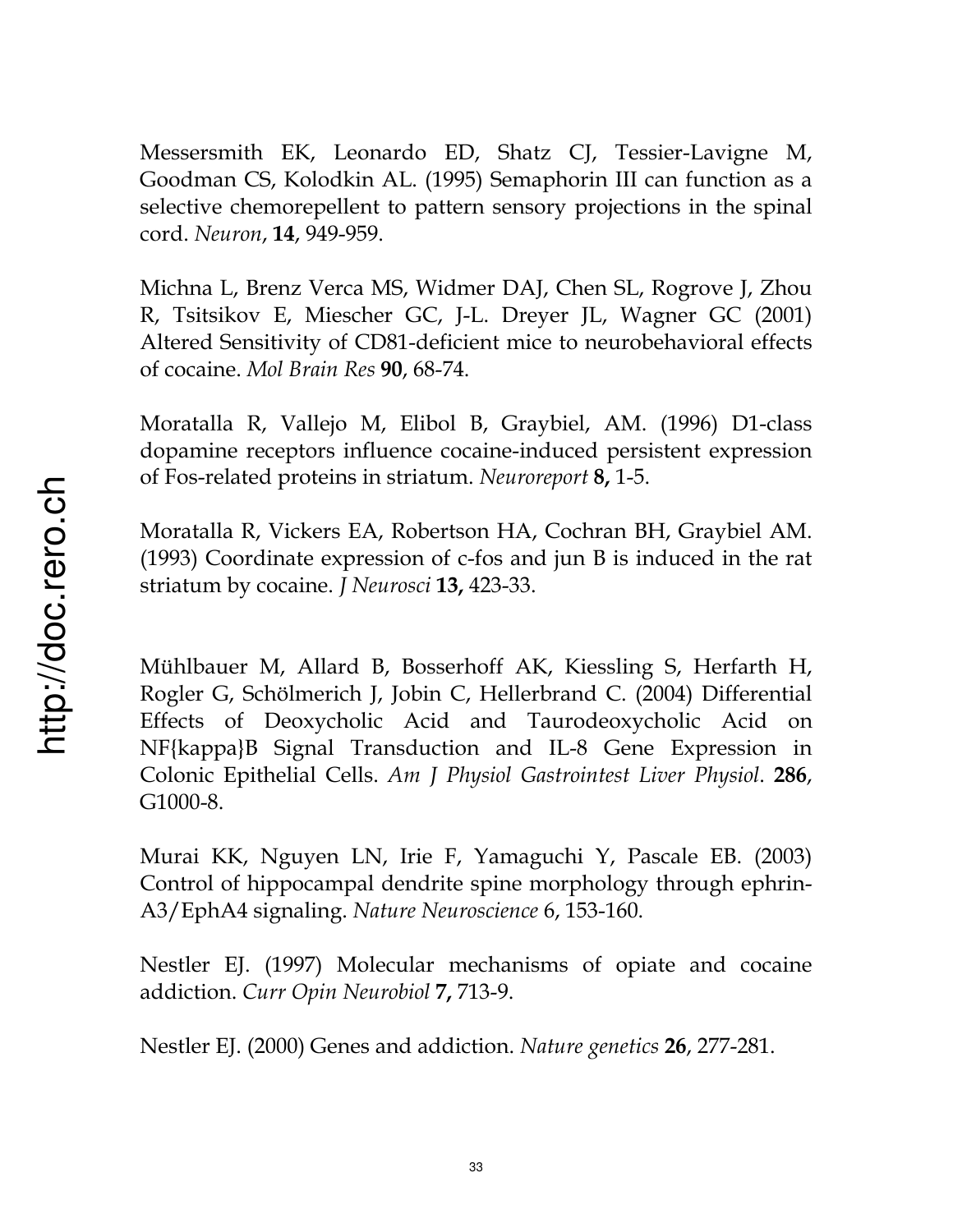Nestler EJ, Kelz MB, Chen J. (1999). DeltaFosB: a molecular mediator of long-term neural and behavioral plasticity. *Brain Res* **835**, 10-7.

Nestler EJ, Terwilliger RZ, Walker JR, Sevarino KA, Duman RS. (1990). Chronic cocaine treatment decreases levels of the G protein subunits Gi alpha and Go alpha in discrete regions of rat brain. *J Neurochem* **55**, 1079-82.

Nestler EJ, Berhow MT, Brodkin ES. (1996) Molecular mechanisms of drug addiction: adaptations in signal transduction pathways. *Mol Psychiatry* **1**, 190-9.

Nestler EJ, Aghajanian GK. (1997) Molecular and cellular basis of addiction. *Science* **278**, 58-63.

Neugebauer KM, Emmett CJ, Venstrom KA, Reichardt LF. (1991) Vitronectin and thrombospondin promote retinal neurite outgrowth: developmental regulation and role of integrins. *Neuron*. **6**, 345-58.

Osterfield M, Kirschner MW, Flanagan JG. (2003) Graded positional information: interpretation for both fate and guidance. *Cell* **113**, 425-8.

Pasquale E. (2000) Neurobiology. Turning attraction into repulsion. *Science* **289**,1308-10.

Pasterkamp RJ, DeWinter F, Holtmaat AJ, Verhaagen J. (1998) Evidence for a role of the chemorepellent semaphorin III and its receptor neuropilin-1 in the regeneration of primary olfactory axons. *J Neurosci* **18,** 9962-76.

Pasterkamp RJ, Peschon JJ, Spriggs MK, Kolodkin AL. (2003) Semaphorin 7A promotes axon outgrowth through integrins and MAPKs. *Nature*, **424**, 398-405.

Püschel AW. (2002) The function of neuropilin/plexin complexes. *Adv Exp Med Biol* **515**,71-80.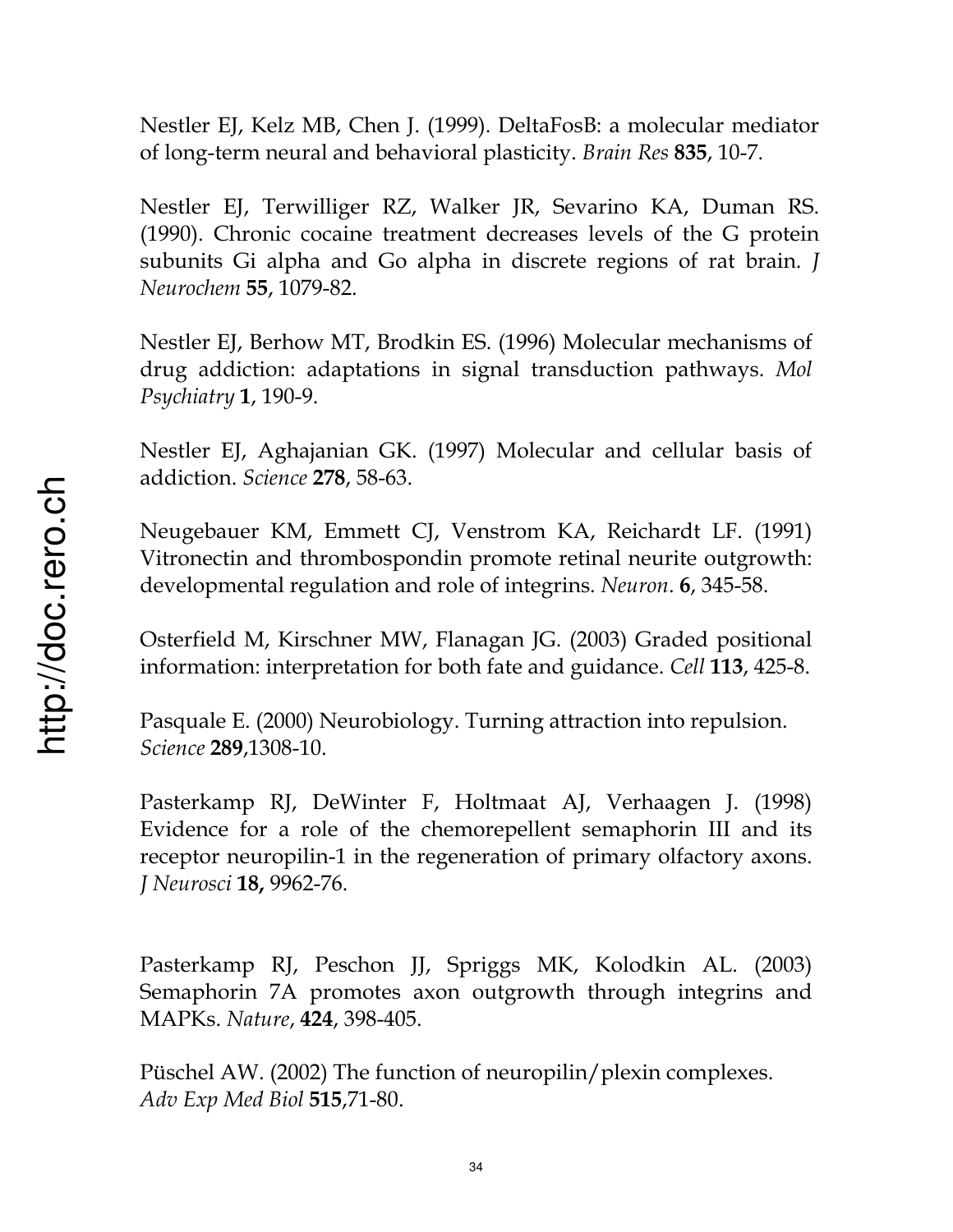Puschel AW, Adams RH, Betz H. (1996) The sensory innervation of the mouse spinal cord may be patterned by differential expression of and differential responsiveness to semaphorins. *Mol Cell Neurosci* **7**, 419-31.

Qu X, Wei H, Zhai Y, Que H, Chen Q, Tang F, Wu Y, Xing G, Zhu Y, Liu S, Fan M, He F. (2002) Identification, characterization, and functional study of the two novel human members of the semaphorin gene family. *J Biol Chem* **277**, 35574-85.

Robinson TE, Berridge KC. (1993) The neural basis of drug craving: an incentive-sensitization theory of addiction. *Brain Res Brain Res Rev*  **18,** 247-91.

Sato Y, Takahashi H. (1998) Molecular cloning and expression of murine homologue of semaphorin K1 gene. *Biochim Biophys Acta* **1443,** 419-22.

Schultz W. (1998). Predictive reward signal of dopamine neurons. *J Neurophysiol* **80**, 1-27.

Semaphorin Nomenclature Committee. (1999) Unified nomenclature for the semaphorins/collapsins. *Cell*, **97**, 551-2.

Sheng M. (2001) Molecular organization of the postsynaptic specialization. *Proc. Natl. Acad. Sci. USA,* **98**, 7058-7061.

Simmons, AD, Püschel AW, McPherson JD, Overhauser J, Lovett M. (1998). Molecular cloning and mapping of human semaphorin F from the Cri-du- chat candidate interval. *Biochem Biophys Res Commun* **242**, 685-91.

Skaliora I, Singer W, Betz H, Püschel AW. (1998). Differential patterns of semaphorin expression in the developing rat brain. *Eur J Neurosci* **10**, 1215-29.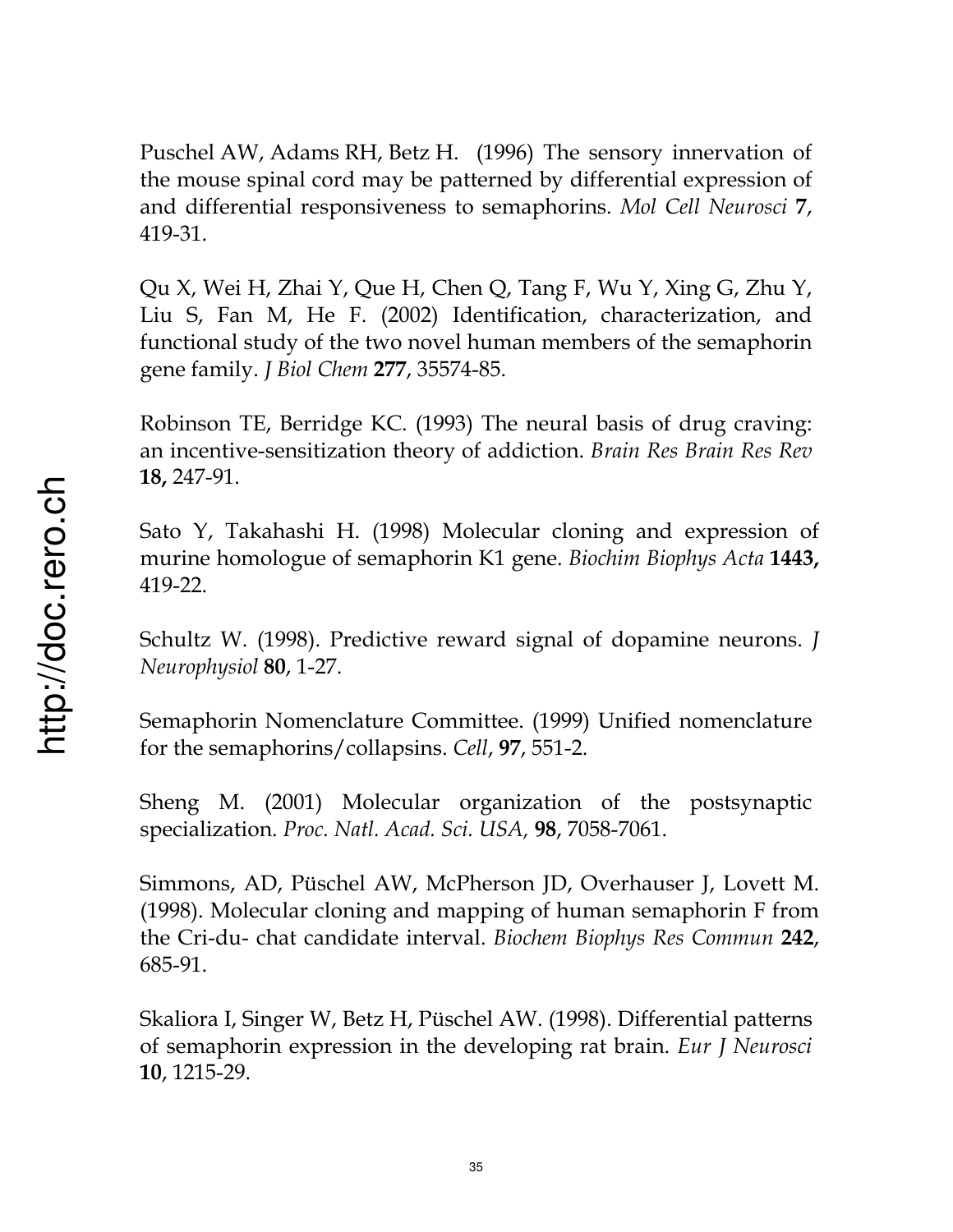Sklair-Tavron L, Shi WX, Lane SB, Harris HW, Bunney BS, Nestler EJ. (1996) Chronic morphine induces visible changes in the morphology of mesolimbic dopamine neurons. *Proc Natl Acad Sci USA* **93**,11202-7.

Steup A, Ninnemann O, Savaskan NE, Nitsch R, Püschel AW, Skutella T. (1999) Semaphorin D acts as a repulsive factor for entorhinal and hippocampal neurons. *Eur J Neurosci* **11**, 729-734.

Sieber B-A, Kuzmin A, Canals JM, Danielsson A, Paratcha G, Arenas D, Alberch J, Ovegren S, Ibanez CF. (2004) Disruption of EphA/ephrin-A signaling in the nigrostriatal system reduces dopaminergic innervation and dissociates behavioral responses to amphetamine and cocaine. *Mol Cell Neurosci*. **26**, 418-428.

Tamagnone L, Artigiani S, Chen H, He Z, Ming GI, Song H, Chedotal A, Winberg ML, Goodman CS, Poo M, Tessier-Lavigne M, Comoglio PM. (1999). Plexins are a large family of receptors for transmembrane, secreted, and GPI-anchored semaphorins in vertebrates. *Cell* **99**, 71-80.

Volkow ND, Fowler JS, Wang GJ. (2003) The addicted human brain: insights from imaging studies. *J Clin Invest* **111**, 1444–1451.

Wang, JQ, McGinty JF. (1997) The full D1 dopamine receptor agonist SKF-82958 induces neuropeptide mRNA in the normosensitive striatum of rats: regulation of D1/D2 interactions by muscarinic receptors. *J Pharmacol Exp Ther* **281,** 972-82.

Widmer DAJ (2000) Cocaine-Induced Expression of Axon Guidance Molecules. Dissertation. Graduate School Rutgers State University, NJ.

Williams-Hogarth LC, Puche AC, Torrey C, Cai X, Song I, Kolodkin AL, Shipley MT, Ronnett GV. (2000). Expression of semaphorins in developing and regenerating olfactory epithelium. *J Comp Neurol* **42**, 565-78.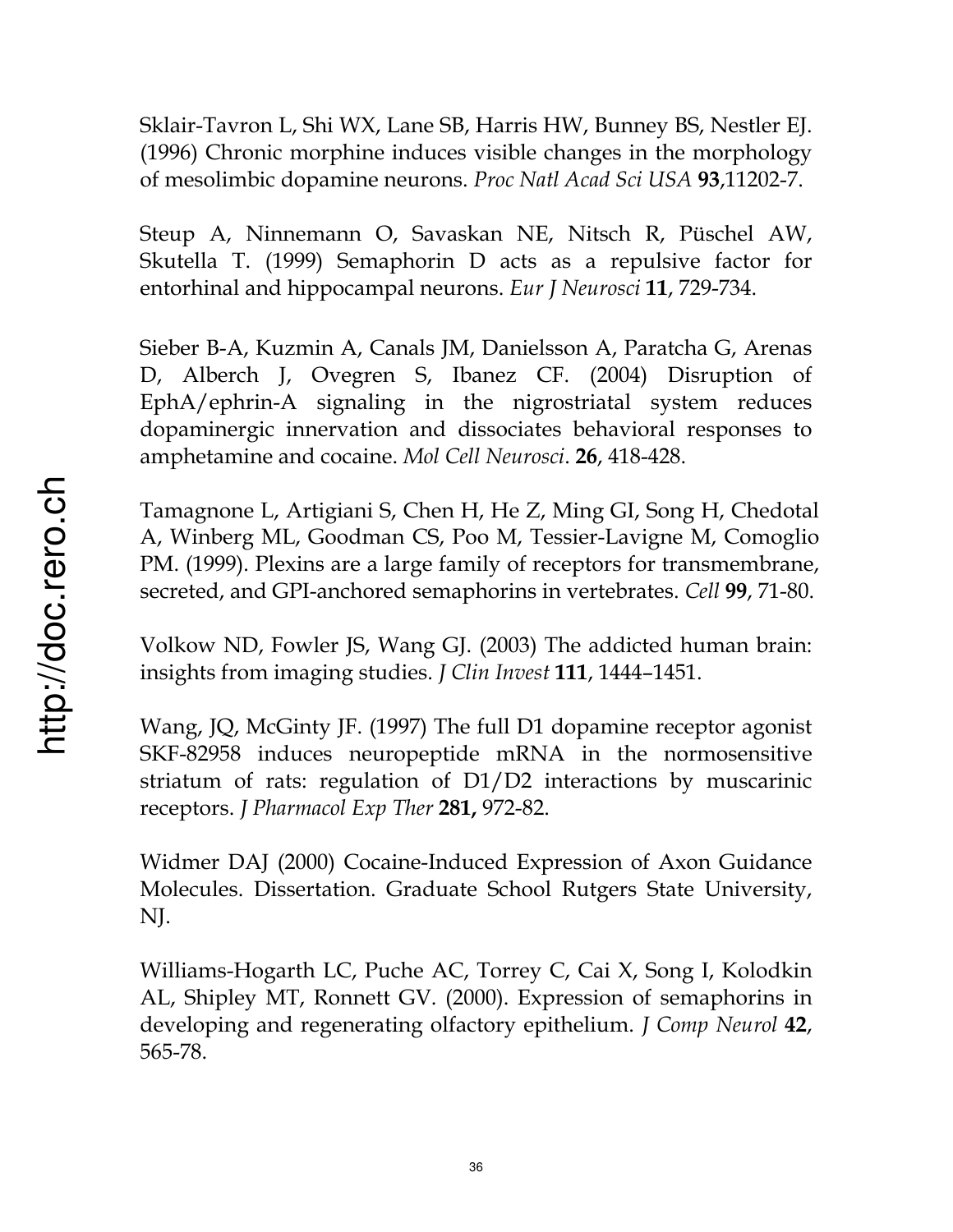Willson CA, Irizarry-Ramirez M, Gaskins HE, Cruz-Orengo L, Figueroa JD, Whittemore SR, Miranda JD. (2002) Upregulation of EphA receptor expression in the injured adult rat spinal cord. *Cell Transplant* **11,** 229-39.

Xu F, Gainetdinov RR, Wetsel WC, Jones SR, Bohn LM, Miller GW, Wang YM, Caron MG. (2000) Mice lacking the norepinephrine transporter are supersensitive to psychostimulants. *Nat Neurosci* **3,**  465-71.

Xu M, Hu XT, Cooper DC, White FJ, Tonegawa S. (1996) A genetic approach to study mechanisms of cocaine action. *Ann N Y Acad Sci*  **801,** 51-63.

Xu X, Ng S, Wu ZL, Nguyen D, Homburger S, Seidel-Dugan C, Ebens A, Luo Y. (1998) Human semaphorin K1 is glycosylphosphatidylinositol-linked and defines a new subfamily of viral-related semaphorins. *J. Biol. Chem.* **273**, 22328-22434.

Yu TW, Bargmann CI. (2001) Dynamic Regulation of Axon Guidance. *Nature Neuroscience*, **4**, 1169-1176.

Yue Y, Chen ZY, Gale NW, Flynn JB, Hu TJ, Yue X, Cooper M, Crockett DJ, Yancopoulos GD, Tessarollo L, Zhou R (2002) Mistargeting hippocampal axons by expression of a truncated Eph receptor. *Proc Natl Acad Sci USA*, **99**, 10777-82.

Yue Y, Widmer DAJ, Halladay AK, Cerretti DP, Wagner GC, Dreyer J-L, Zhou R. (1999) Specification of distinct dopaminergic neural pathways: role of the Eph family receptor EphB1 and ligand Ephrin-B2. *J Neurosci* **19**, 2090-2101.

Zhou R. (1998). The Eph family receptors and ligands. *Pharmacol Ther*  **77**, 151–181.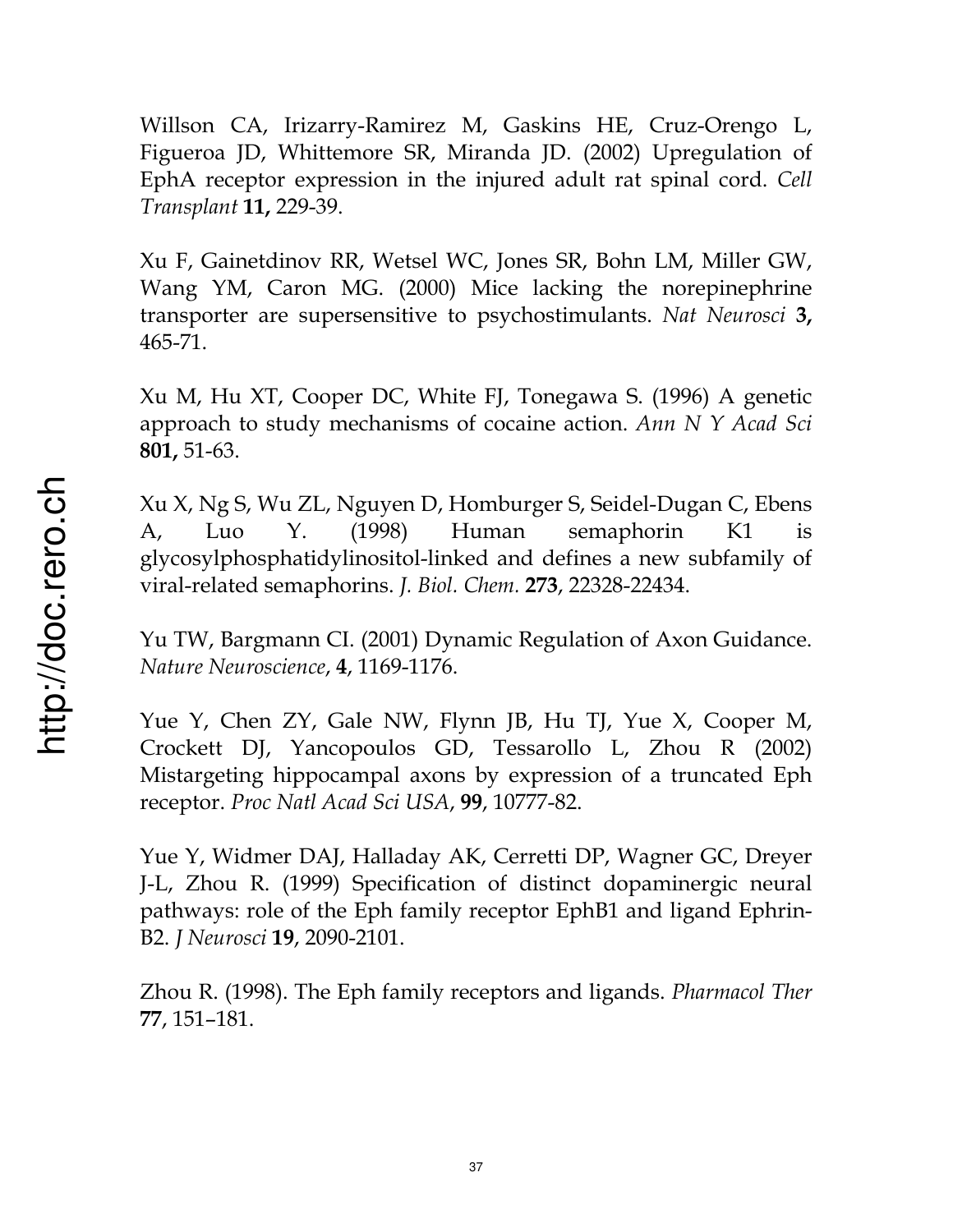### **Figure Legends**

## **Figure 1. Protocols of Drug administration.**

**A) Acute Treatment.** Animals (n=6) are injected a single dose of cocaine (15 mg/kg) and sacrificed 24 h after injection.

**B) Binge Treatment.** Animals (n=6) receive four injections of high dose cocaine (30 mg/kg) and are sacrificed 24 h after the last injection.

**C) Chronic Treatment.** Animals (n=6) receive a single dose of cocaine (15 mg/kg) every day over 15 days and are sacrificed 24 h after the last injection. In each treatment (acute, binge or chronic), control animals were injected saline. In each cases aRNA samples of brain regions from controls (reverse transcribed as Cy3-dCTP) and from treated animals (reverse-transcribed as Cy5-dCTP) were prepared, hybridized on microarrays and the ratios measured.

**D) Sensitization Treatment.** Four groups of animals (n=6) are used. Each group receives initially five daily injections of either saline (groups S1 and S2) or cocaine (15 mg/kg, groups S3 and S4).

*Short withdrawal groups*: three days after the last injection, groups S1 and S3 are challenged with a single dose of either saline (group **S1**) or cocaine (15 mg/kg, group **S3**) and sacrificed 24 h after the injection.

*Long withdrawal groups*: fourteen days after the last injection, groups S2 and S4 are challenged a single dose of either saline (group **S2**) or cocaine (15 mg/kg, group **S4**) and sacrificed 24 h after the last injection.

Groups S1 and S2 are animals sensitized with saline and challenged after a short withdrawal period (3 days, group S1) or a long withdrawal period (14 days, group S2). Groups S3 and S4 are animals sensitized with cocaine and challenged after a short withdrawal period (3 days, group S3) or a long withdrawal period (14 days, group S4). aRNA samples of brain regions from controls (challenged with saline, reverse transcribed as Cy3-dCTP) and from treated samples (challenged with cocaine, reverse-transcribed as Cy5-dCTP) were prepared, hybridized on microarrays and the ratios measured.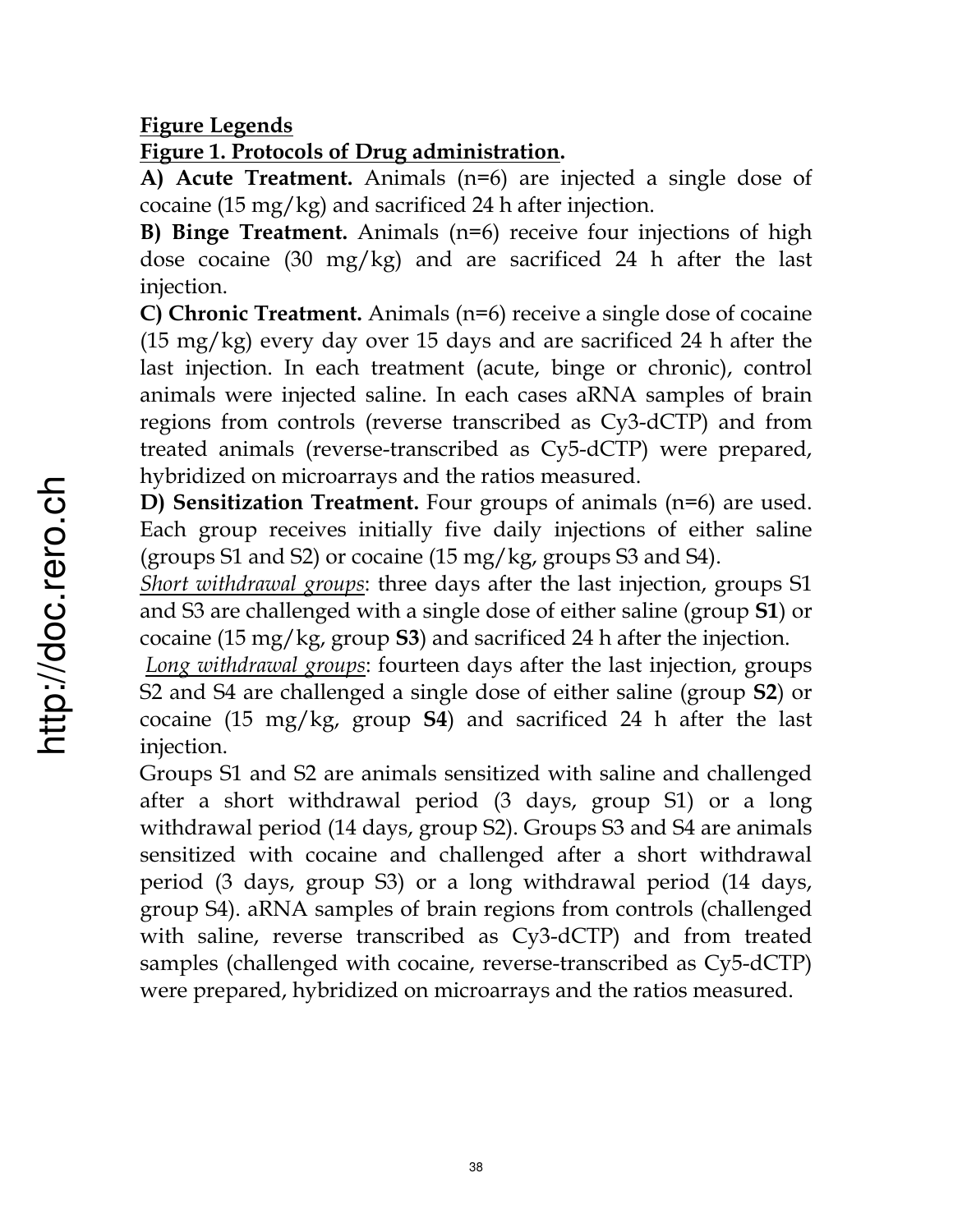# **Figure 2. Expression Patterns of Controls and Semaphorins.**

*Upper panel:* Expression changes of the 10 positive control genes are represented as ratios of cocaine-treated versus saline-treated samples from tissues of the four regions under investigation, each at the seven different conditions of drug administration.

*Lower panel:* Expression changes of the Semaphorins, in the same regions and conditions as in the upper panel.

Microarrays were scanned with a scanning laser microscope (Methods section). Each bar represents the means of ratios from 8 hybridization spots per gene from three independent tissue samples for a single treatment paradigm, with standard deviation (see Material and Methods section for details). Standard deviation was <8.5% in all cases. Color codes: as indicated in the figure, corresponding each to different drug administration protocols.

For all control genes no significant change of expression is observed under any condition and the ratio between samples from cocainetreated and saline-treated tissues is almost 1.0.

*E2a:* Transcription factor E2□□□LDH-A \_: Lactate dehydrogenase A, *HSP70:* Heat Shock Protein 70, *GP62:* Nuclear Pore Glycoprotein 62,

**H:** Hippocampus, **A:** Nucleus Accumbens, **C:** Caudate Putamen, **V:** Ventral Tegmentum Area.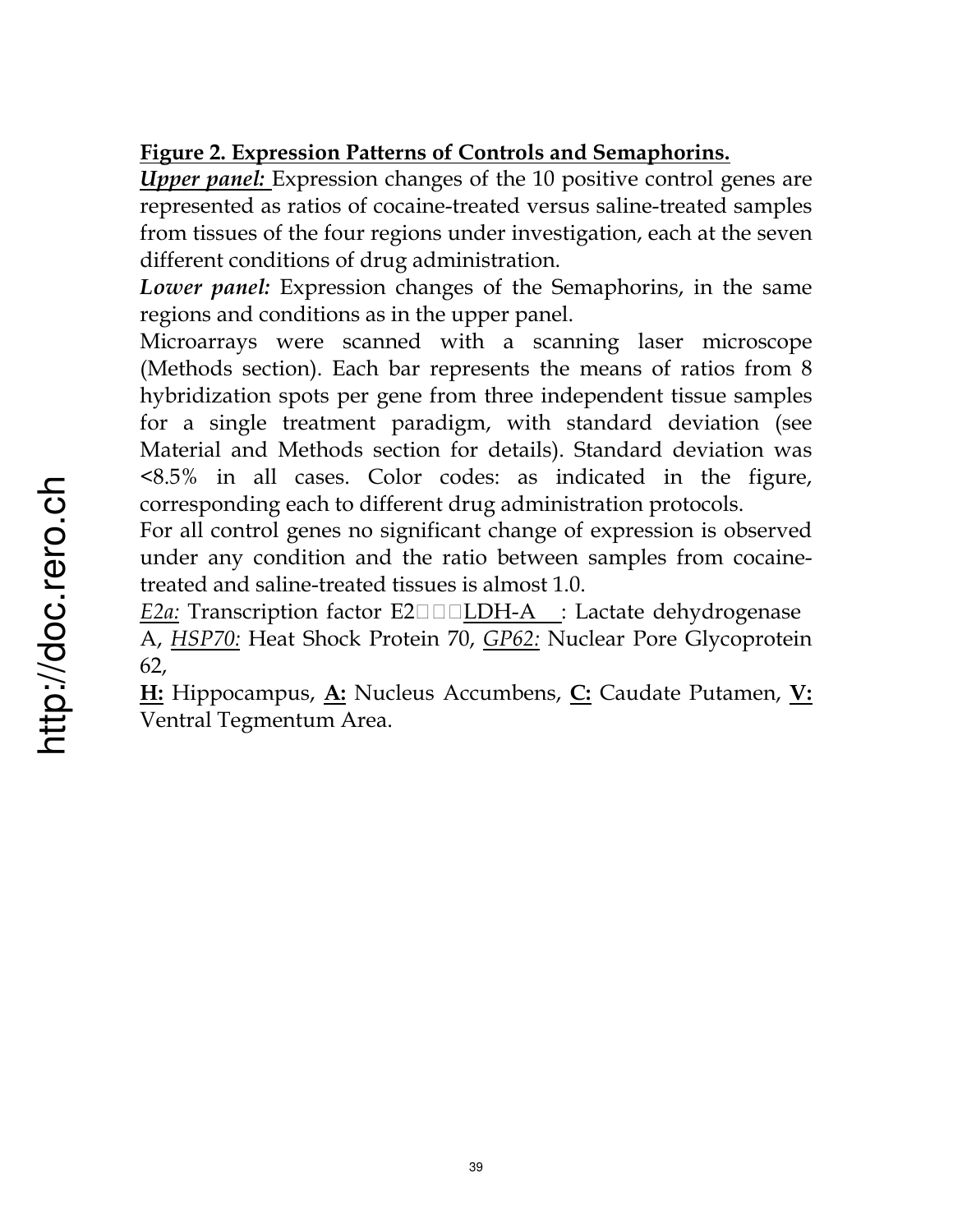## **Figure 3. Expression Patterns of Neuropilins, Eph's and Ephrins.**

*Upper panel:* Expression changes of the Neuropilins, NP-1 and NP-2.

*Middle panel:* Expression changes of the Eph-A and their corresponding ligands, the Ephrin-A.

*Lower panel:* Expression changes of the Eph-B and their corresponding ligands, the Ephrin-B.

Same representations as in figure 2, in the same regions and conditions of drug administration, with standard deviations. The same color codes in figure 2 (as indicated) are used for representing the different treatment conditions. Each bar represents the means of ratios (sample from cocaine-treated tissue versus sample from saline treated tissue) from 8 hybridization spots per gene from three independent tissue samples for a single treatment paradigm, with standard deviation. Standard deviation was <8.5% in all cases.

*NP1:* Neuropilin1, *NP2:* Neuropilin2.

**H:** Hippocampus, **A:** Nucleus Accumbens, **C:** Caudate Putamen, **V:** Ventral Tegmentum Area.

## **Figure 4. mRNA Quantification of Candidate Transcripts: Comparison of Quantitative Real-Time PCR and Microarray**.

*QRT-PCR:* quantification of gene transcripts by means of quantitative real-time PCR. *Microarray:* quantification of gene transcripts on microarray (see figures 2 and 3 and Material and Methods).

Colour codes correspond to the different protocols (as indicated within the figure), and are as in Figure 2 & 3. **H:** Hippocampus; **A:** Nucleus Accumbens; **C:** Caudate Putamen; **V:** Ventral Tegmental Area. Standard deviation for RT-PCR was <4%, and for microarrays <8.5%, in all cases.

For qRT-PCR, the relative abundance of candidate transcripts in total RNA from different tissue samples and from different protocols was determined by real-time RT-PCR and expressed relative to GAPDH for replicate determinations (as described in the "Materials and Methods"). After normalization, the ratios between samples from cocaine-treated and saline-treated tissues were calculated.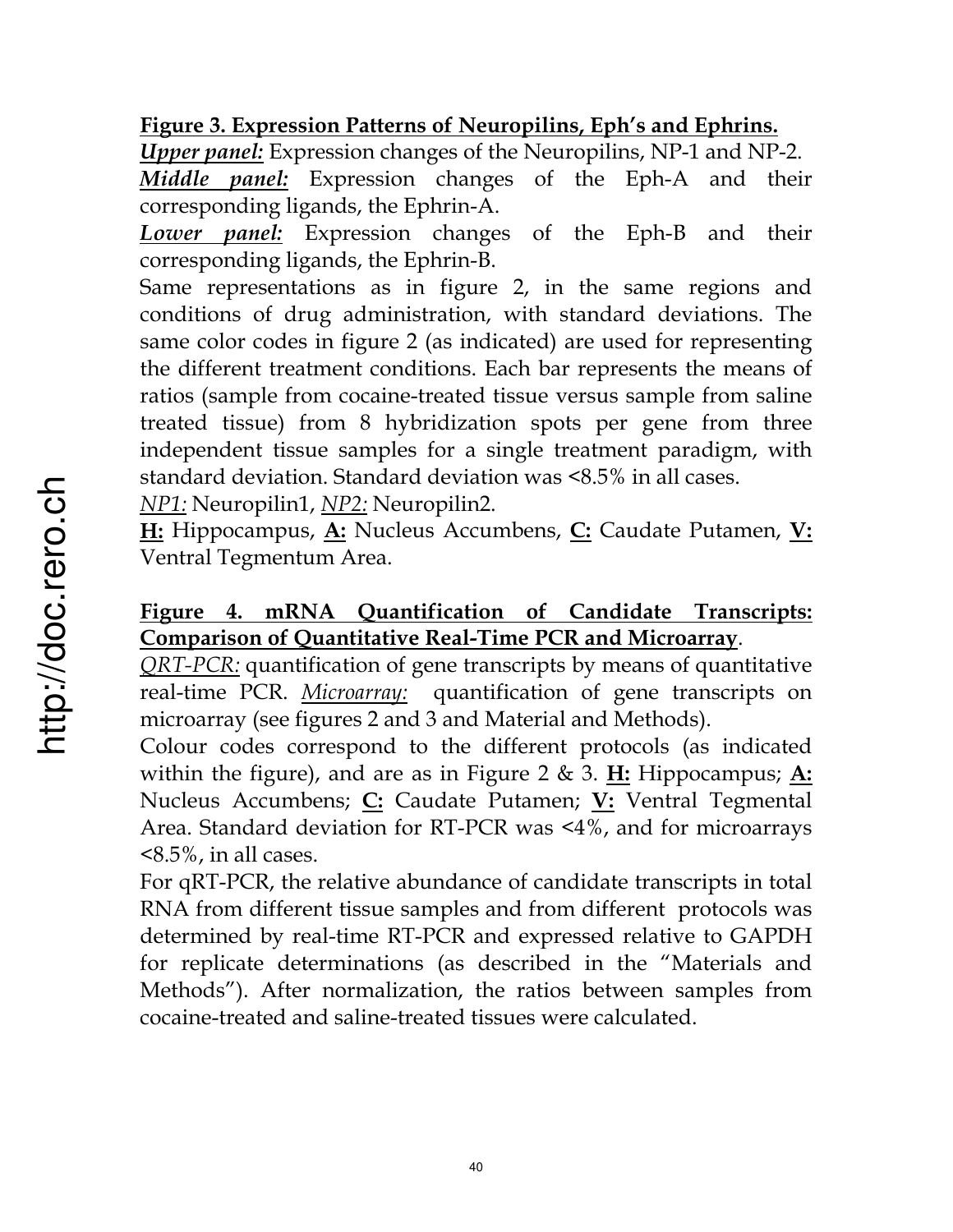**Fig. 1** 



**Sacrifice - Dissection**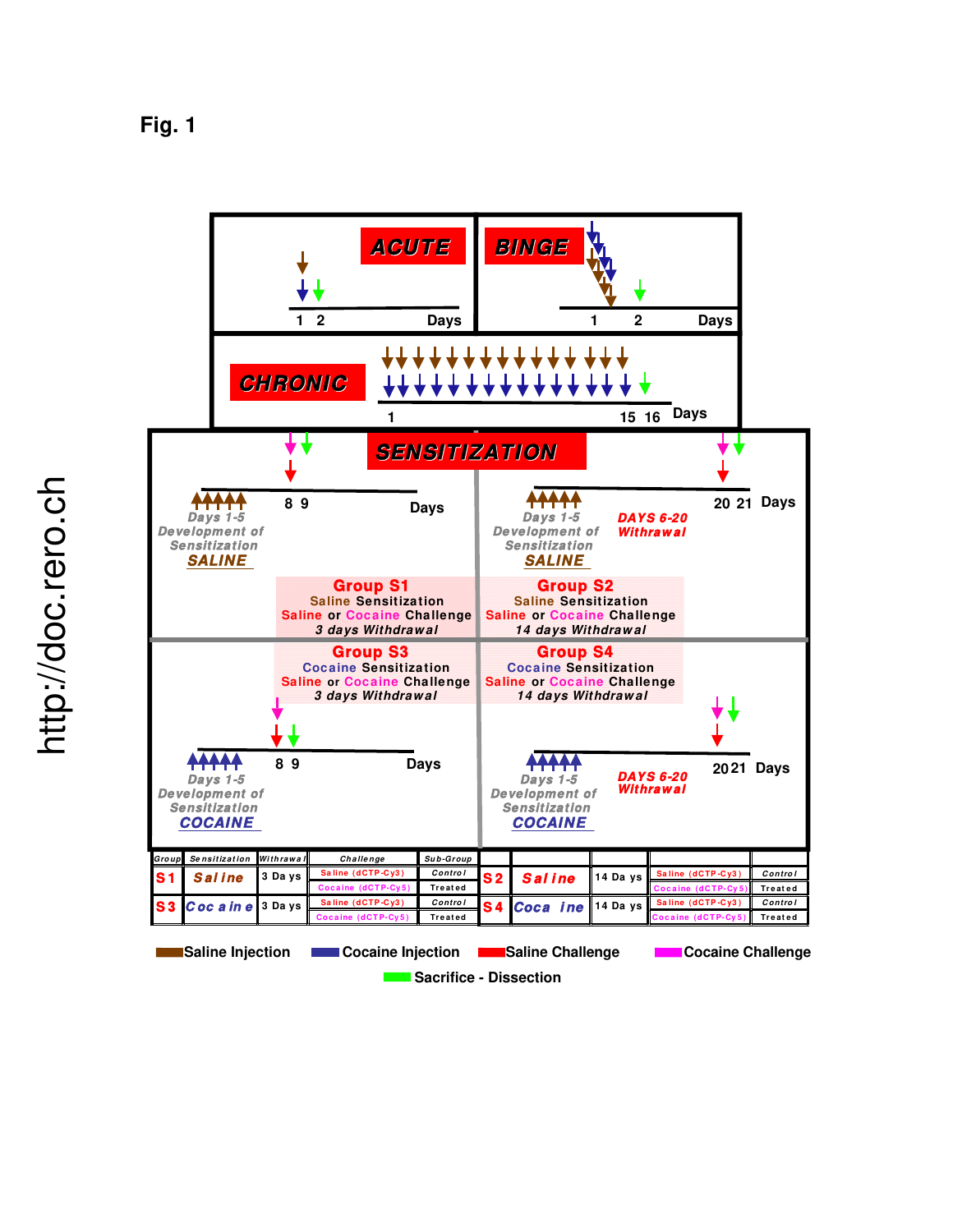http://doc.rero.ch http://doc.rero.ch



**Fig. 2**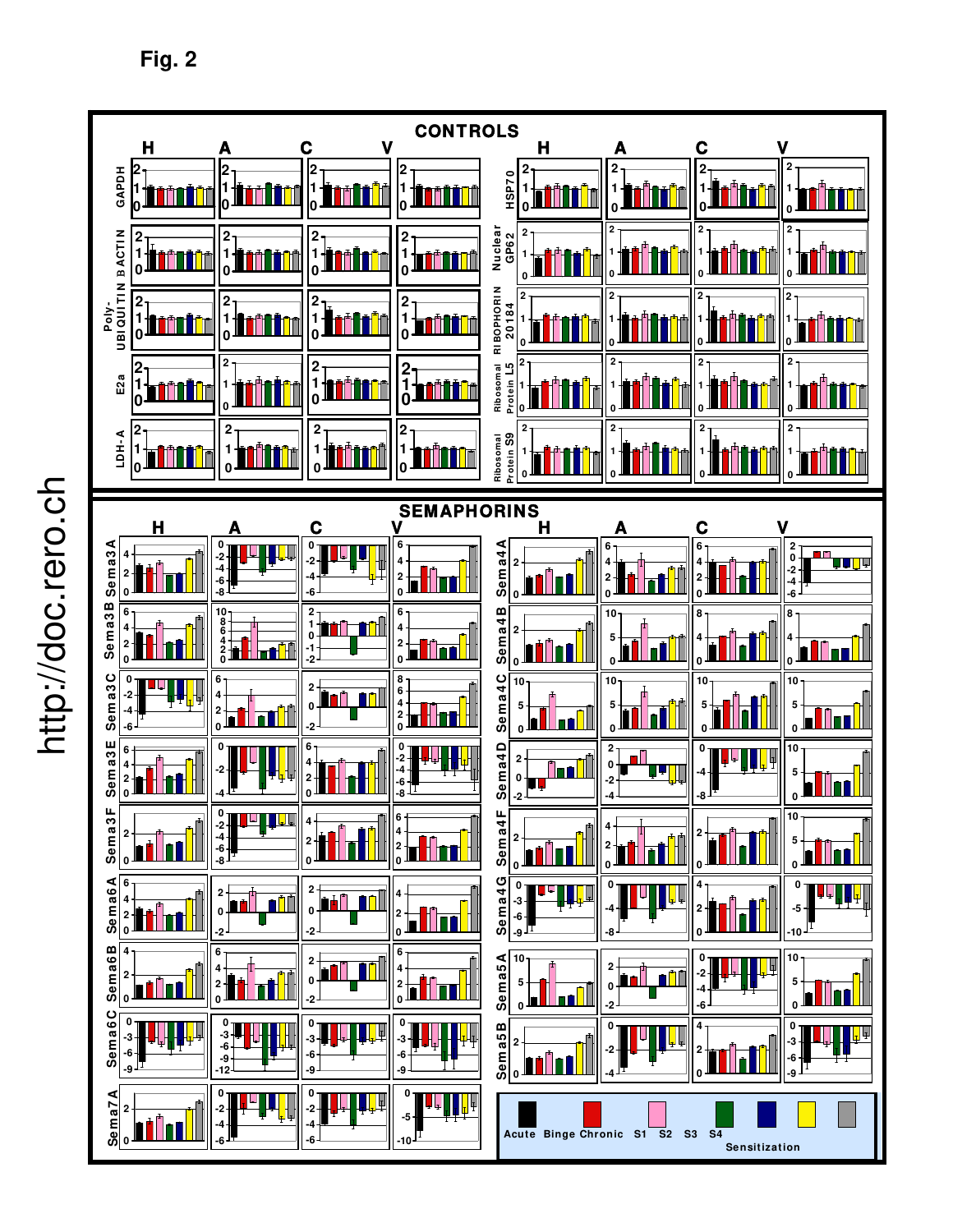

http://doc.rero.ch http://doc.rero.ch **Fig. 3**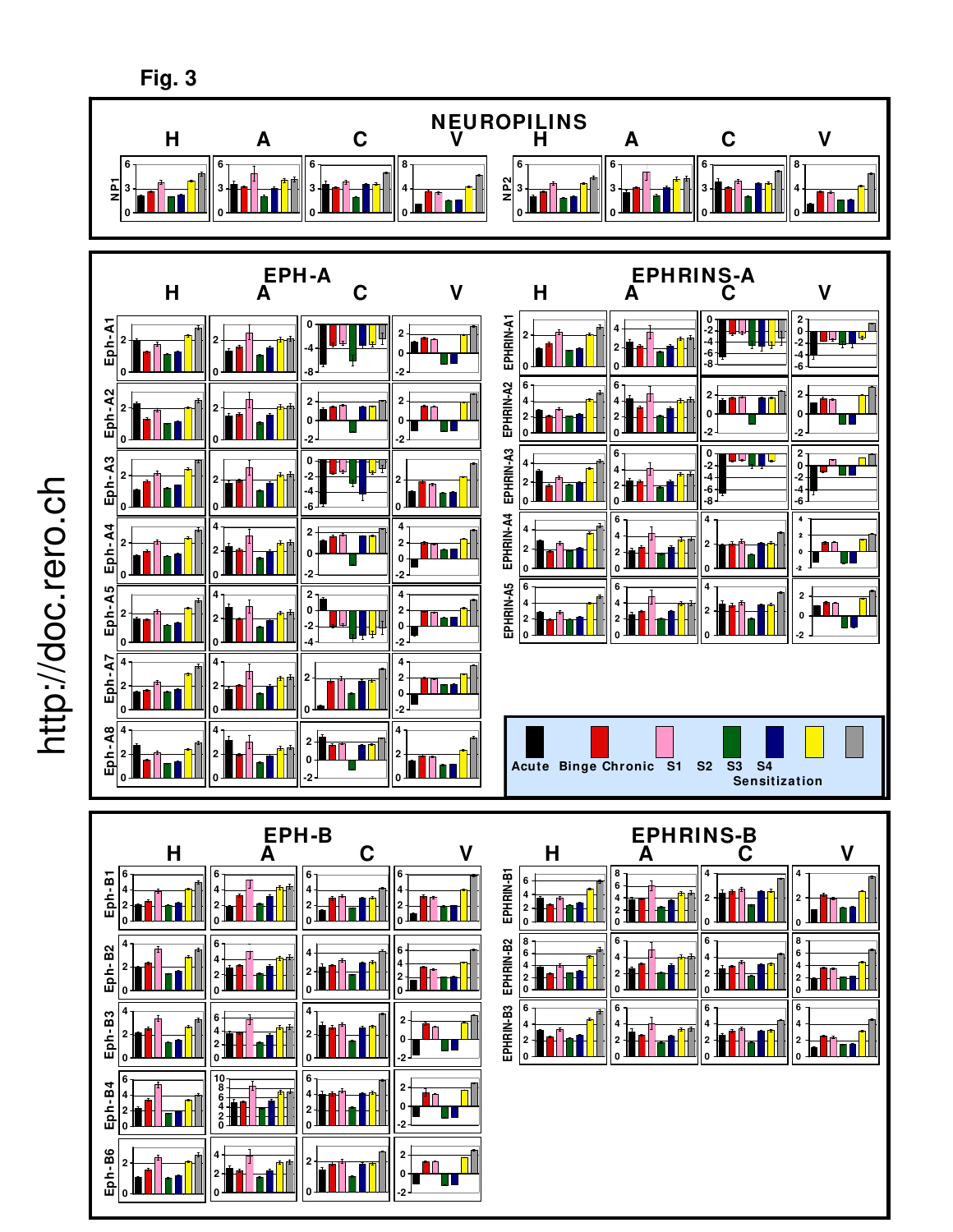|                                 | Н            |                    |                       | Д                     |                       |                       |            |                    | V                                                                        |        |        |  |  |  |  |
|---------------------------------|--------------|--------------------|-----------------------|-----------------------|-----------------------|-----------------------|------------|--------------------|--------------------------------------------------------------------------|--------|--------|--|--|--|--|
|                                 |              | gRT-PCR Microarray |                       |                       | qRT-PCR Microarray    |                       |            | qRT-PCR Microarray | qRT-PCR Microarray                                                       |        |        |  |  |  |  |
| Sema3B                          | 4.1          | 4.7                | Sema3A                | -4                    | -4.5                  | Sema3A                | -3.2       | $-3.6$             | Sema3C                                                                   | 8.2    | 7.3    |  |  |  |  |
| Sema3C                          | $-2.5$       | $-2.7$             | Sema3B                | 7.6                   | 8                     | Sema3E                | 4.1        | 3.0                | Sema3C                                                                   | 5.5    | 3.9    |  |  |  |  |
| Sema3C                          | -1.4         | -1.2               | Sema3E                | -4.1                  | $-3.5$                | Sema3E                | 4.0        | 3.5                | Sema3E                                                                   | $-8.3$ | -6.5   |  |  |  |  |
| Sema3E                          | $\mathbf{2}$ | 2.3                | Sema3E                | -2.7                  | -2.2                  | Sema3E                | 4.1        | 4.3                | Sema3E                                                                   | -3.1   | $-2.4$ |  |  |  |  |
| Sema3E                          | 4.2          | 3.5                | Sema3E                | $-2$                  | -1.4                  | Sema3E                | 3.1        | 2.2                | Sema3E                                                                   | -3.2   | $-2.5$ |  |  |  |  |
| Sema3E                          | 6.2          | 5                  | Sema3E                | -4                    | $-3.5$                | Sema3E                | 4.2        | 3.9                | Sema3E                                                                   | -4.9   | $-4.0$ |  |  |  |  |
| Sema3E                          | 2.1          | 2.4                | Sema3E                | $-3.3$                | $-2.5$                | Sema3E                | 4.3        | 4.0                | Sema3E                                                                   | -4.6   | $-3.8$ |  |  |  |  |
| Sema3E                          | 2.1          | 2.7                | Sema3E                | $-3.0$                | -2.7                  | Sema3E                | 7.1        | 5.6                | Sema3E                                                                   | $-3.9$ | $-3.1$ |  |  |  |  |
| Sema3E                          | 4.2          | 4.8                | Sema3E                | -3.2                  | $-2.6$                | Sema3F                | 4.9        | 4.6                | Sema3E                                                                   | -6.5   | -5.6   |  |  |  |  |
| Sema3E                          | 7.1          | 5.8                | Sema3F                | -8.0                  | -6.6                  | Sema4C                | 8.2        | 7.4                | Sema3F                                                                   | 6.4    | 6.2    |  |  |  |  |
| Sema3F                          | 1.7          | 1.1                | Sema3F                | -2.1                  | -1.7                  | Sema4D                | -7.9       | $-6.8$             | Sema4A                                                                   | $-3.5$ | $-4.0$ |  |  |  |  |
| Sema4C                          | 8.5          | 7.4                | Sema4A                | 4.5                   | 4.0                   | Sema4G                | 3.6        | 2.6                | Sema4B                                                                   | 3.5    | 3.3    |  |  |  |  |
| Sema4F                          | 4.0          | 3.0                | Sema4B                | 9.0                   | 8.0                   | Sema4G                | 4.6        | 3.8                | Sema4D                                                                   | 3.5    | 2.8    |  |  |  |  |
| Sema4G                          | $-8.0$       | $-7.5$             | Sema4C                | 9.1                   | 7.8                   | Sema5A                | -2.8       | $-2.1$             | Sema4F                                                                   | 10.2   | 9.5    |  |  |  |  |
| Sema5A                          | 5.6          | 5.7                | Sema4G                | -5.3                  | $-5.7$                | Sema5A                | -1.8       | -1.6               | Sema4G                                                                   | $-9.2$ | $-7.8$ |  |  |  |  |
| Sema5A                          | 10.1         | 8.9                | Sema4G                | $-3.3$                | $-2.8$                | Sema5B                | 2.2        | 1.9                | Sema4G                                                                   | $-6.1$ | $-5.3$ |  |  |  |  |
|                                 |              |                    | Sema5B                | $-3.6$                | -3.5                  |                       |            |                    | Sem a 5 A                                                                | 6.3    | 5.4    |  |  |  |  |
| Sema6C                          | $-6.0$       | $-5.1$             | Sema5B                | $-3.6$                | $-2.9$                | Sema6C                | $-6.1$     | $-6.0$             | Sema5A                                                                   | 6.0    | 5.1    |  |  |  |  |
| Sema7A                          | 0.9          | 1.1                |                       |                       |                       |                       |            |                    | Sema5A                                                                   | 9.2    | 9.6    |  |  |  |  |
|                                 |              |                    | Sema6C                | $-10.5$               | $-10.5$               | <b>NP-1</b>           | 4.1        | 3.6                | Sema5B                                                                   | $-8.1$ | $-6.8$ |  |  |  |  |
| $NP-1$                          | 2.2          | 2.2                | Sema7A                | -6.6                  | $-5.5$                | $NP-1$                | 3.9        | 3.2                | Sem a 5 B                                                                | $-5.9$ | -5.5   |  |  |  |  |
| $NP-1$<br>$NP-1$                | 3.1          | 2.7                | $NP-1$                |                       |                       | <b>NP-1</b><br>$NP-1$ | 4.2        | 3.8                | Sema6C                                                                   |        |        |  |  |  |  |
| $NP-1$                          | 4.6          | 3.8                | $NP-1$                | 4.2                   | 3.6                   | $NP-1$                | 4.2        | 3.5                |                                                                          | -7.9   | $-7.1$ |  |  |  |  |
| $NP-1$                          | 2.1<br>4.5   | 2.3<br>4.0         | <b>NP-1</b>           | 3.9<br>6.1            | 3.2<br>4.9            | $NP-1$                | 3.9<br>5.2 | 3.6<br>5.0         | Sema7A                                                                   | $-9.4$ | $-7.8$ |  |  |  |  |
| $NP-1$                          | 4.9          | 4.9                | $NP-1$                | 2.9                   | 3.0                   |                       |            |                    | $NP-1$                                                                   | 2.0    | 1.5    |  |  |  |  |
|                                 |              |                    | $NP-1$                | 4.6                   | 4.1                   |                       |            |                    | $NP-1$                                                                   | 4.1    | 3.6    |  |  |  |  |
|                                 |              |                    | $NP-1$                | 4.5                   | 4.2                   |                       |            |                    | <b>NP-1</b>                                                              | 4.1    | 3.3    |  |  |  |  |
|                                 |              |                    |                       |                       |                       |                       |            |                    | $NP-1$                                                                   | 2.2    | 2.2    |  |  |  |  |
|                                 |              |                    |                       |                       |                       |                       |            |                    | $NP-1$                                                                   | 4.1    | 4.4    |  |  |  |  |
| Acute Binge Chronic S1 S2 S3 S4 |              |                    |                       |                       |                       |                       |            |                    | $NP-1$                                                                   | 7.2    | 6.3    |  |  |  |  |
|                                 |              |                    | Sensitization         |                       |                       |                       |            |                    |                                                                          |        |        |  |  |  |  |
| EphA3                           | 1.8          | 1.4                | EphA1                 | 1.5                   | 1.4                   | EphA1                 | -8.3       | $-6.6$             | EphA1                                                                    | 1.3    | 1.2    |  |  |  |  |
| EphA5                           | 1.1          | 1.2                | EphA3                 | 2.0                   | 1.8                   | EphA3                 | -6.1       | $-5.7$             | Eph <sub>A3</sub>                                                        | 1.8    | 1.2    |  |  |  |  |
| Eph A5                          | 1.5          | 1.4                | EphA8                 | 3.5                   | 3.2                   | EphA3                 | $-4.2$     | $-4.4$             | Eph <sub>A5</sub>                                                        | 3.7    | 3.3    |  |  |  |  |
| Eph <sub>A5</sub>               | 2.7          | 2.4                | Eph A8                | 2.2                   | 3.3                   | EphA5                 | $-3.9$     | $-3.5$             | EphA8                                                                    | 1.8    | 1.5    |  |  |  |  |
| Eph <sub>A5</sub>               | 3.0          | 2.9                | EphA8                 | 3.7                   | 3.0                   | EphA5                 | -3.2       | -3.1               | EphA8                                                                    | 2.0    | 1.9    |  |  |  |  |
| EphB <sub>2</sub>               | 4.0          | 3.5                | EphA8                 | 2.1                   | 1.9                   | EphA5                 | -3.2       | $-3.0$             | Eph A8                                                                   | 2.2    | 1.8    |  |  |  |  |
| EphB <sub>2</sub>               | 4.2          | 3.5                | EphA8                 | 2.7                   | 2.5                   | EphA5                 | -2.5       | $-2.2$             | EphA8                                                                    | 1.0    | 1.2    |  |  |  |  |
| EphA8                           | 3.2          | 2.8                | EphA8                 | 2.6                   | 2.6                   | EphA8                 | 2.9        | 2.6                | EphA8                                                                    | 2.4    | 2.3    |  |  |  |  |
| EphA8                           | 1.9          | 1.5                | EphB1                 | 5.6                   | 5.3                   | EphA8                 | 1.7        | 1.7                | EphA8                                                                    | 3.9    | 3.4    |  |  |  |  |
| EphA8                           | 2.6          | 2.2                | EphB1                 | 4.5                   | 4.5                   | EphA8                 | 1.8        | 1.9                | EphB1                                                                    | 3.7    | 3.1    |  |  |  |  |
| EphA8                           | 1.8          | 1.4                | EphB2                 | 4.1                   | 5.1                   | EphA8<br>EphA8        | 2.1        | 1.7                | EphB1                                                                    | 6.1    | 5.9    |  |  |  |  |
| EphA8                           | 2.5          | 2.4                | EphB3                 | 5.2                   | 5.8                   |                       | 1.8        | 1.8                | EphB <sub>2</sub>                                                        | 3.5    | 3.2    |  |  |  |  |
| EphA8                           | 3.2          | 3.0                | EphB4                 | 8.8                   | 8.5                   | EphA8                 | 2.5        | 2.5                | EphB <sub>2</sub>                                                        | 6.2    | 6.1    |  |  |  |  |
| EphB1                           | <u>5.2</u>   | 5.0                | EphB <sub>6</sub>     | 4.1                   | <u>3.9</u>            | EphB1                 | 3.6        | 3.2                | Ephrin A1                                                                | $-3.7$ | $-4.0$ |  |  |  |  |
| EphB3                           | 3.3          | 3.4                | EphrinA5              | 2.2                   | 2.9                   | EphB1                 | 3.8        | 4.3                | EphrinA3                                                                 | $-4.1$ | $-4.2$ |  |  |  |  |
| EphB4                           | 6.1          | 5.4                | EphrinA5              | 4.3                   | 4.0                   | EphB2                 | 3.9        | 3.2                | EphrinA5                                                                 | $-1.8$ | -1.1   |  |  |  |  |
| EphB6                           | 1.9          | 2.3                |                       |                       |                       | Ephrin A1             | $-8.0$     | $-6.6$             | Ephrin A5                                                                | 2.2    | 2.6    |  |  |  |  |
| EphB1                           | 4.3          | 3.8                | EphrinB2<br>Enhrin 22 | 4.7<br>$\overline{a}$ | 4.2<br>$\overline{a}$ | Ephrin A3             | -8.1       | $-6.6$             | $Fphr$ in P <sub>2</sub> $\rightarrow$ 0 $\rightarrow$ 0 $\rightarrow$ 0 |        |        |  |  |  |  |

**3 .9 4 .5 6 .2 5 .6 EphrinB2**

 $\frac{1}{2.6}$ 

**EphrinB3**

**7 .2 6 .7**

**EphrinB2**

**EphrinB3**

**2 .6 3 .5**

**EphrinB3**

**EphrinB3 4 .0 4 .6**

**EphrinB2**

**7 .2 6 .6**

**4 .3 4 .5**

# http://doc.rero.ch http://doc.rero.ch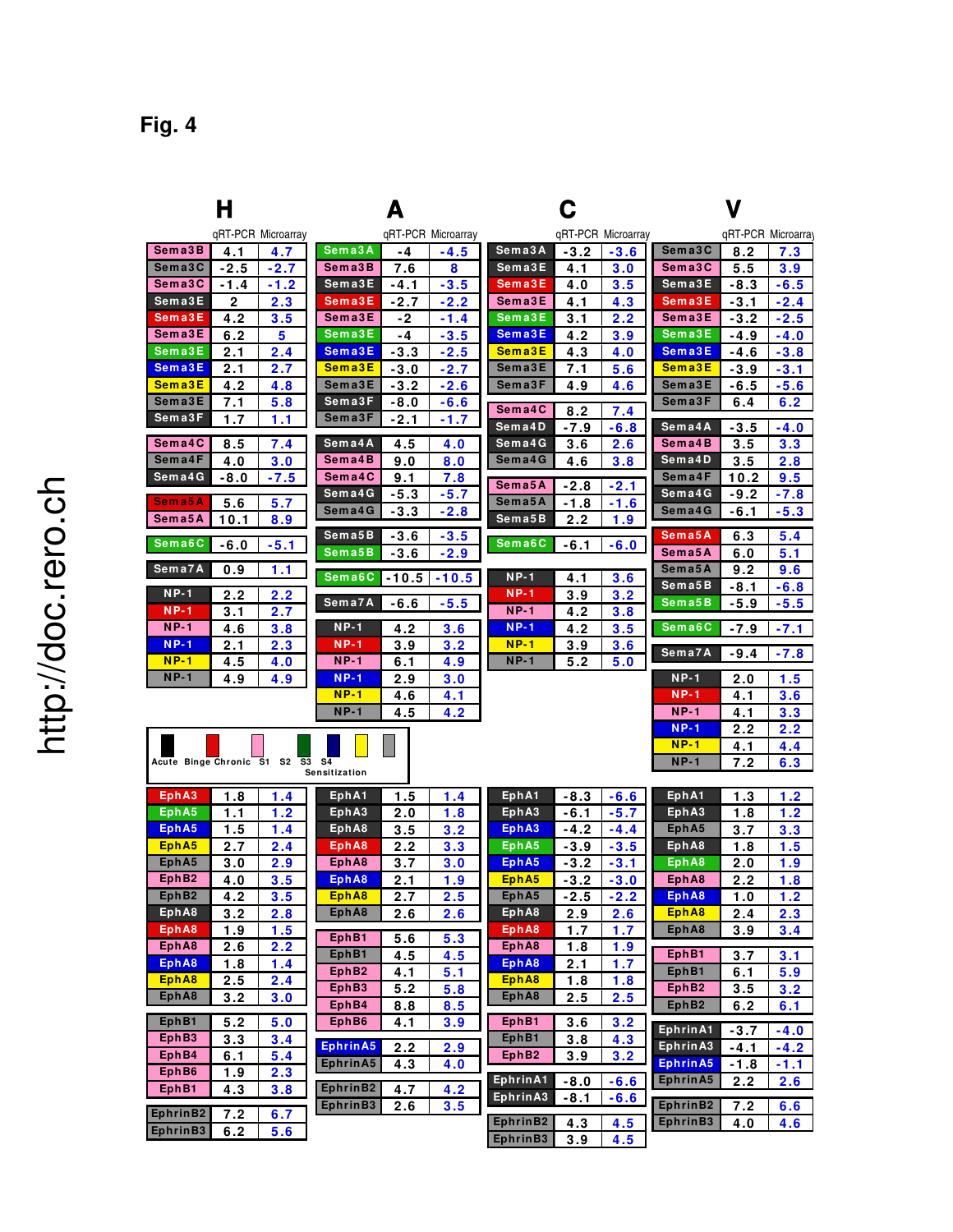### *Table 1. Gene candidates and Oligonucleotides.*

Gene candidates, species and Gene ID (NCBI) are listed. Oligonucleotides for the different candidates were designed and checked ("Materials and Methods"). Oligonucleotides synthesized with 5'-amino modification, were arrayed onto QMT Aldehyde Slides with an OmniGrid Accent™ Microarrayer. aRNA samples (from samples of cocaine-treated and of saline-treated tissues) were reverse-transcribed in the presence of Cy3-dCTP (samples from salinetreated tissues) or Cy5-dCTP (samples from cocaine-treated tissues) and hybridized. See Material and Methods for details.

| Name                |            | SpeciesGene Id | <b>Oligo Sequence</b>                                                           |
|---------------------|------------|----------------|---------------------------------------------------------------------------------|
| Sema3A              | Rat        | X95286         | GAAGAAGGATTCAGGCAATTACCTGTGTCACGCCGTGGAGCACGGTTTCATGCAAACTCTTCTTAAGGTG          |
| Sema3B              | Mouse      | X85990         | CCAGCACCCTATGCTCTGGAGACTCTTCTCACTCTGTGCTGCTGGAGAAGAAGGTGTTGGGTGTGGAGAG          |
| Sema3C              | Mouse      | X85994         | CAATGGAAATCTCATCCAAAAAGCAACAGTTGTACGTGAGCTCCAATGAGGGGGTTTCCCAAGTCTCTCT          |
| Sema3E              | Mouse      | Z80941         | CTTAAGCGGTATGTCTCAGGGGACAAAACCGTGGTACAAGGAATTCTTGCAGCTGATTGGCTACAGCAAC          |
| Sema3F              | Mouse      | AF080090       | TCAATTCCAATGCAAACAAGAATGCCGTAGAGTCTGTGCAGTACGGAGTGGCCGGCAGCGCAGCTTTCCT          |
| Sema4A              | Mouse      | X85991         | GTTTGGACAGATTGTTATTATTGTCTCTGCCCTGGCTAGAATGGGGGCATAATCTGAGCCTTGTTCCCTT          |
| Sema4B              | Mouse      | X85992         | CAAGAATTCCTCATACAAGGCCCGGTTTCTTGTGCCAGGTAAGCCATGTAAACAAGTCCAGATCCAACCA          |
| Sema4C              | Mouse      | S79463         | ACTTTCCTGTCTCTATCACGTCTTCCCTTGGCCTGGGGTCCTCCTGGTTGAGTCTTTGGAGCTATGAAGG          |
| Sema4D              | Mouse      | U69535         | CAAATGTTTCCAAAAGTCCAACCTAGCCCGGGTGGTATGGAAGTTCCAGAATGGCGAGTTGAAGGCCGCA          |
| Sema4F              | Rat        |                |                                                                                 |
| Sema4G              | Mouse      |                | AF134918 AGATTTCCCTTCCCATTTATCGGTCCTCACTGAACTAGGACAAGTGGCCAACACTGCACTCAATGAGCCA |
| Sema5A              | Mouse      | X97817         | GCTCTTATACTTTGGGCTCGTTGTAAACTCGCTGCTCCTCAAACCGTGCTCCATGGCTGCCCCATATTTC          |
| Sema <sub>5</sub> B | Mouse      | X978181        | GTAGAACCACTTTGGTTTACCCTCTGCACTGGGCCAAGAACTTGCTGCCTAGCCAGTAAGGGTCCCATCT          |
| Sema6A              | Mouse      | AF030430       | GGCTGCCACCCTGGAGTATAAGACCATCAAAGAGCACCTGAGTAGCGAGAGTTCACCCTATGTTCTGAAG          |
| Sema6B              | Rat        |                | AB000776 GAACCTACTTCTAAAGGGCTTGTGGGGGGTTTTGGGAGGGTGGAAGTGGGCAGACACCCCTGTAAATACA |
| Sema7A              | Mouse      | AB017532       | TATTTTTTCGAAATCTCACACTTGACTTCATGCAGTGATGCACCTGGCCTGAGAGCCCATCAGCCTGGCA          |
| Sema <sub>6</sub> C | Rat        | AB000817       |                                                                                 |
| EphA1               | Mouse      | U18084         | GGAATAGCTCTGCTGATCGGGATTTATGTCTTCCGTTCAAGGAGAGGCCAGAGACAGAGACAGCAGAGGC          |
| EphA2               | Mouse      | X78339         | AGGTCAACACAGTGGGGATTCCTATCTGAGTCCATTGGGGCCGTGCCCAACAATACTTGAAGAGCCACAG          |
| EphA3               | RAT        | U69278         | TGGACCAAAGCAATGTCGATATTGCTACGTTCCACACAACAGGTGATTGGCTTAACGGTATGAGGACAGC          |
| EphA4               | Mouse      | X65138         | GGCCCATTCATGCTGCCTCTTCAATGGCCAGGACACCTGGTGGATTTTTATGACATAGGGGGGGTTAGAA          |
| EphA5               | Rat        | X78689         | GTTTGAAGACACTGGTGAACGCGTCAAGCAGGGTATCTACTTTGTTGGCAGAACATGGATCTTTGGGGTC          |
| EphA7               | Rat        | U21954         | GACCAGAGCACTCCCGACTTCACTGCCTTCTGTTCAGTGGGAGAGTGGTTGCAGGCTATTAAAATGGAGA          |
| EphA8               | Rat        | X59290         | GGTACTCCTCCCTTGGCATGGTGCTTCACATGAACGCCCAGGATGTTCGTGCCCTCGGCATCACCCTCAT          |
| EphB1               | Rat        | X13411         | TTTCTCGGCCATGGAAGTGTGTAGAAGCCGTGGGAAACCAAACGCGTAATGATTGACGATAAAGACAGAG          |
| EphB <sub>2</sub>   | Mouse      | L25890         | TTTGCCAACGCCGGCTTCACCTCTTTCGACGTTGTATCTCAGATGATGATGGAGGACATTCTCCGCGTTG          |
| EphB3               | Mouse      | Z49086         | CCCAGGAAGTGTGCCCCAAACCTCTTCATATTGAAGATGGATTAGAAGAGGGGGTGATGTCCCCTCCCCA          |
| EphB4               | Mouse      | Z49085         | GACAGTTCCCCGGAATTCCGGCAAGGATGCGCCGCTATATTAAGAATCCTCGAATTGTGCTATTGGATTC          |
| EphB6               | Mouse      | L77867         | TCCCCAGGCCTGGCTTTCAGCCATTGGACTAGAGTGCTACCAGGACAACTTCTCCAAGTTTGGTCTTTCC          |
| Ephrin A1           | Rat        | D38056         | TGCTGCAAACTCAGTGAAGGTATTTGCTTGCCCTGGCTTACGGATTGGCACGGGACTAAGGGGCAGGGTT          |
| EphrinA2            | Mouse      | U14941         | ACTCGCTTTCACCAGGCCACCAGGGCCATCCAGTGTTGTTTAATTACAGTCGGAAAGACTTAAGGTTTTT          |
| EphrinA3            | Mouse      | U90666         |                                                                                 |
| EphrinA4            | Mouse      | U90663         | TCCAGCGCTGGAATTGCTCGATGCCTTTTGCCCCTTTCAGCCCTGTTCGATTCTCAGAAAAGATTCAGCG          |
| EphrinA5            | <b>RAT</b> | U69279         | CAAAGGGTTCAAGAGATGGGAATGTAACCGGCCTCACTCTCCAAACGGACCGCTGAAGTTCTCGGAGAAA          |
| EphrinB1            | Rat        | U07560         | GCTCTCTTAACCCTAAGTTCCTAAGTGGGAAGGGCTTGGTGATCTACCCGAAGATTGGAGATAAGCTGGA          |
| EphrinB2            | Mouse      | U16819         | AGAGGTACTGGAAATAAAAAGCGCAGCGCAGAGCTGTGGGAGAGTCCGTCTGCTTTGGGAGATGTTTTAA          |
| EphrinB3            | Mouse      |                | AF025288 TCCTCTCCTAGTTATGAGTTCTACAAACTGTACCTGGTAGAGGGTGCCCAGGGTCGGCGTTGTGAGGCAC |
| Neuropilin1         | Mouse      | D50086         | CTGTGGTGGATTCTTCTCGGAAACTGCAAAATCCAAGATGCTGGCACTAGGCGTTATTCAGTGGGCCCTT          |
| Neuropilin2         | Rat        |                | AF016297 ACAAGGTCAAGATCAATCACCAGAAGTGCTGCTCGGAGGCATGACCGATTGTGTCTGAATCGCTTCTGGC |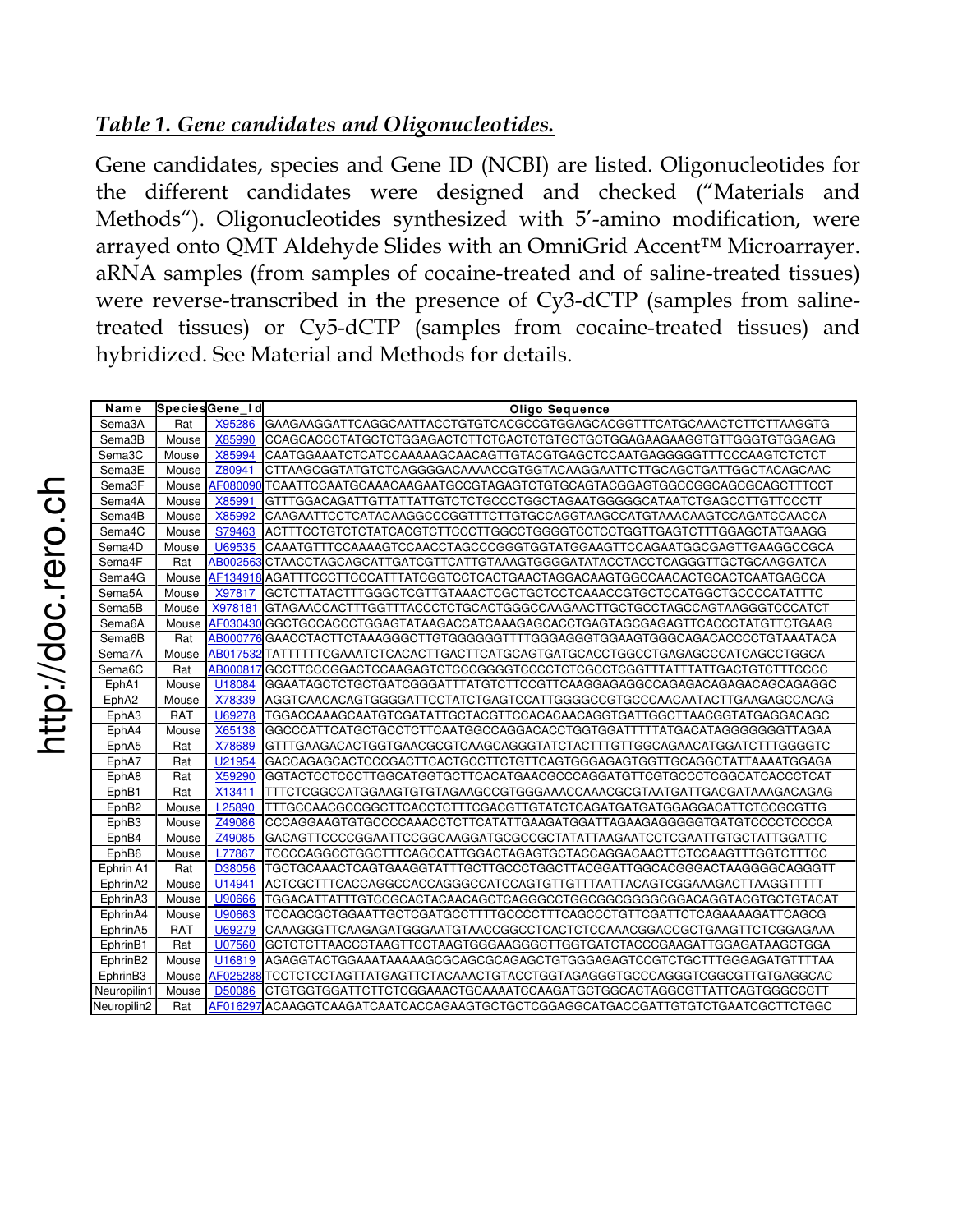See Material and Methods.

|                     | <b>Forward Primer</b>        | <b>Reverse Primer</b>         |
|---------------------|------------------------------|-------------------------------|
| <b>GAPDH</b>        | ATGACTCTACCCACGGCAAG         | CATACTCAGCACCAGCATCAC         |
| $\beta$ -Actin      | <b>AGCCATGTACGTAGCCATCC</b>  | <b>CTCTCAGCTGTGGTGGTGAA</b>   |
| <b>HSP-70</b>       | <b>CCAGCTACGTGGCCTTCAC</b>   | <b>GCTTCATGTCCGACTGCAC</b>    |
| GP62                | TCTCAGCTCCAGCGACAAC          | <b>GCAGTAGTAGTGGTGGTGGTAG</b> |
| <b>LDHA</b>         | ACTCTAACACGCTGGCTGAG         | CACCCGCACCCTGATACAG           |
| Sema3A              | <b>GGCTCCTGCTTCGTAGTCTG</b>  | <b>GCCATCTCCATCGTCATCTT</b>   |
| Sema4F              | <b>TTATGCTTGCGAGTGTCAGG</b>  | GAGGAGAGTGAGGGATGCTG          |
| Sema7A              | <b>GCTCCATTGCAGAAGGTTTC</b>  | <b>GTTGAGCCTCACGGAGGTAG</b>   |
| Neuropilin1         | <b>GGCACCAAGGAGACCACTG</b>   | CATCCACAGCAATTCCACCAAG        |
| EphA3               | GCTGGCAGAAAGACAGGAAC         | <b>ACCGTTAAGCCAATCACCTG</b>   |
| Sema6B              | <b>GCTTATGCAGAATGGCTGGAC</b> | <b>GCGTGTGGGTGTGTTGTG</b>     |
| Sema <sub>6</sub> C | <b>TCAGCCTCCCGATCCATCC</b>   | ACAAGCACAGGACACCAAGAG         |
| Sema <sub>5</sub> A | <b>GGACCCCTGTCAACATCTCTG</b> | <b>CCTCTGTCTTCCTACTTCCAGC</b> |
| Eph <sub>A5</sub>   | <b>GCAGACCTGGGTTCTTCAAAG</b> | CATTGTGGGCGGATCAGATTC         |
| EphB1               | CCAGTTTGACCATCCCAACATC       | <b>GTCTAAAGCGCCATTCTCCATG</b> |
| EphrinA1            | <b>CCTCTCTTGGGTCTGTGCTG</b>  | TCCTCGTAATGTGGGCAGATG         |
| EphrinB1            | CAAGCTCCGCAAACGACATC         | TGTTCTCTGTAGTCCGTAAGGG        |
| EphB2               | <b>AGAATGGTGCCATCTTCCAG</b>  | <b>CCTTGAAGGTTCCTGATGGA</b>   |
| EphrinB2            | AGGAATCACGGTCCAACAAG         | <b>GTCTCCTGCGGTACTTGAGC</b>   |
| EphrinA5            | <b>GCTGCTCTTTCTGGTGCTCT</b>  | <b>GGGCAGAAAACATCCAGGTA</b>   |